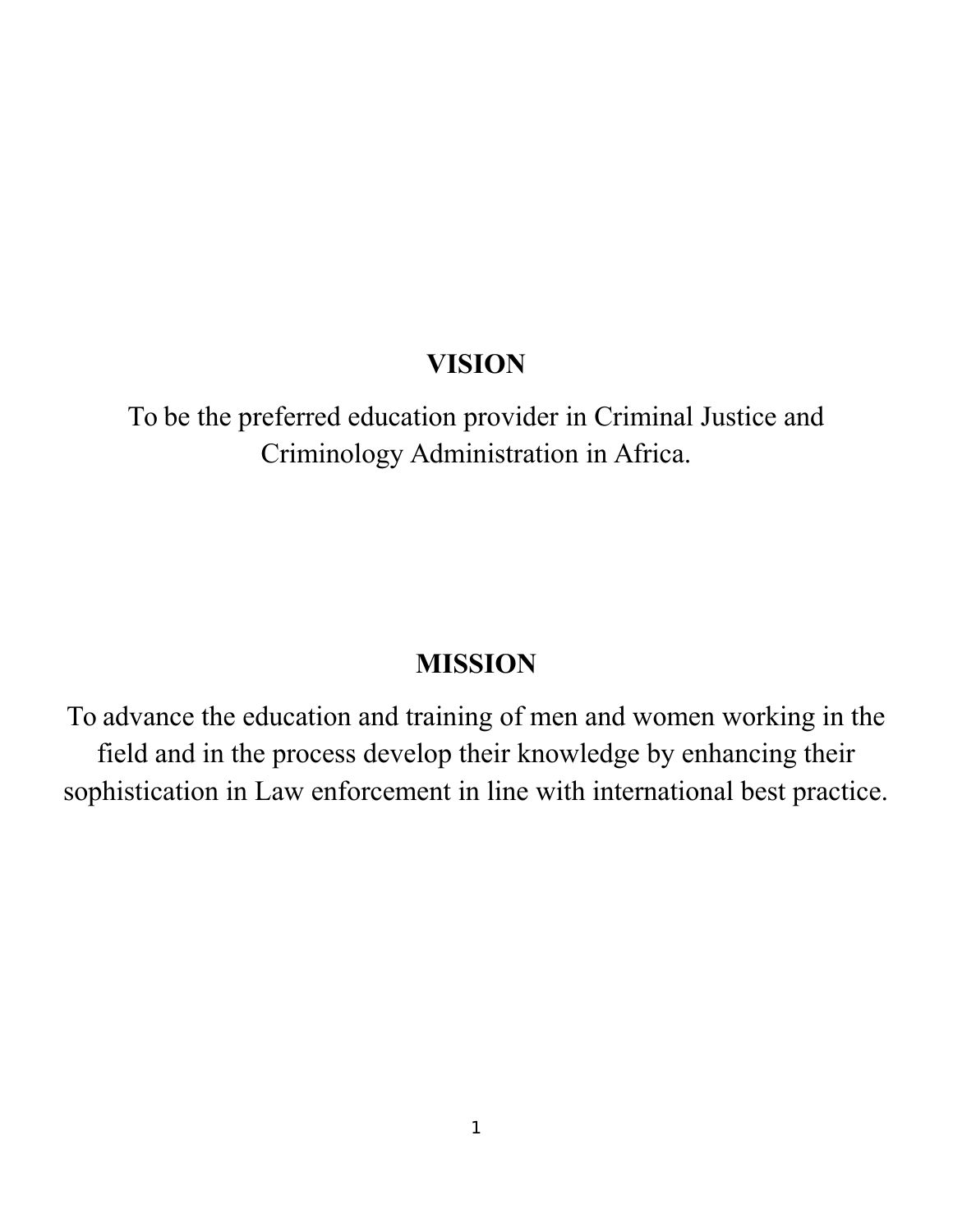

# **CORPORATE OFFICE**

ICJCA BUILDING 24 ROAD, FESTAC TOWN, LAGOS Tel: 014543570, 08034737767

Website: www.icjca.org

E-mail: info@icjca.org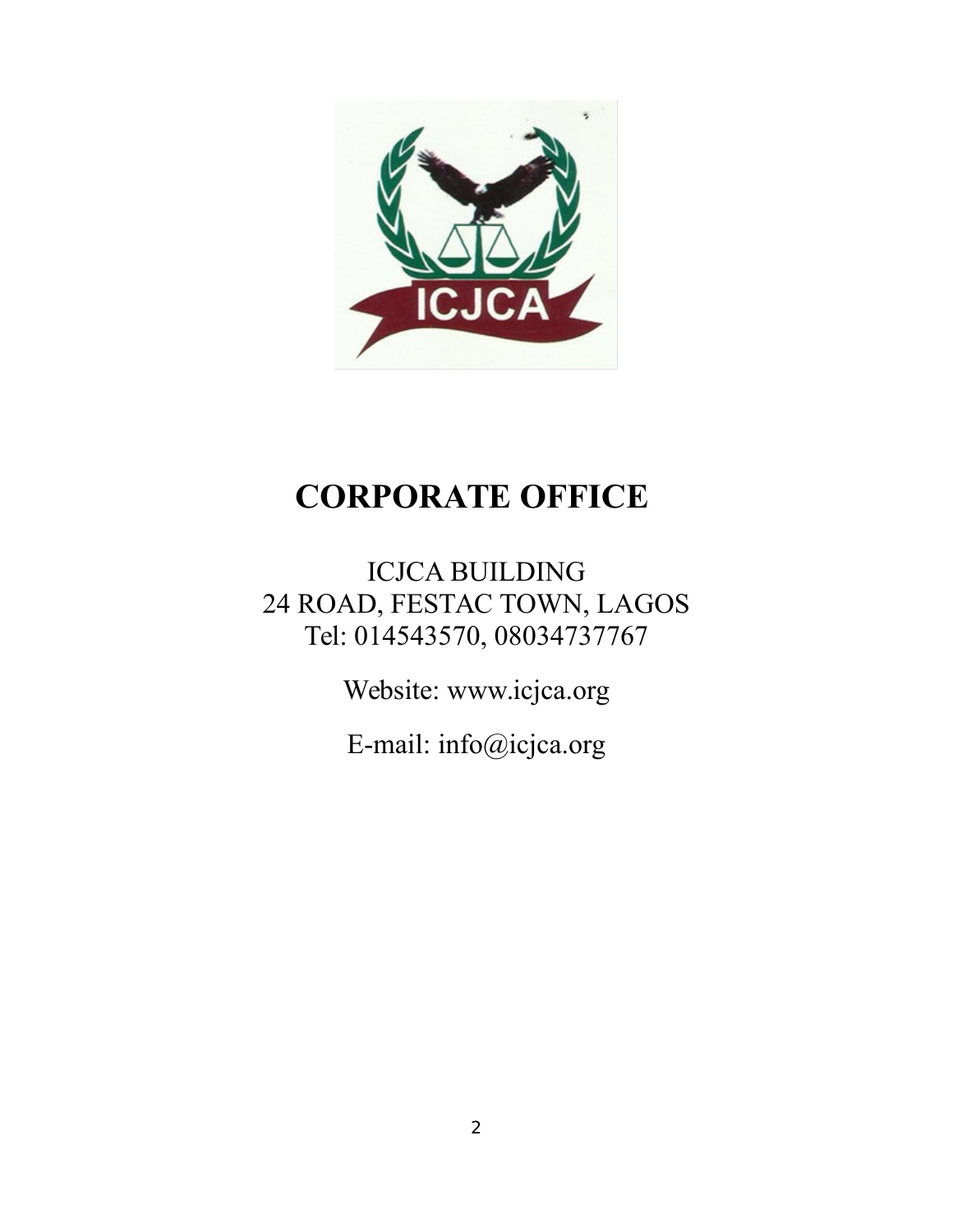| 1.0 |  |
|-----|--|
| 1.1 |  |
| 1.2 |  |
| 2.0 |  |
| 2.1 |  |
| 2.2 |  |
| 3.0 |  |
| 3.1 |  |
| 3.2 |  |
| 3.3 |  |
| 4.0 |  |
| 4.1 |  |
| 4.2 |  |
| 4.3 |  |
| 4.4 |  |
| 5.0 |  |
| 5.1 |  |
|     |  |
|     |  |
| 6.0 |  |
| 6.1 |  |
| 6.2 |  |
| 6.3 |  |
| 7.0 |  |
| 7.1 |  |
| 7.2 |  |
| 8.0 |  |
| 8.1 |  |
| 8.2 |  |
| 8.3 |  |
| 8.4 |  |
|     |  |

**8.5 MANDATORY PROFESSIONAL CRIMINAL JUSTICE**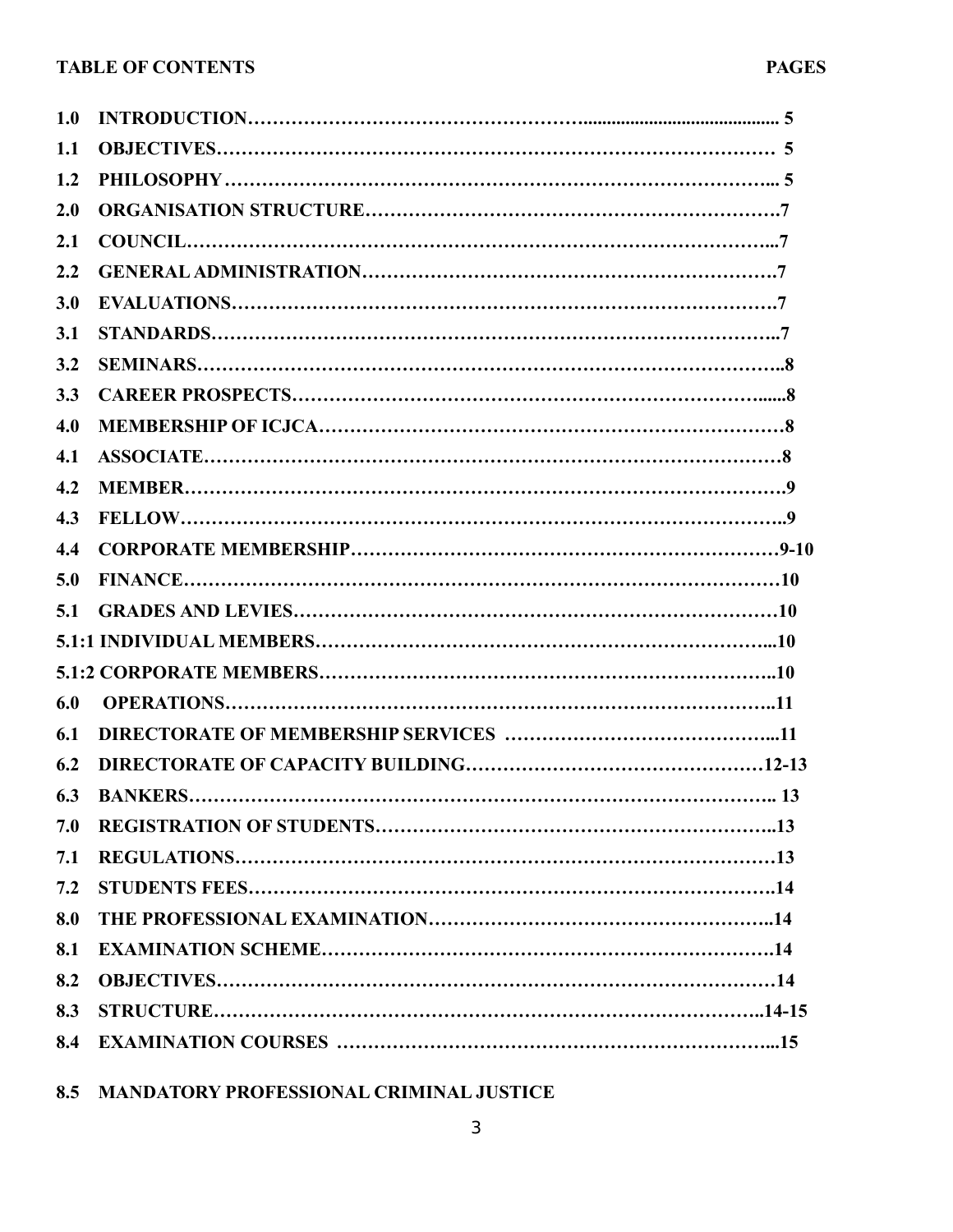| 8.6                                                   |  |
|-------------------------------------------------------|--|
|                                                       |  |
|                                                       |  |
|                                                       |  |
| 9.0                                                   |  |
| 9.1                                                   |  |
| 9.2                                                   |  |
| 9.3                                                   |  |
|                                                       |  |
| 10.1                                                  |  |
|                                                       |  |
|                                                       |  |
|                                                       |  |
|                                                       |  |
|                                                       |  |
|                                                       |  |
|                                                       |  |
|                                                       |  |
| <b>STAGE 1</b>                                        |  |
| <b>STAGE 2</b>                                        |  |
| <b>STAGE 1</b>                                        |  |
| <b>STAGE 2</b>                                        |  |
|                                                       |  |
| <b>PROFESSIONAL PRACTICE 1</b>                        |  |
| <b>PROFESSIONAL PRACTICE 2</b>                        |  |
| PROFESSIONAL CRIMINAL JUSTICE AND CRIMINOLOGY<br>13.0 |  |
|                                                       |  |

# **1.0 INTRODUCTION**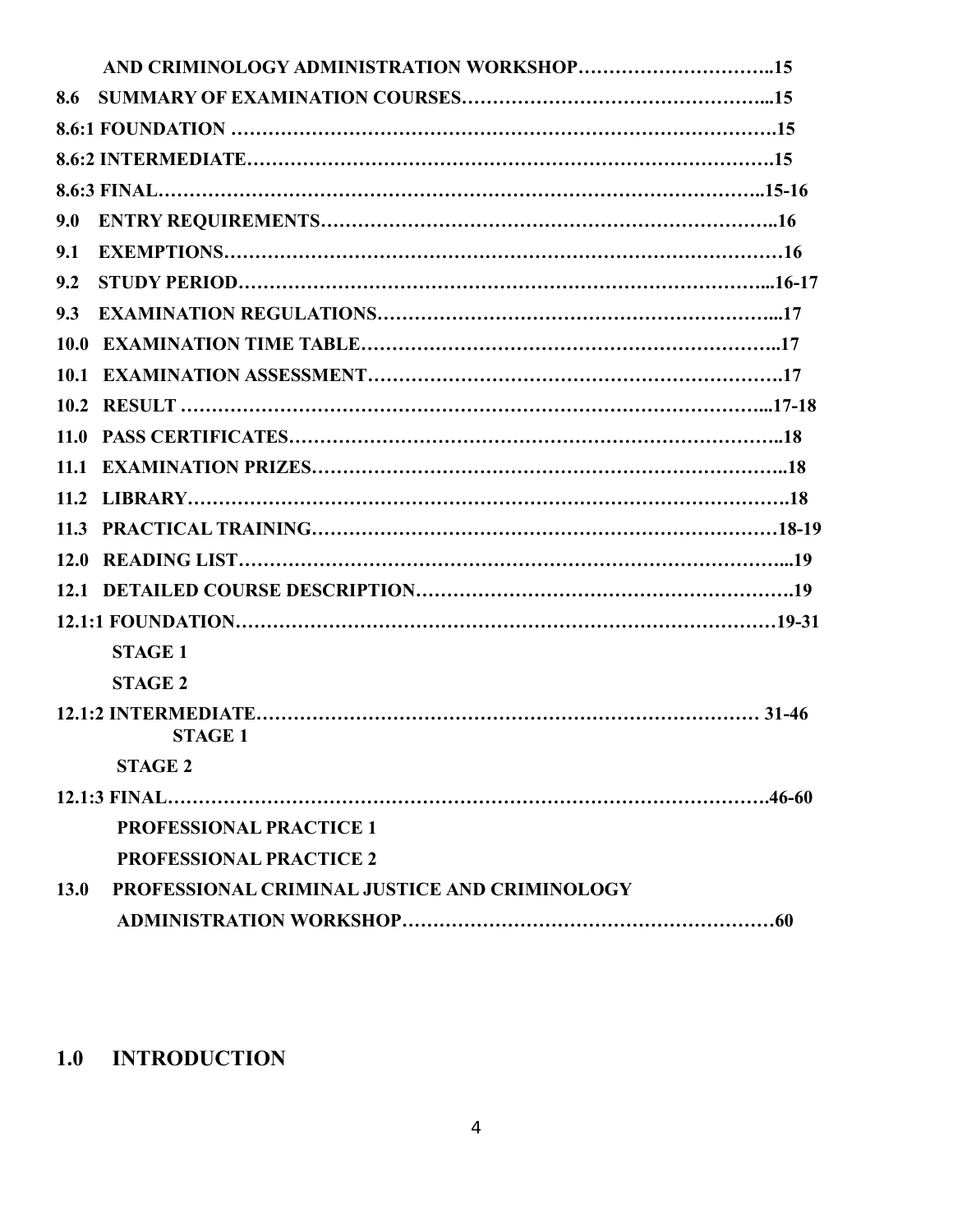The Institute of Criminal Justice and Criminology Administration is incorporated under the COMPANIES AND ALLIED MATTERS ACT 1990.

## **1.1 OBJECTIVES**

The Institute has the main objective of training and educating students who are career minded in the areas of Criminal Justice Administration, Criminology and Forensic Science programme for improved academic standard and professionalism.

The act empowers the Institute to:

- Facilitate and develop security research, surveys, analysis, self orientation through scholarship and certification.
- Supply any person or persons (corporate or unincorporated) with ideas, plans, strategy, advice, information and all assistance required to meet security imperatives.
- Be involved in establishing liaison with government community and educational bodies in the areas of criminal justice administration.
- Facilitate and encourage the development of forensic science administration, detection of crime by organizing courses, seminars and workshops at the end of which certificate of completion will be awarded.
- Acquaint students with in-depth understanding of the principles, theories and practices of criminal justice administration, criminology and forensic science course study.
- Educate, enlighten and train the general public and government institutions on the principles of crime detection, management and control.

The Institute is an independent body, solely self financing, and is governed by a council of members including a representative of Honourable Ministers of Education and Justice. The work of the governing council is supported by a number of standing committees and staff.

### **1.2 PHILOSOPHY**

INTEGRITY = TRUST AND RESPONSIBILITY, CREATIVITY IN OUR APPROACH, DEDICATION TO OUR STUDENTS SUCCESS. Basically the philosophy of the programme is to develop and provide good strategic administrators and defense initiative in both government and private organizations; in effect the emphasis is on the provision of a broad based programme that equips students with necessary knowledge, skills, attitude, and aptitude in criminal justice Administration and criminology of the modern society. Hence, it includes the major areas of criminal justice and criminology of the total law enforcement supervision and management. The institute is committed to lifelong learning and emphasizes on the provision of high standard and multiple opportunities for personal and professional growth.

### **VISION**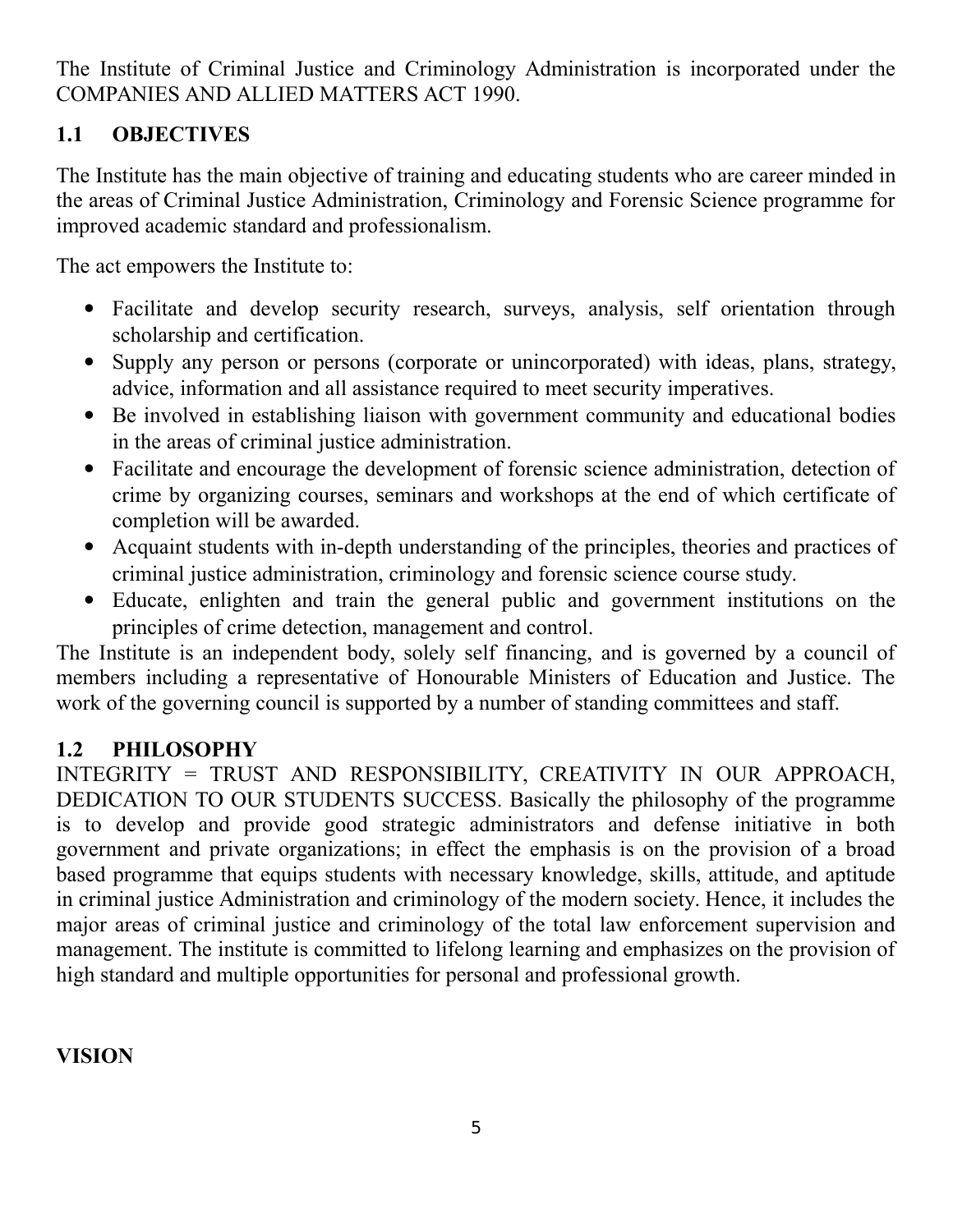The vision among others is to be the preferred education provider in Criminal Justice Administration and Criminology in the African Continent. Also to engage in security management and to provide for the physical protection of persons and property, car tracking, access control ID, burglary alarm (wire or wireless) conference room device packages. To also be involved in establishing links with government, community and educational bodies in the areas of Criminal Justice Administration. To educate, enlighten, and train the general public and government institutions on the principles of crime management and control.

To also ensure that trained Professionals from ICJCA programmes remain highly competitive [candidates for jobs](http://www.pdx.edu/hatfieldschool/criminology-and-criminal-justice-careers) in local, state, and federal law enforcement; probation and parole; corrections; non-profit, social services; security; public service, encourage creative thought, incorporate advanced technologies, and emphasize critical thinking.

### **MISSION**

The main objectives of the Institute are to advance the education and training of men and women working in the field, or those that are career minded. To prepare appropriately people who want to develop their knowledge in the field and persons whose professional careers would be enhanced by sophistication in Law enforcement.

To train graduates who would be well informed and exposed to society crime and prevention and thereafter apply themselves effectively to the ever changing global environment of the information age. This programme is flexible enough to provide a professional career that focuses on the causes, consequences, prevention, and control of criminal activity. Criminal Justice and Criminology Administration

emphasizes the practical application of empirical evidence to real world crime problems. Its goal is to produce engaged students and high quality, policy-relevant research, plus career objective that is in any specialty areas such as Trace evidence, serology, Industrial hygiene, Questioned document, firearm and tool making examinations, Criminal Justice Administration, Criminology and Forensic Science and some relative new specialty such as Arson, Bomb residence Examiners and Drug analysis, which are implicit in the newest definition of criminality and physical evidence.

ICJCA tends to bring together students with diverse backgrounds who are interested in taking what they learn back to their communities. We will like to see evidence of ICJCA student's contributions in many ways not only in the local community but also around the country and around the world. To provide high level man power, relevant to needs of both public and private sector bureaucracies. More so to acquaint students with in-depth understanding of the principles, theory and practice of criminal justice and criminology and to provide the total man who is sound in mind and body, in knowledge, maturity and integrity for change.

### **2.0 ORGANIZATION STRUCTURE**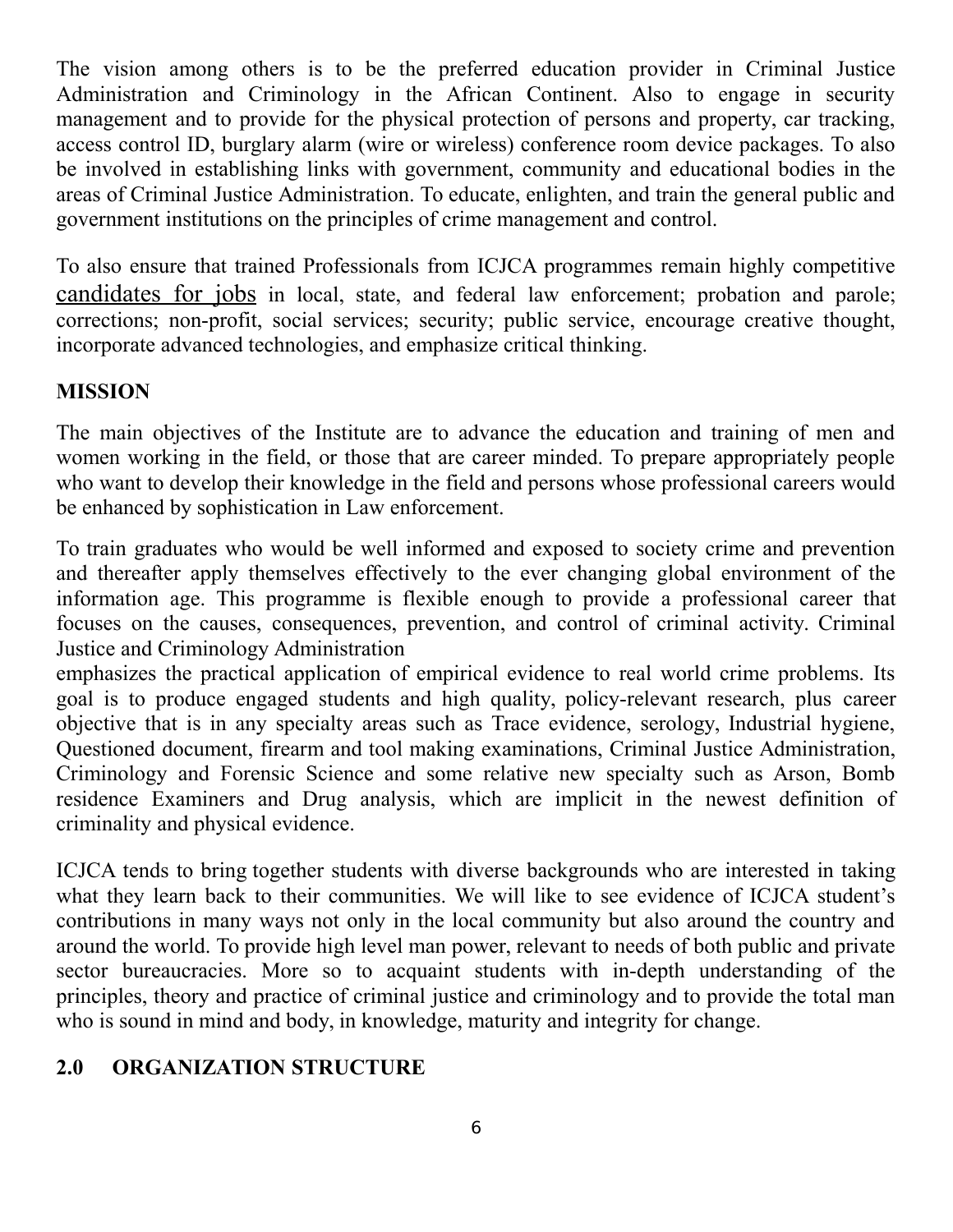### **2.1 COUNCIL**

The affairs of the Institute are vested in the council which is headed by the President and Chairman of the Council, who serves a maximum of two years in office. Also, an election into the membership of the Council is held every two years empowered to co-opt men and women of high integrity from several sectors of the economy for the furtherance of the mission of the Institute. The Council should serve as the policy making body of the Institute to be assisted by several committees. It executes her functions through the management team. It will also appoint ad-hoc committees from time to time to study specific problems affecting the operations of the Institute and proffer solutions. The Institute will make provisions for zones to be headed by zonal Chairmen who will also, be members of the council. Chapters will also be created to cover the six geo-political zones of the country through which close contact of its members will be maintained.

### **2.2 GENERAL ADMINISTRATION**

For its day-to-day activities, the Institute will be administered under a directorate system to be headed by the Registrar/Chief Executive. Each of the directorates will be headed by a Director. The Directors in turn are assisted by Deputy Directors, Assistant Directors, Principal Managers, Senior Managers and other supporting staff.

The Institute maintains an administrative headquarters otherwise known as secretariat at ICJCA Building, suite B14, Second Avenue 24 Road, Festac Town, Lagos.

## **3.0 EVALUATION**

### **3.1 STANDARDS**

The Institute's enabling Act confers on the Institute the power to determine the standards of its certification for its professional membership. In exercise of that power, the Governing Council of the Institute has determined that the Institute's professional course content is examined at an honour's degree standard. The comparison here is only in respect of examination standard, and does **not** therefore in any way imply that the Institute's qualification is equivalent to the academic qualifications awarded by the Universities or Polytechnics.

Let it be stated in clear terms that professional qualifications are independent and distinct from academic qualifications in terms of course structure, contents, methodology of education and training, examination and assessment techniques, professionalism and specialism in purposes and practice. It should be clearly understood that professional qualifications are independent and distinct from academic qualifications as they are meant for different things and for different purposes therefore need not be equated to each other.

### **3.2 SEMINARS**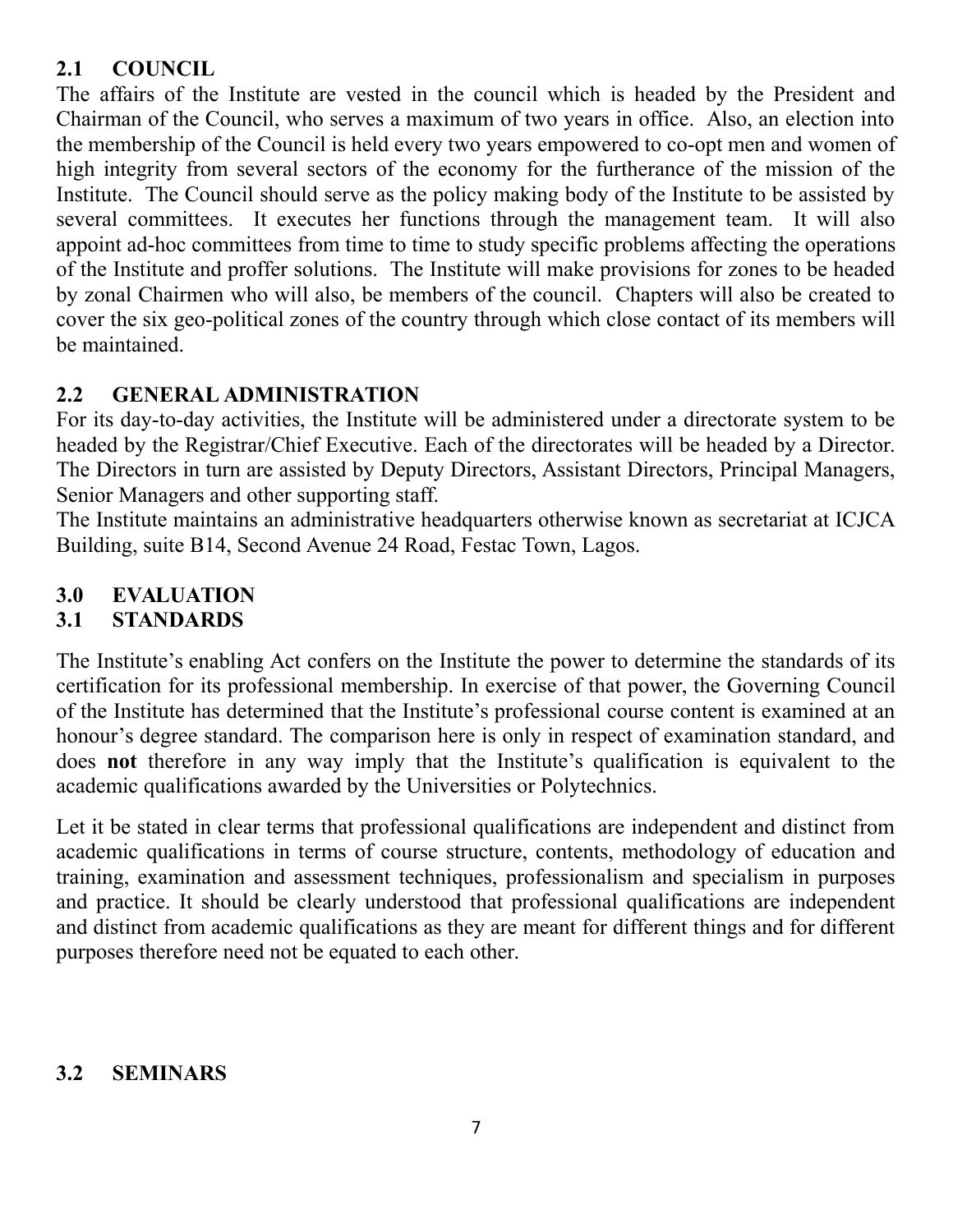The Institute organizes regular workshops, conferences and seminars under Education and Training Scheme (ETS). The general aim is to constantly update the professional skills of Criminal Justice and Criminology Administrators in the light of new knowledge and latest technological development as it applies to practice and techniques.

### **3.3 CAREER PROSPECTS**

The term criminal justice refers to an area of knowledge concerned with understanding and controlling crime through the scientific administration of police, courts, and correctional agencies. Criminology is a related, yet distinct area of study focusing on the causes of criminal behaviour through the use of social scientific methodology. Criminal justice and criminology are interdisciplinary fields that draw upon the knowledge bases of sociology, psychology, law, public policy and other related disciplines to develop insights into the causes and prevention of criminal behavior. Career opportunities encompass the whole spectrum of the criminal justice system and are available at local, state and federal agencies as well as private agencies, companies and corporations. Some positions will require additional training and/or education. Our professional programme comes handy as it is designed to prepare pre-service students for criminal justice careers and to enhance the knowledge and skills of individuals who have already initiated their careers in the fields of law enforcement, corrections, or legal studies. The challenge of achieving this goal is fully met by the members of the Institute, who by their sound systematic professional training, competence and practical experience take the many dynamic functions in the ever changing requirements in the justice system administration. These functions include: corrections, Courts/Law, Juvenile Services, Law Enforcement - Local/State/Federal, Private Security (retail, commercial, institutional), Regulatory Agencies - Local/State/Federal, Research/Education, and Victims Services.

## **4.0 MEMBERSHIP OF ICJCA**

Membership can be gained only by passing the Institute's Professional Membership Qualifying Examination, and fulfilling the practical experience requirement. There are four grades of membership with corresponding designatory letters to use after the member's name as follows: Associate (AICJC), Member (MICJC), Fellow (FICJC), and Graduate (GICJC). Each applicant must provide evidence of the required period of practical experience as described below; before being considered eligible by the Council to be fit and a proper person to be so elected and be recommended either by a member of the Institute or by a person of professional standing who has known the applicant for at least three years, as regards to his character and suitability for membership.

## **4.1 ASSOCIATE**

For election as an associate of the Institute, an applicant must be at least 21 years of age and have had not less than three years relevant professional working experience.

### **4.2 MEMBER**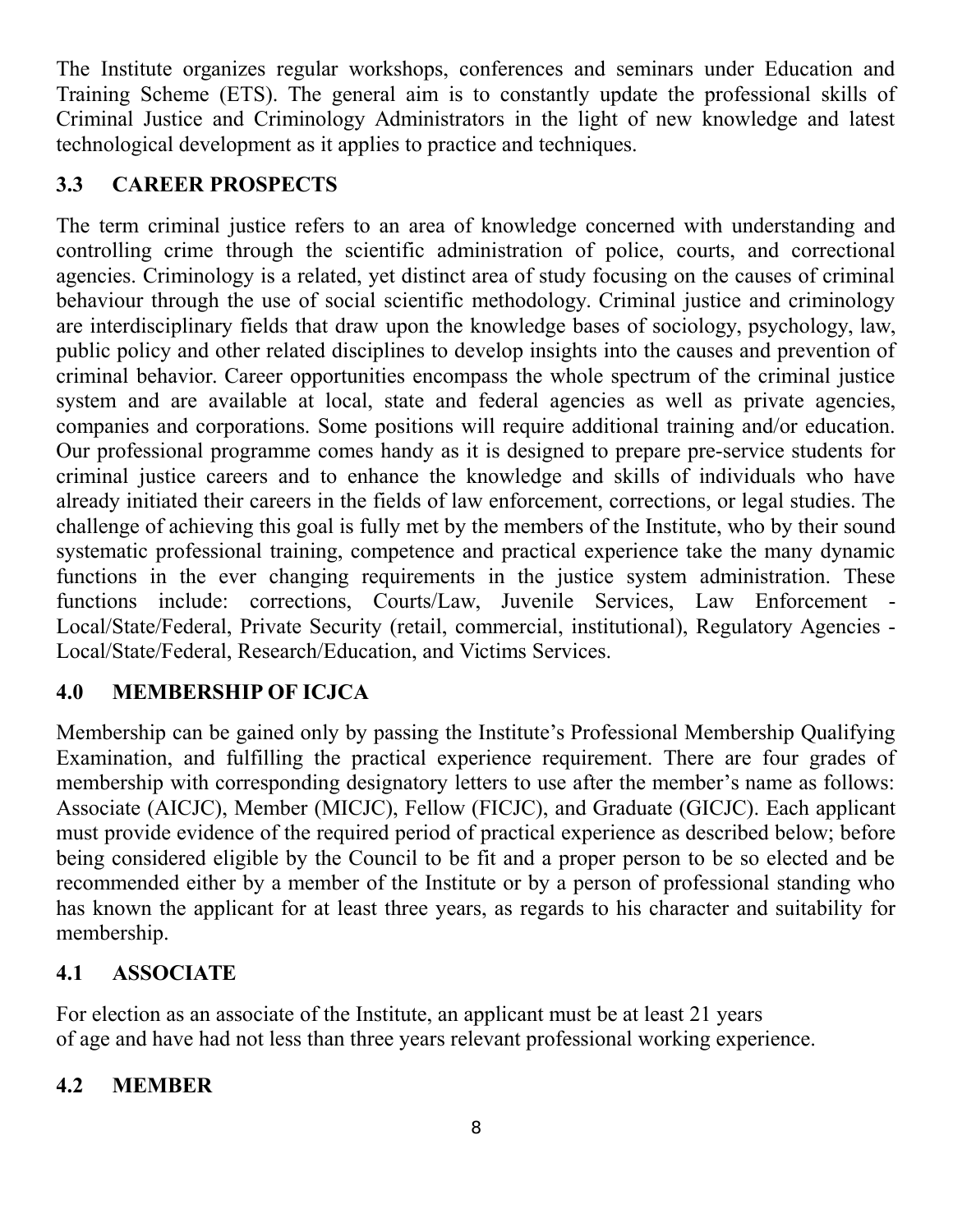An applicant for election to this grade must be at least 25 years of age and have had not less than six years relevant professional working experience, three of which must be in a senior appointment.

### **4.3 FELLOW**

Fellowship is the highest grade of membership. Most applicants will have been Associates and Members for a time before applying for this grade but it has exceptions. A successful applicant must be at least thirty years of age and have had not less than ten years relevant professional working experience, three of which must be in a senior executive cadre or administrative appointment in a substantial organization.

## **4.4 CORPORATE MEMBERSHIP**

The Organization should aspire and aim at developing security administration competency by developing their staff through Criminal Justice and Criminology Administration literature and group experience and knowledge sharing which the membership of the Institute impacts.

 Corporate Membership is open to industrial and commercial companies, public utilities, professional firms, Non- Government Organizations (NGOs), training institutions, government departments, local authorities and any other organization desiring to enjoy the advancement of professional criminology knowledge and practice. We welcome your company into the membership of the Institute.

Just like other reputable professional bodies, the Institute will depend on the quality and quantity of its membership who could be found in the whole strata of security positions in both Public and Private sectors of the economy.

Membership of the Institute will be divided into two categories – Individual and Corporate. The Individual Membership should be sub-divided into professional and non-professional grades. The Professional grades are those of Companions, Fellows, Members and Associates while the Non-Professional grades are those of Foundation, Graduates and Students. Every Professional member is required to undergo the Mandatory Professional Education Programme (MPEP), which provides opportunity for continuing learning and development of our members. The corporate membership on the other hand is divided into four classes, A-D according to their annual turnover and staff strength. The class determines the rate of subscription paid by each corporate member.

Application for membership is made on prescribed forms to which necessary credentials and/or official company stamps are affixed as necessary.

All Individual applicants are expected to pass the Criminal Justice and Criminology Professional Examination (CJCE) in order to be placed in appropriate membership grades.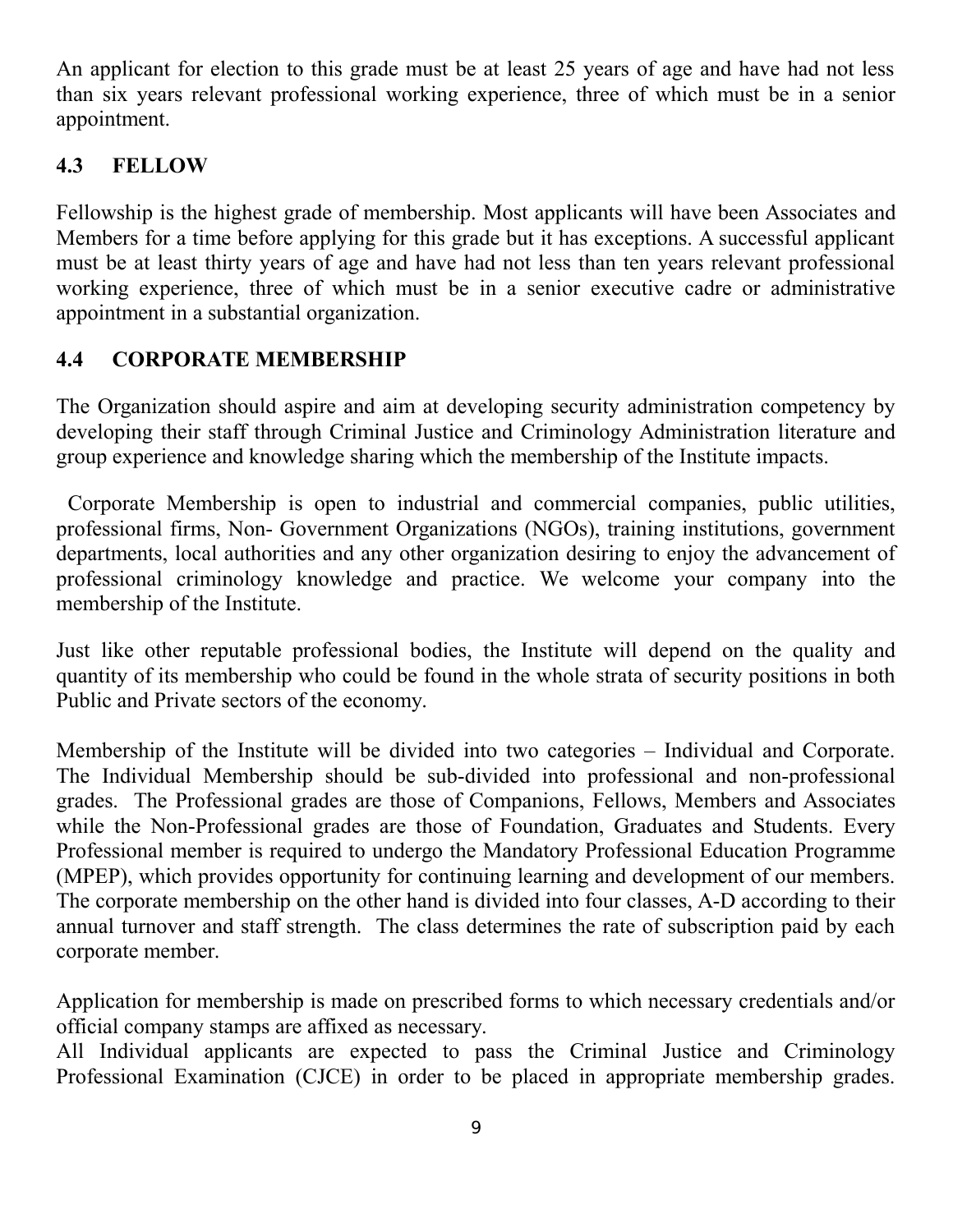Details of the examination along with criteria for exemptions are contained in the CJCE curriculum.

### **5.0 FINANCE**

ICJCA derives its income from its various operations and activities. These are:

- i. Annual subscriptions from both individual and corporate members.
- ii. Revenue accruing from its training programmes, seminars and conferences
- iii. Tuition fees
- iv. Appeal funds, endowments and special levies
- v. Sponsorships

### **5.1 GRADES AND LEVIES**

The ICJCA Membership embraces all Professionals within and outside the country. Currently, the following subscriptions and Research development levies are payable by individual and corporate members.

#### **5.1:1 INDIVIDUAL MEMBERS**

| <b>GRADE</b>     | <b>ANNUAL</b>         | <b>DEVELOPMENT</b>    | <b>INDUCTION/</b>      |  |
|------------------|-----------------------|-----------------------|------------------------|--|
|                  | <b>SUBSCRIPTION</b>   | <b>LEVY</b>           | <b>CERTIFICATE FEE</b> |  |
| <b>FELLOW</b>    | N20,000               | N30,000               | N <sub>150</sub> , 000 |  |
| <b>MEMBER</b>    | N <sub>15</sub> ,000  | N20,000               | N75,000                |  |
| <b>ASSOCIATE</b> | N <sub>10</sub> , 000 | N <sub>15</sub> ,000  | N50,000                |  |
| <b>GRADUATE</b>  | N5,000                | N <sub>10</sub> , 000 | N25,000                |  |

### **5.1:2 CORPORATE MEMBERS**

| <b>CATEGORY ANNUAL</b> |                     | DEVELOPMENT INDUCTION |                        |
|------------------------|---------------------|-----------------------|------------------------|
|                        | <b>SUBSCRIPTION</b> | <b>LEVY</b>           | <b>CERTIFICATE FEE</b> |
|                        |                     |                       |                        |
| $\mathbf A$            | N50,000             | 75,000                | N <sub>200</sub> , 000 |
| B                      | N30,000             | 60,000                | N150,000               |
| $\mathcal{C}$          | N25,000             | 40,000                | N100,000               |
| D                      | N15,000             | 30,000                | N60,000                |

#### **6.0 OPERATIONS**

The operations of the Institute shall be carried out through two directorates that are vital and relevant. These are: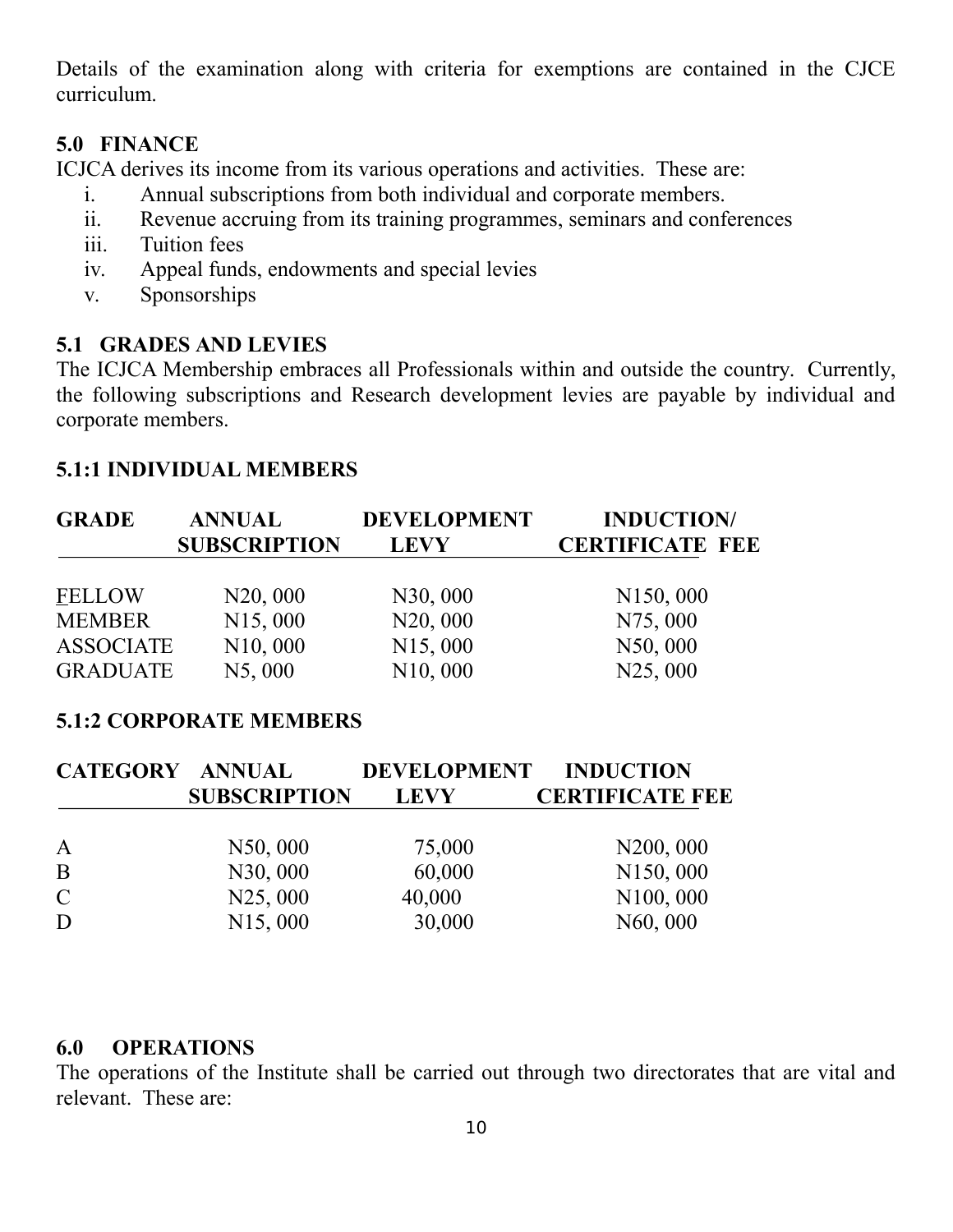### **6.1 DIRECTORATE OF MEMBERSHIP SERVICES**

This directorate should be responsible for overseeing the following operations:

- (a) Conferences, Seminars, Workshops and special lectures to discuss various topical aspects of criminal Justice Administration as they affect the interest of members in particular and the society in general.
- (b) Membership Induction Programme (MIP)

This is a programme for new members designed to welcome them to the fold of recognized security professionals and criminologists. It is a programme which introduces them to:

- The role of Institute of Criminal Justice and Criminology Administration in Nation building.
- The Membership structure, the branch and chapter network of ICJCA.
- (c) Corporate Services

ICJCA caters for the needs of Corporate Members by disseminating information on Justice Administration best practices and other security dynamics to further enrich the skills of members.

(d) Student Scheme Unit

The aim of this scheme is to propagate professionalism in Justice Administration and Criminal matters within the youths by `Catching them young' reengineering – getting students in tertiary educational institutions to participate in the Institute's scheme, designed to teach the basics of Criminal Justice and Criminology as it relates to professionalism to students at minimum of 300 level and above in Universities and Polytechnics. Registered students take tuition for courses organized in their schools on subjects of the scheme and are prepared for writing the examination of the scheme which are held in **May** and **November** every year. Successful students are inducted into the membership of the Institute when they obtain their Graduate Membership and proficiency certificate in Criminal Justice and Criminology at special inductions. The scheme is coordinated by the field operations and students scheme unit under the directorate of membership services.

This unit also will organize key annual programmes of the Institute. The objectives of these programmes are to address topical Justice Administration issues in the Nigerian socio-political scene and pool members and non-members for social interactions. Communiqués shall be submitted to Government of the Institute`s contribution to the socio-political growth and development of the nation.

### **6.2 DIRECTORATE OF CAPACITY BUILDING**

The operations of the Institute which are carried out by this directorate are:

(a) Administrative Training and Development Programmes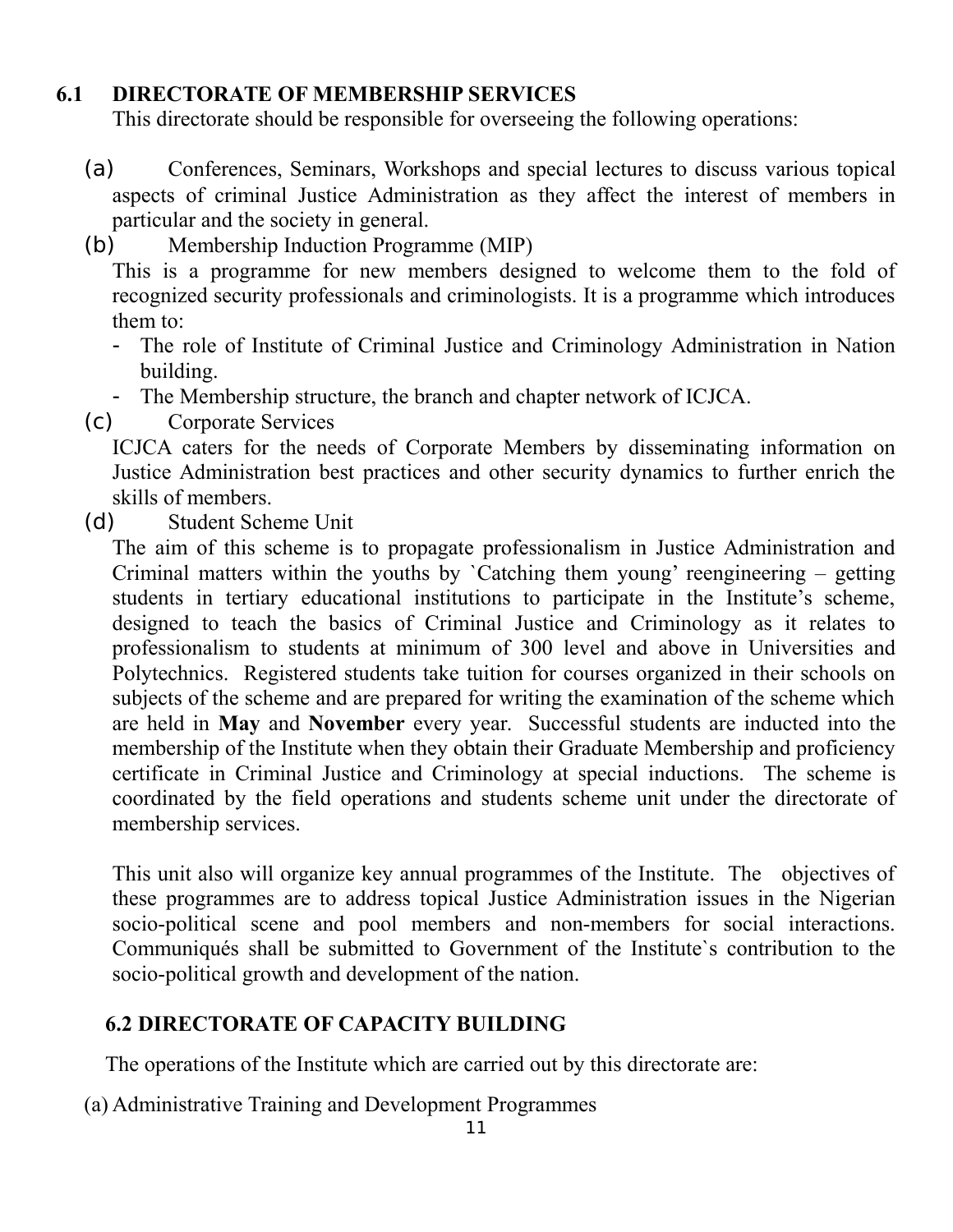Being the pioneer organization for Criminologists, the Institute thoroughly understands the issues faced by persons, private and public organizations in their efforts to improve security performance and is privileged to provide security administration development solutions that will impact on productivity, organizational and national growth. It offers open scheduled courses in the following broad areas of criminal justice and criminology administration:

- 1. General Criminal Justice and Criminology Administration
- 2. Human Resource in Security, Criminal Justice and Criminology Administration.
- 3. Security Operations Administration
- 4. Financing and Arms Procurement Administration
- 5. Information Technology in Criminal Justice and Criminology Administration.
- (b)Criminal Justice and Criminology Professional Examination ( CJCPE)

In line with the objectives of the Institute, all those seeking membership admission into the Institute must pass Criminal Justice and Criminology Administration Examinations. The examinations are held twice a year (May and November).

(c) The Mandatory Continuing Professional Education Programme (MCPEP).

The Institute organizes on a regular basis the Mandatory Continuing Professional Education (MCPEP). This is a compulsory programme towards upgrading from one grade of professional Membership to another. It is specifically fashioned out to update the knowledge and skills of members on current developments in Criminal Justice and Criminology practice.

(d) Women in Criminal Justice and Criminology Seminar/Conference.

The Institute organizes Women in Criminal Justice and Criminology Administration Seminars/Conferences on a regular basis. The seminar is designed to address leadership issues that are critical to the aspirations and advancement of the women folk.

(e) ICJCA – NYSC Partnership

This is a youth development programme designed to impart security skills in graduates during their service year. ICJCA, with the approval of the NYSC Headquarters offers tuition – free criminal justice and criminology training leading to the award of the proficiency Certificate in criminal justice and criminology to corps members who have successfully completed the programme and passed the prescribed examinations. They are subsequently admitted as Graduate Members.

(f) Accreditation

An important aspect of regulation and control of the profession of criminologists is the accreditation of the syllabuses of tertiary institutions offering Criminology related courses. This, the Institute intends to do in collaboration with the National Universities Commission (NUC) and the National Board for Technical Education (NBTE).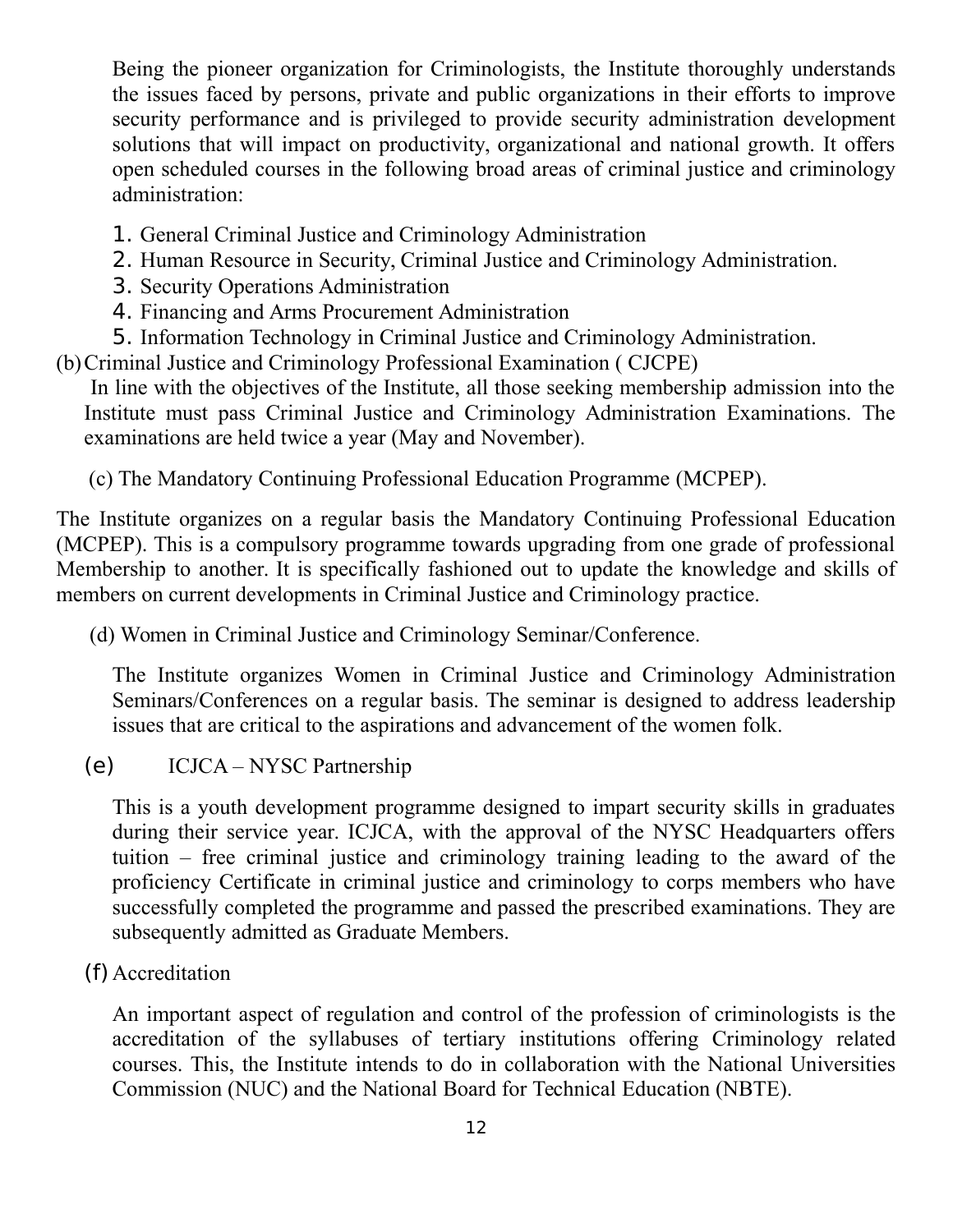### **6.3 BANKERS**

Institute of Criminal Justice and Criminology Administration bankers are:

### **ACCESS BANK PLC: 0689518988**

## **ZENITH BANK PLC: 1013815919**

## **7.0 REGISTRATION OF STUDENTS**

## **7.1 REGULATIONS**

The examinations may be attempted only by the registered students. In order to become a registered student, an applicant must comply with the following regulations:

- i. Application for registration must be made on the prescribed form which may be obtained from the Registrar of the Institute on the payment of the prescribed application fee.
- ii. Applicants for registration must have reached at least University entrance standard or an equivalent level of education.

A registered student is required to follow an approved course of study (full time, part time, or correspondence) at any of the approved study centres by the Institute from time to time when the need arises only in preparation for the professional examinations.

Every applicant for registration must be recommended by a member of the Institute or by a person of professional standing as a fit and proper person for admission to the examination of the Institute.

- iii. All fees due on registration must be paid at the time of application.
- iv. The decision of the council on all applications shall be final.
- v. Registration as a student confers no rights of membership or voting rights. Successful applicants may describe themselves as student member of the Institute; there are no designatory initials for student member of the Institute.
- vi. All students are registered for Programme by Programme basis and at the end of the Programme, registration will be renewable for another Programme of study on payment of the prescribed fee. Further extensions of registration may be made, if necessary.

## **7.2 STUDENT FEES**

Information on the fee strata payable by students for application form, Registration, and annual Subscription is obtainable at the Secretariat and it's subject to review.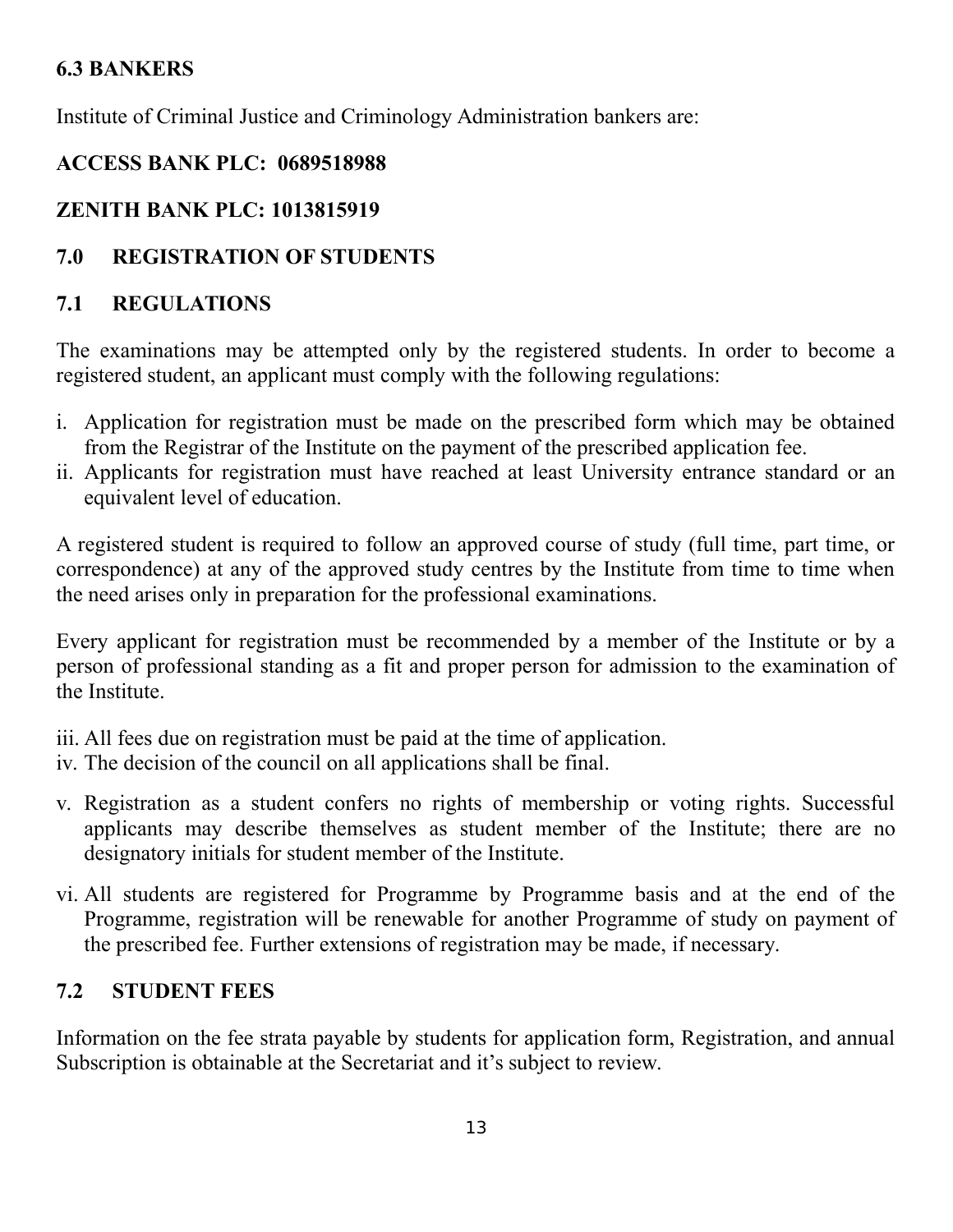### **8.0 THE PROFESSIONAL EXAMINATION**

# **8.1 EXAMINATION SCHEME**

The Institute in line with its allied experts today forecast that only multi-skilled professionals will be relevant to the security needs of the dynamic society such as ours. This is the Institutes mission mandate.

# **8.2 OBJECTIVES.**

The main objectives of the Institute are to:

- (a) Advance the education and training of men and women working in the field, or those that are career minded using the well structured platform of the Institute.
- (b)Prepare appropriately people who want to develop their knowledge in the field and persons whose professional careers would be enhanced by sophistication in the Law enforcement.
- (c) Train Professionals who would be well informed and exposed to society crime and prevention and thereafter apply them effectively to the ever changing global environment of the information age. This programme is flexible enough to provide education for persons whose career objectives are in any specialty areas such as Criminal Justice Administration, Criminology and Forensic Science and some relatively new specialty such as Arson, Bomb residence Examiners and Drug analysis, is implicit in the newest definition of criminality and physical evidence.

(D) Provide high level man power, relevant to needs of both public and private sector bureaucracies. More so to acquaint students with in-depth understanding of the principles, theory and practice of criminal justice and criminology and to provide the total man who is sound in mind and body, in knowledge, maturity and integrity for change.

# **8.3 STRUCTURE**

Criminal justice is the system of practices and institutions of governments, directed at upholding social [control,](http://en.wikipedia.org/wiki/Social_control) deterring and mitigating crime, or sanctioning those who violate laws with criminal penalties and rehabilitation efforts. Those accused of crime have protections against abuse of investigatory and prosecution powers, though the effectiveness of these rights have varied.

Hence the structure comprises the most basic levels, which are essentially two branches of the criminal justice system. They are:

# **i. Law Enforcement and the Court System**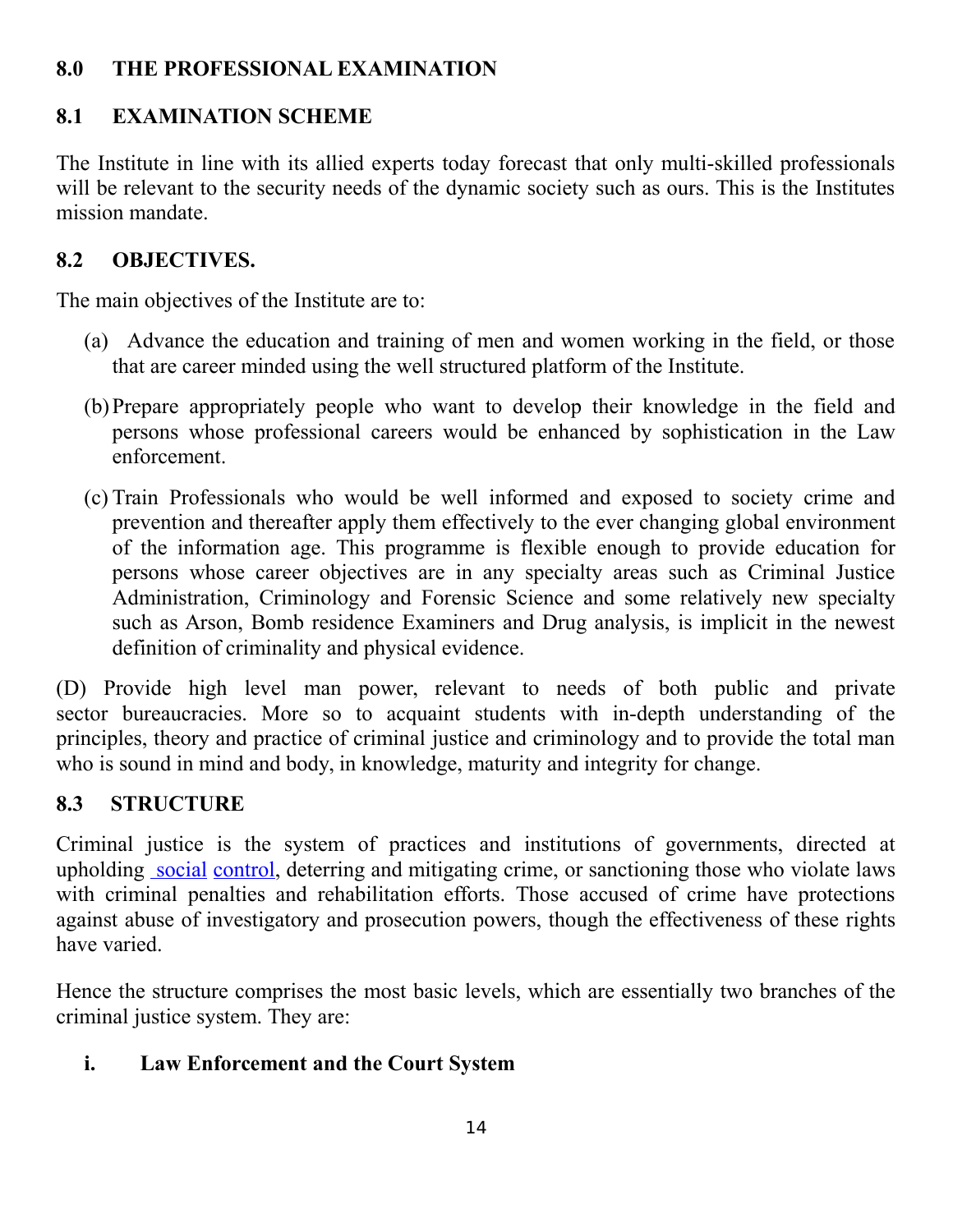### **ii. Corrections (Jails, Prisons, Probation and Parole)**

These two basic components make up the steps through which a person is arrested, tried and subsequently punished.

### **8.4 EXAMINATION COURSES**

The institute's examination is made up of three main levels, namely, Foundation (strictly for WASC holders or its equivalents), Intermediate, and Final Professional Practice.

### **8.5 Mandatory Professional Criminal Justice and Criminology Administration Workshop**

### **8.6 SUMMARY OF EXAMINATION COURSES**

## **8.6:1 FOUNDATION**

### **STAGE 1**

| Use of English                             |
|--------------------------------------------|
| Philosophy and Logic                       |
| Nigerian Legal System                      |
| Introduction to Computer                   |
| <b>Basic Statistics for Social Science</b> |

### **STAGE 2**

| Nigeria People and Culture        |
|-----------------------------------|
| Introduction to Criminology       |
| Introduction to Sociology         |
| Introduction to Political Science |
| Introduction to Psychology        |

### **8.6:2 INTERMEDIATE**

#### **STAGE 1**

| Security Process, Strategy and Planning            |
|----------------------------------------------------|
| Information Systems and Security Administration    |
| Patterns and Trends in Security Administration     |
| Principles of Security Practice and Administration |
| Delinquency, Prevention and Control                |

#### **STAGE 2**

| Contemporary Issues in Criminology and Security Studies |
|---------------------------------------------------------|
| Elements of Criminal Investigation                      |
| Victim logy                                             |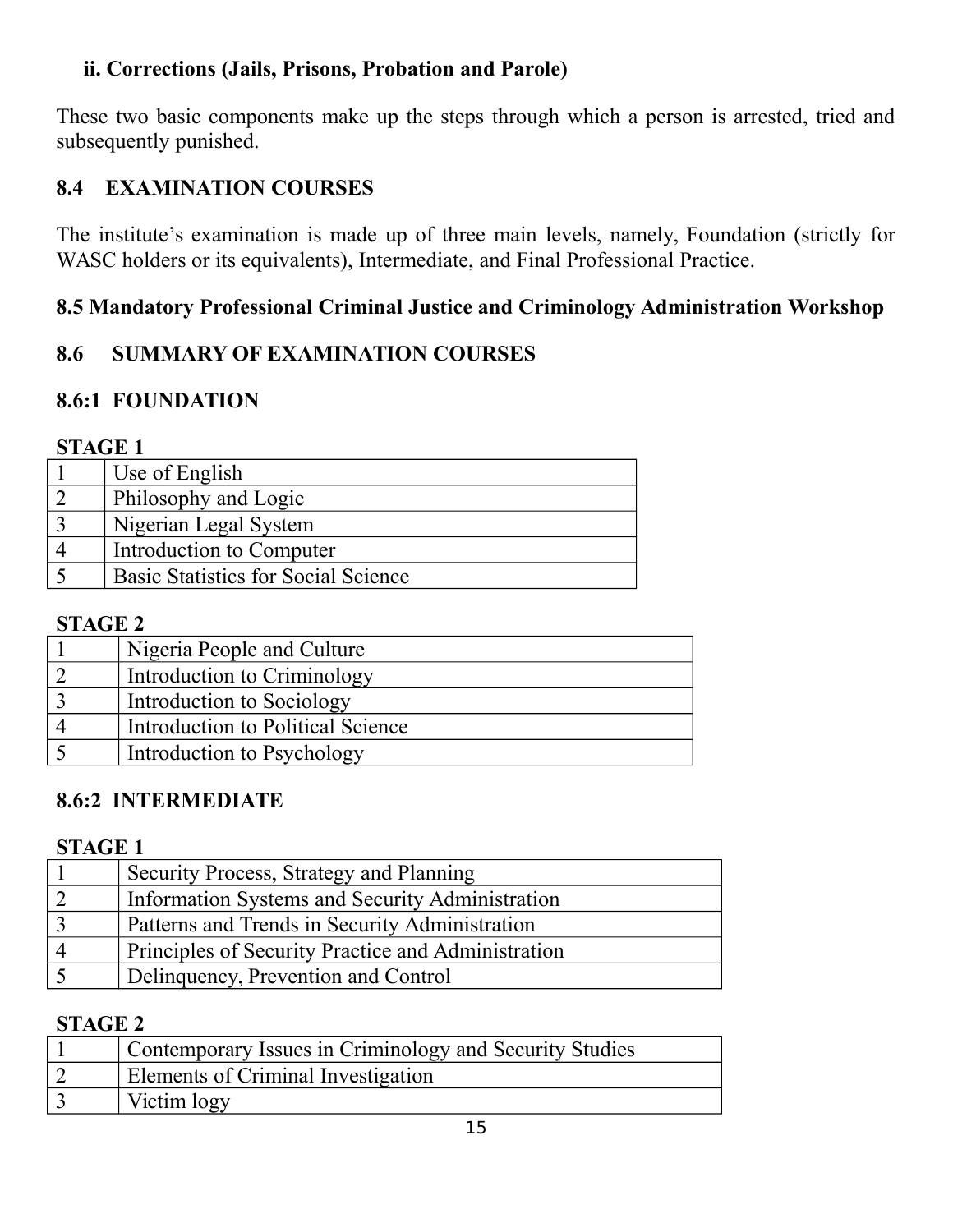| <b>Forensic Science</b>                     |
|---------------------------------------------|
| Measurement of Trends and Patterns of Crime |

## **8.6:3 FINAL (PROFESSIONAL PRACTICE)**

#### **STAGE 1**

| <b>Courts and Justice Administration</b>            |
|-----------------------------------------------------|
| Policing and Law Enforcement for Compliance         |
| Professional Law Ethics and Security Administration |
| Criminal Justice Administration                     |
| Categories of Offenders                             |

### **STAGE 2**

| <b>Emergency Control Administration</b>           |
|---------------------------------------------------|
| Arms Control and Demilitarization                 |
| <b>Punishment and Corrections</b>                 |
| Information Systems and Security Administration   |
| Security Planning, Development and Administration |

### **9.0 ENTRY REQUIREMENTS**

One of the following qualifications in any strata: WASC or its equivalent for foundations, Degree, HND, or its equivalent and other qualifications as may be approved by the Governing Council of the Institute for other levels of examination.

### **9.1 EXEMPTIONS**

Exemptions from the subjects of the foundation and Intermediate Levels may be awarded at the discretion of the Council to holders of such qualifications which indicate sufficient coverage of the Institute's Course contents. There will be no exemptions from the courses of the final level.

### **9.2 STUDY PERIOD**

The minimum duration required to complete the whole of the Professional Examination, where no exemption is granted is three years. However, it is possible to complete the examination in as little as one year if total exemptions are granted from the whole of Foundation, with an outstanding paper passed at one examination session.

### **9.3 EXAMINATION REGULATIONS**

The following regulations regarding the examination of the Institute are in force, and must be strictly adhered to by all registered students of the Institute.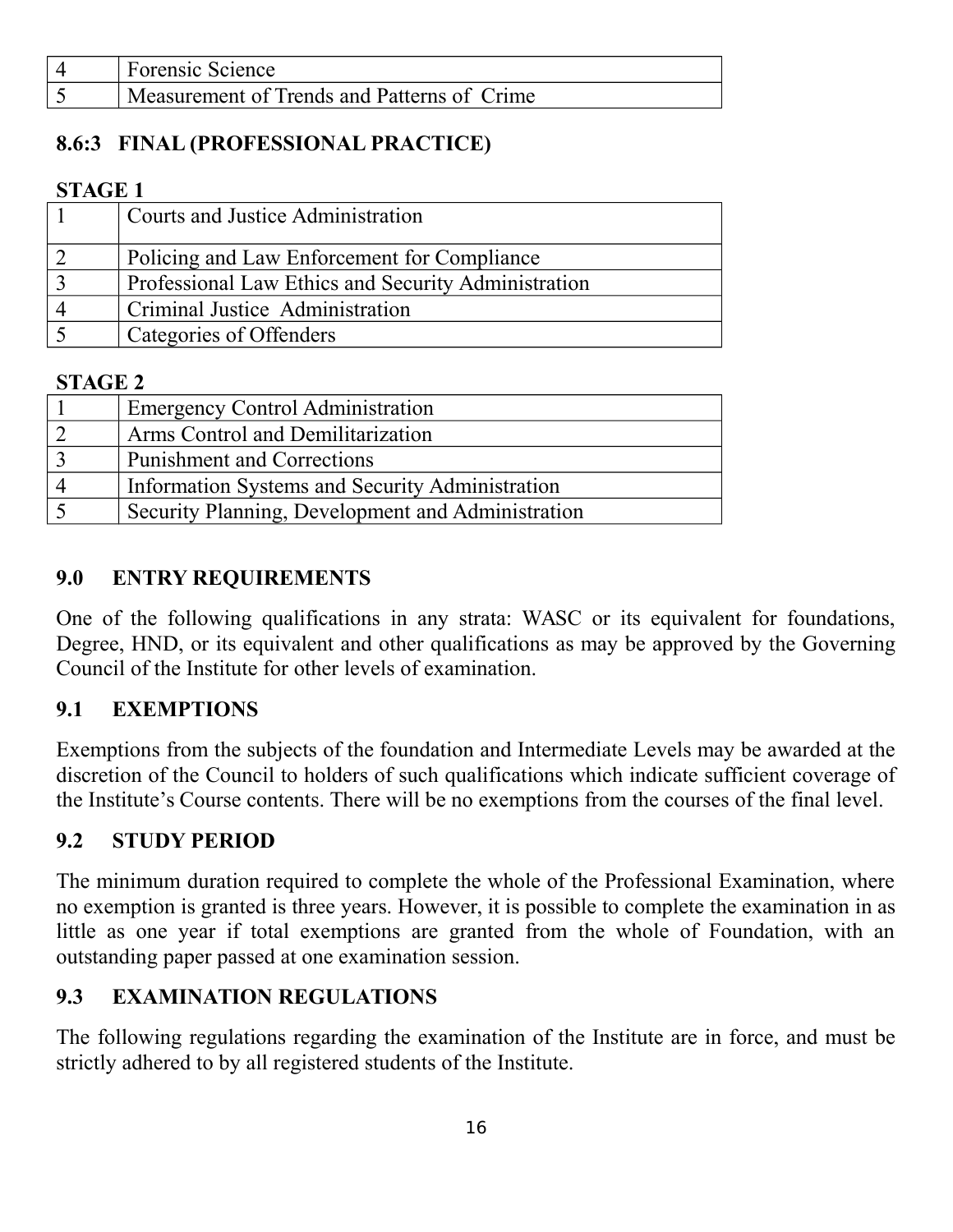- 1. The Foundation Level, Intermediate and Final level (**FPP**) must be taken separately and strictly in that sequence. Each subject is examined by a three hour paper.
- 2. Except where exempted, or where referrals are held, all subjects within a level or module must be taken together at one sitting.
- 3. All the courses of a level or module must be passed before attempting the subjects of the next level or module.
- 4. Credits gained successfully in the Foundation and Intermediate level papers can be retained to prevent unnecessary re-taking of examinations in these levels.
- 5. All the subjects of each Final Professional Practice module must be passed in a maximum of two consecutive sittings; otherwise all the papers must be retaken.
- 6. The pass mark for all papers is 50%

### **10.0 EXAMINATION TIME TABLE**

The examinations are normally held twice annually. The actual dates of the examinations will be published regularly. Individual notifications of the date, time and place of examination will be sent so as to reach candidates at least seven days before the examination commences.

#### **10.1 EXAMINATION ASSESSMENT**

This Syllabus is assessed by a three Unit paper which may be divided into two sections, namely:

#### **Section A: 40 Marks**

Comprising a number of compulsory multiple choice and short answer questions covering the entire syllabus.

#### **Section B: 60 marks**

Candidates may be required to answer a compulsory question on Case Study; and any three out of five other questions.

### **10.2 RESULTS**

The Institute will notify each candidate of the results of the examination as soon as possible, normally about two months after the examinations.

The decision of the Council, based on the examiners recommendations, is final and the Institute will not enter into correspondence with candidates about the examination results. As per marks scored on individual subjects remains unknown.

### **11.0 PASS CERTIFICATES**

Candidates who have successfully completed all levels of the Professional Examination will receive a letter of notification. The letter of notification should be preserved as no other form of Certificate is issued for the examination.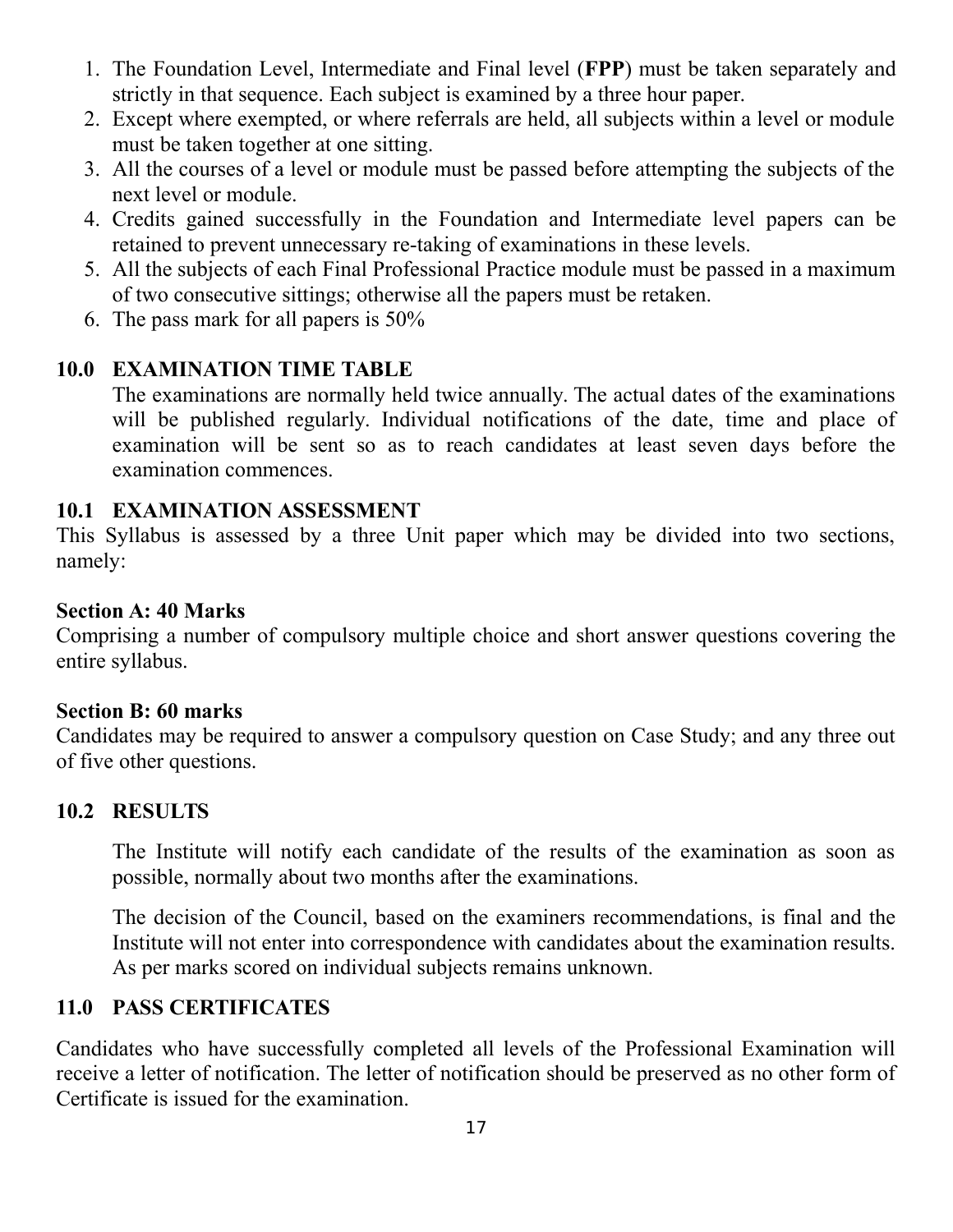Completing the Professional Examination does not imply and must not be used to imply that such a successful candidate is a member of the Institute, nor must a completed examinee describe himself as a Professional Criminologist or **GICJC/AICJC/MICJC/FICJC** unless and until he is so admitted. It is an offence punishable by law to make such false claims. Students are most strongly advised to apply for election to membership as soon as they complete the examinations and meet the practical experience requirements.

### **11.1 EXAMINATION PRIZES**

The Institute awards several prizes on the results of the Professional Examination. The prizes are:

#### **Best Overall Candidate Award**

The best graduating student in each examination stage **(**Foundation, Intermediate and Final Professional) is awarded the prize yearly.

### **11.2 LIBRARY**

The Institute's Library is available to members and registered students for reference and study purposes only, during normal office hours.

### **11.3 PRACTICAL TRAINING**

#### **Training Requirements**

To become a Professional Member of the Institute you must satisfy the Institute's practical training requirements, in addition to passing the Professional examination. You will need to:

- 1. Gain a minimum of three years supervised, relevant practical experience.
- 2. Satisfy the minimum competence requirements for membership. Within these requirements, the Institute offers you the maximum possible flexibility, enabling you to match your work experience to the Institute are training requirements in a variety of ways. For example you can:
- a) Obtain the practical experience required for membership either before, during or after completing the examinations (there is also no time limit within which this experience should be gained):
- b) Gain the experience in any relevant sector, or combination of sectors (e.g. corporate or public sectors, and/or private security Organizations).

The work experience must, of course, be properly supervised. Your supervisor should review your work and check that you are meeting the practical training requirements.

He or she is also responsible for judging whether you have achieved the elements of competence.

### **12.0 READING LIST**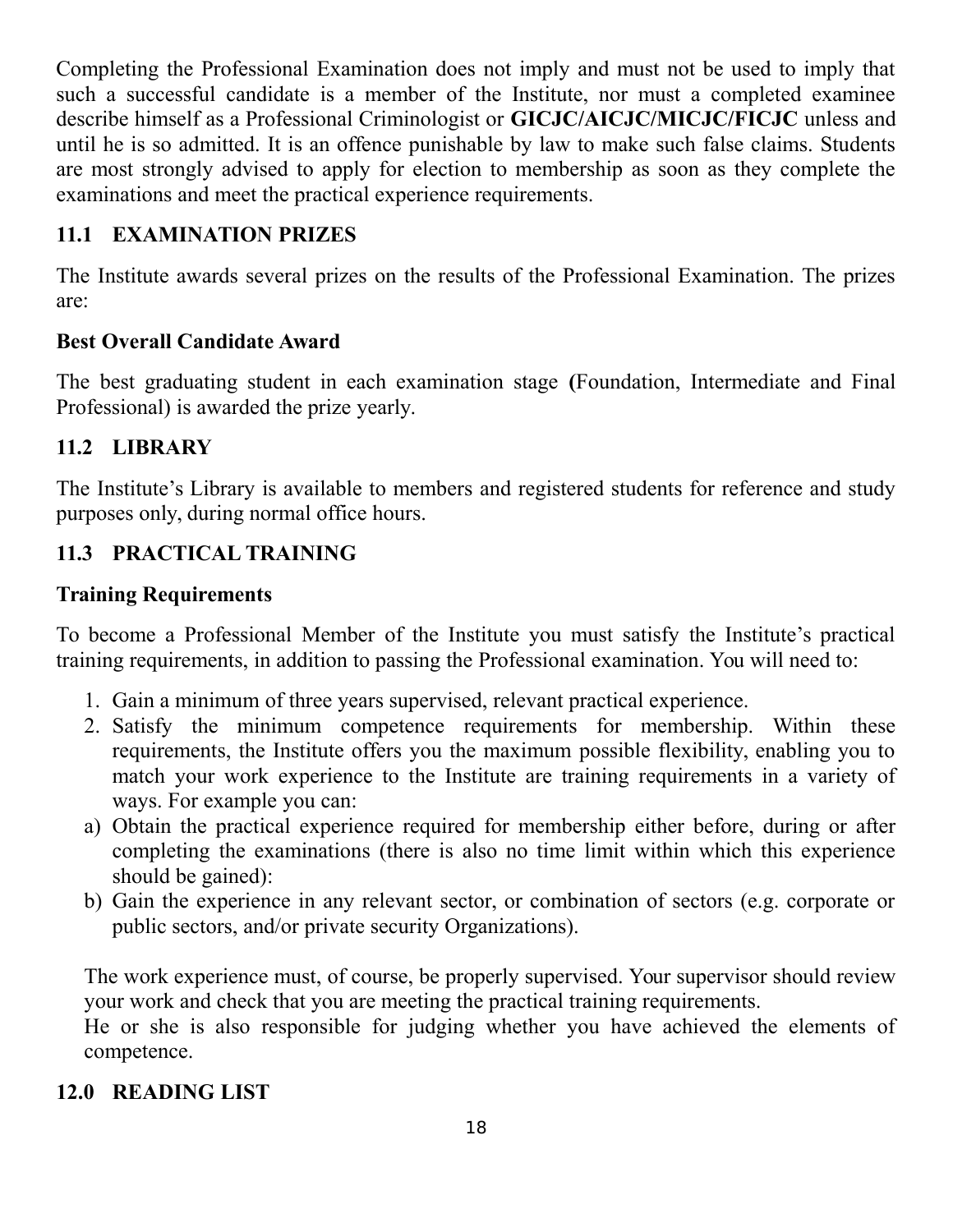The Syllabus for some of the professional examination subjects is drawn from a combination of courses. As a result there is no single text that adequately covers the whole curriculum. Various titles are therefore recommended in the reading lists from which students should select.

### **12.1 DETAILED COURSE DESCRIPTION**

The detailed outline for each course of the Professional Examination is stated below:

## **12.1:1 FOUNDATION**

## **STAGE 1**

## **1. Use of English**

## **Objectives**

There are objectives to be achieved in each unit of the courses. You should read them before studying each unit. It is expected that by the time you have finished studying this course you should be able to: Know the levels of structure of modern English; systematically analyze the structure of modern English; Have an idea of the ancestry and the development of modern English; and Construct acceptable sentences in English.

### *Module 1***: HISTORICAL BACKGROUND AND PHONOLOGICAL STRUCTURE**

- Unit 1: Historical Antecedents to Modern English
- Unit 2: Language and Structure
- Unit 3: The Structure of the Sound System of English
- Unit 4: Syllable Structure in English
- Unit 5: Non Segmental Features of English

## *Module 2***: SYNTACTIC STRUCTURE**

- Unit 1: Word Classes
- Unit 2: Open class Items
- Unit 3: Closed class Items
- Unit 4: Sentence Structure
- Unit 5: Sentence types: Structural and Functional
- Unit 6: Clauses in Sentence Structure
- Unit 7: Group Structure.

## *Module 3***: MORPHOLOGICAL STRUCTURE**

- Unit 1: Basic Units of Word Structure
- Unit 2: The Nature of the Morpheme
- Unit 3: Affixation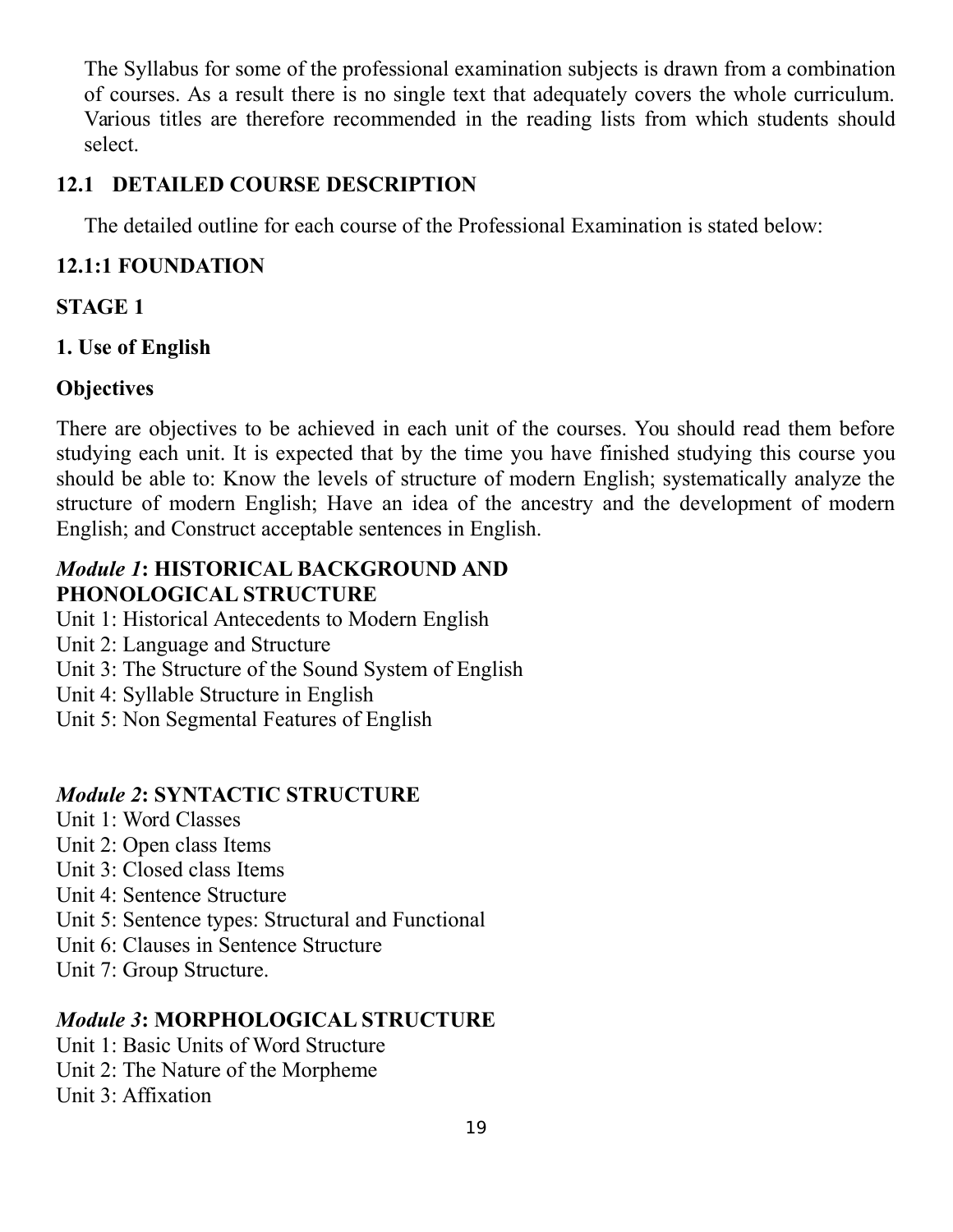### **2. Philosophy and Logic**

## **Objectives**

To achieve the aims set out, there are set objectives. In addition, each unit also has specific objectives. The unit objectives are always at the beginning of a unit. You should read them before you start working through the unit; you may want to refer to them during your study of the unit to check on your progress. You should always look at unit objectives after completing a unit. In this way you will be surer of having done what was required of you in the units.

Stated below are the wider objectives of this course as a whole. By meeting these objectives, you should have achieved the aims of the course as a whole. On successful completion of the course, you should be able to: Define philosophy; Know about the major branches of philosophy; Know about the sources of knowledge and criteria for knowing. Have knowledge of Logic and critical thinking Know the relevance / usefulness of Logic as a discipline; Distinguish sound from unsound argument deductive /inductive arguments; Discuss language and its functions; Analyze the different types of fallacies; Discuss the different laws of thought working through this Course.

## **Study Units**

There are 21 units in this part as follows:

# **Module 1**

- Unit 1: Definition and scope of Philosophy
- Unit 2: Philosophy as the parent Discipline
- Unit 3: Branches of Philosophy
- Unit 4: Philosophy and other Disciplines
- Unit 5: Sources of knowledge and criteria for knowing

# **Module 2**

- Unit 1: Definition and scope of Logic
- Unit 2: Logic's Vocabulary I
- Unit 3: Logic's Vocabulary II
- Unit 4: Valid, Invalid, Deductive and Inductive Arguments
- Unit 5: Language and its Functions

# **Module 3**

Unit 1: Fallacies (Part 1) Unit 2: Fallacies (Part 2) Unit 3: Definitions (Part 1)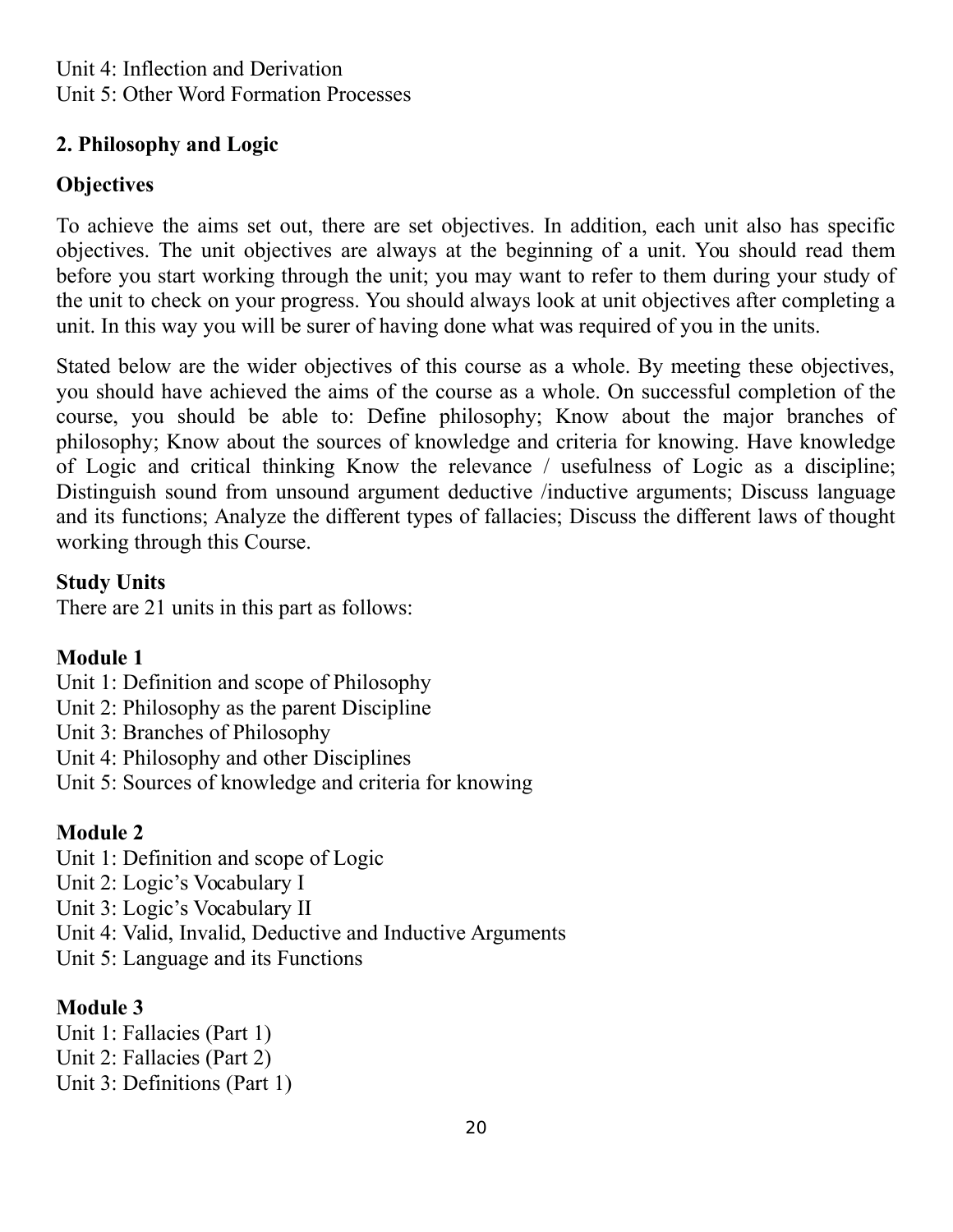Unit 4: Definitions (Part2) Unit 5: Categorical Propositions

### **Module 4**

Unit 1: Syllogism Unit 2: Symbolizing in Logic Unit 3: Truth Tables Analysis Unit 4: Logical Proof of Validity using Truth Tables Unit 5: Rules of Inference and Argument forms Unit 6: Laws of Thought.

### **3. Nigerian Legal System Objectives**

To achieve the aims set out, this course has overall objectives. In addition, each unit also has specific objectives. The unit objectives are at the beginning of each unit. Students are to read them before they start working through the unit. They may want to refer to them during their study of the unit to check their progress. Here are the wider objectives for the course as a whole. By meeting the objectives, students count themselves as having met the aims of the course. On successful completion of the course, they should be able to:

- a. Know the meaning of law
- b. The need for law in a society
- c. The difference between laws
- d. Custom and law
- e. The meaning of Jurisprudence
- f. Legal system in Nigeria
- g. The legislative process in Nigeria
- h. The meaning of Constitution
- i. Kinds of Constitutions
- j. Hierarchy of courts in Nigeria
- k. The role of judiciary in the emerging democracy
- l. The Rule of law and political governance in Nigeria.

### *Study Units*

There are 33 units (of 7 modules) in this course. These are listed below:

### *Module 1*

- Unit 1: The Concept and Evolution of Law
- Unit 2: Law and Morality
- Unit 3: Types of Law
- Unit 4: Theories of Law
- Unit 5: Classification of Law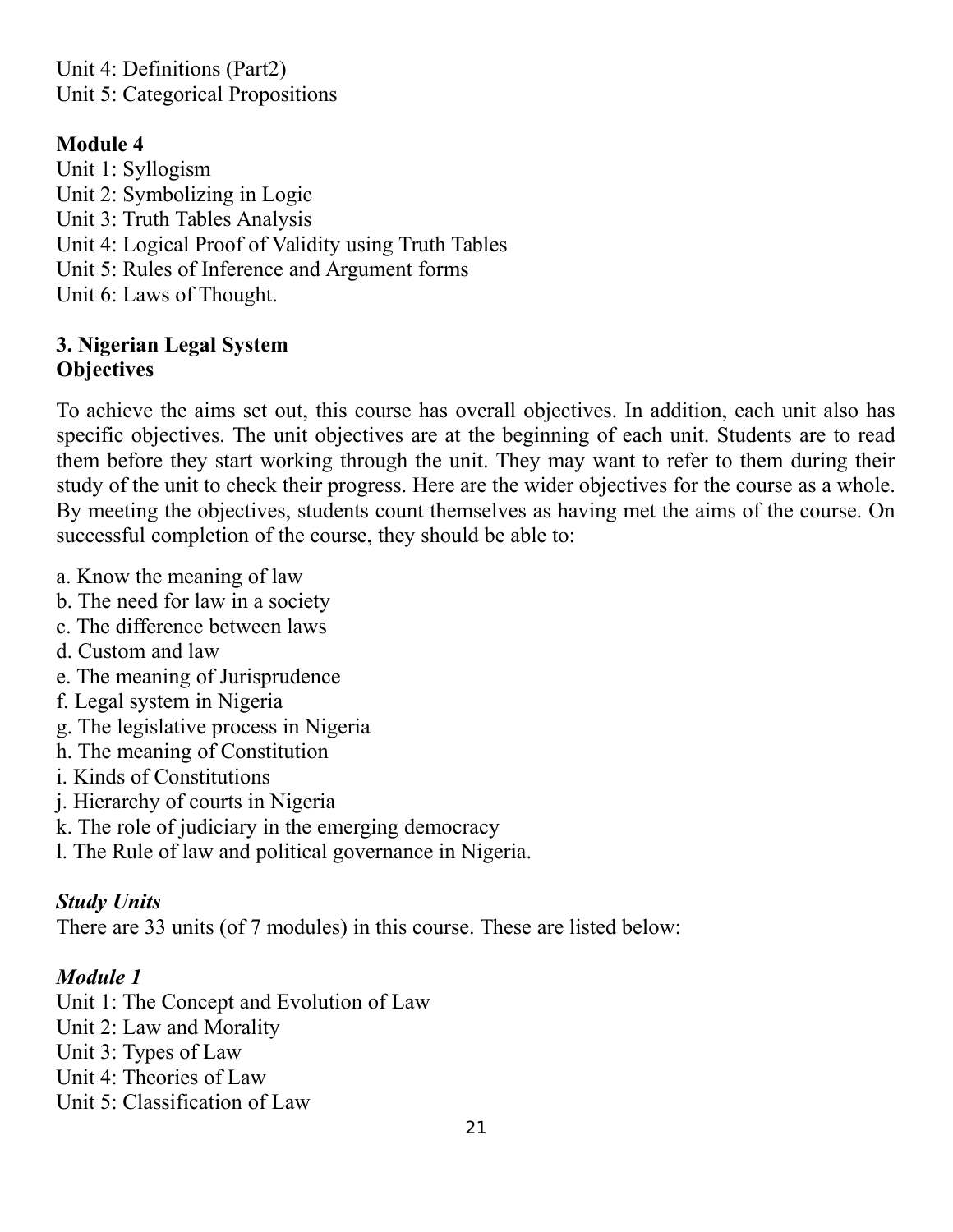## *Module 2*

Unit 1: Meaning of Law

Unit 2: The Nigerian Legal System

Unit 3: Sources of Nigerian Legal System

# *Module 3*

- Unit 1: Nigerian Legislation
- Unit 2: The Reasoning behind Legislation
- Unit 3: Legislative Process
- Unit 4: The Rules of Law and Political Governance
- Unit 5: Tools of Social Control via Law

# *Module 4*

- Unit 1: The Hierarchy of Courts in Nigeria
- Unit 2: The Judiciary and Democracy in Nigeria
- Unit 3: Judicial Settlements of Disputes
- Unit 4: Constitution and Constitutional Democracy
- Unit 5: Crime Control in Nigeria

# *Module 5*

- Unit 1: An Outline of Civil Procedure in Nigeria
- Unit 2: Civil Procedure in the Magistrate Court
- Unit 3: Commencement of Civil Proceeding in the High Court.
- Unit 4: Interrogations and Application
- Unit 5: Enforcement of Judgments

# *Module* **6**

- Unit 1: An Outline of Criminal Procedure in Nigeria
- Unit 2: Classification of Offences
- Unit 3: Criminal Procedure in the Magistrate Court
- Unit 4: Preliminary Inquiry
- Unit 5: Summary Trial

# *Module 7*

- Unit 1; Legal Aid and Advices in Nigeria
- Unit 2: Legal Aid Council
- Unit 3: The Necessity of Legal Aid
- Unit 4: How to improve the Service of the Legal Aid Council in Nigeria

# **4. Introduction to Computer**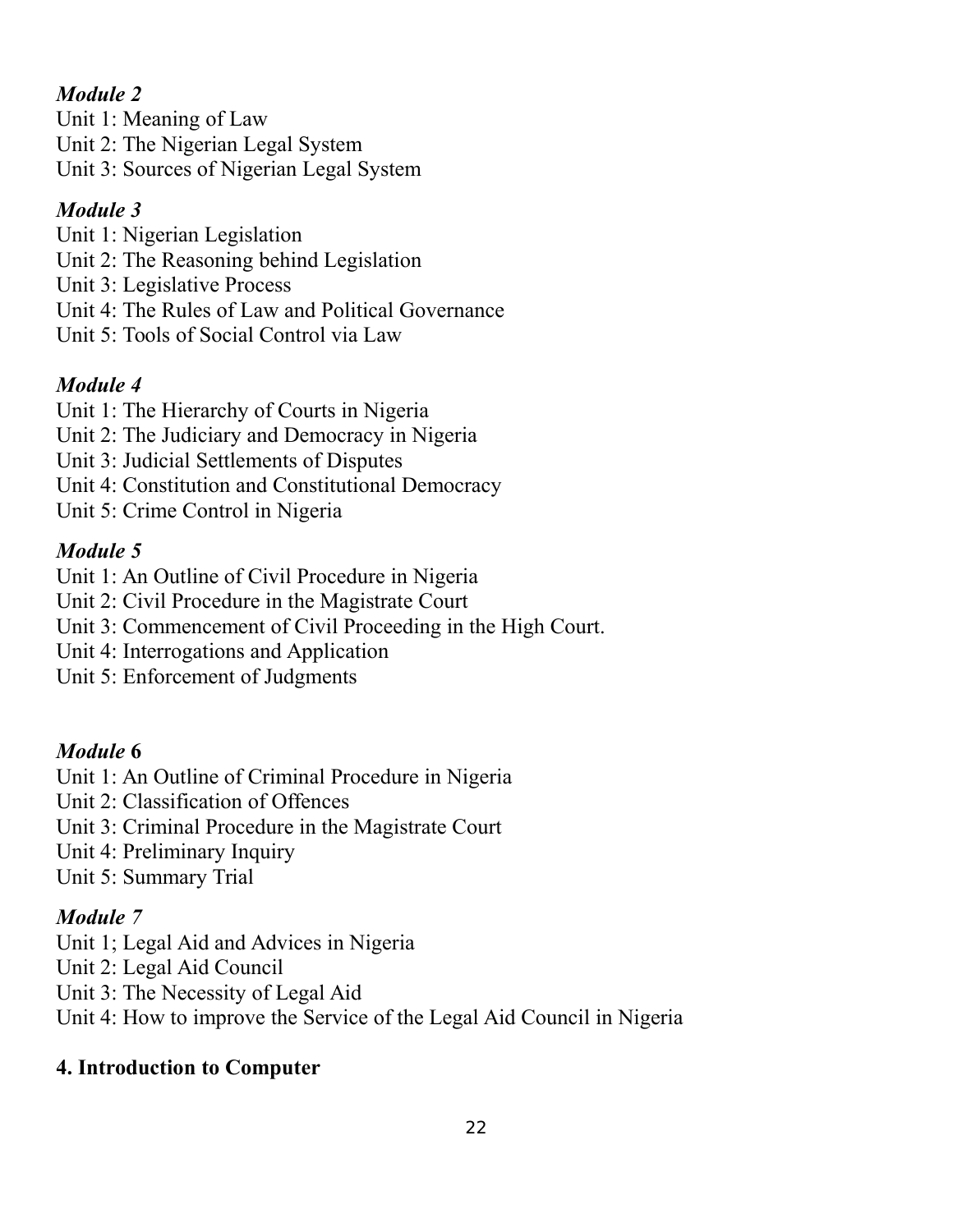## **Objectives**

The specific objectives of this course are to:

• Provide basic understanding of the historical evolution of the computer, types of computers and the classification of computers.

• Enable the students to understand the components of the computer- the hardware and software.

• Help students to identify the different categories of computer software and their uses.

• Introduce students to computer programming with emphasis on the building blocks and stages of programming and writing of computer programs using visual basic.

• Enable students to identify and appreciate the areas of application of computers in society, thereby stimulating their thought to regard the computer as a tool for human use rather than a master.

• Create awareness at the early stage of the study of computers about the potential threats that computer viruses pose to the smooth operations of computers.

The course is made up of seven modules organized into 19 study units as follows:

## **Module 1: Understanding the Computer**

Unit 1: Basic Concepts

Unit 2: Historical Overview of the Computer

Unit 3: Classification of Computers

## **Module 2: Computer Hardware**

Unit 1: Hardware Components (1)

Unit 2: Hardware Components (2) – Peripheral Devices

Unit 3: Auxiliary Equipment

## **Module 3: Computer Software**

Unit 1: Computer Software (1) Unit 2: Computer Software (2)

## **Module 4: Programming the Computer**

Unit 1: Computer Languages

Unit 2: Basic Principles of Computer Programming

Unit 3: Flowcharts and Algorithms

## **Module 5: Computer Application Programming**

Unit 1: Programming in Visual Basic (1)

- Unit 2: Visual Basic Project Window
- Unit 3: Creating Menu Applications

Unit 4: Analyzing Visual Basic Data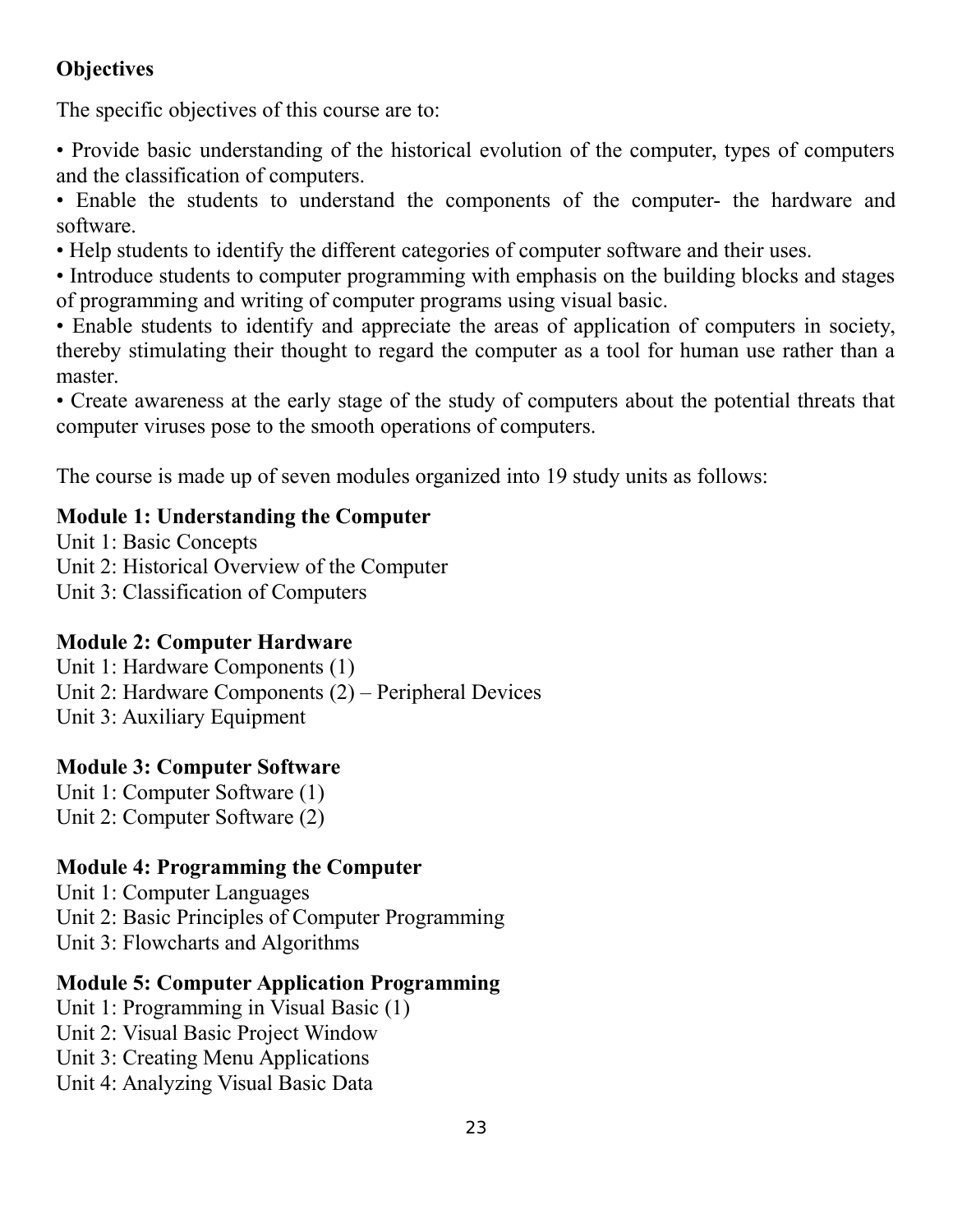### **Module 6: Areas of Application of Computers**

Unit 1: Application of Computers in Education Unit 2: Application of Computers in Business and Industry Unit 3: Application of Computers in Government, Military, etc

### *Module 7:* **Threats to the Computer**

Unit 1: Computer Virus

### **5. Basic Statistics for Social Science**

### **Objectives**

To achieve the aims set out, this course has overall objectives. In addition, each unit also has specific objectives. The objectives of each unit are stated at the beginning of each unit. It is advisable that the student read them before working through the units. Reference may be made to them in the course of studying the units as self-assessments strategy.

Listed below are the wider objectives for the course as a whole. By meeting the objectives, the student should be regarded as having met the aims

### *Module 1*

- Unit 1: Definitions and Scope of Statistics
- Unit 2: Approach to Data Collection
- Unit 3: Introduction to Set Theory I
- Unit 4: Introduction to Set Theory II
- Unit 5: Concepts of Logic

## *Module 2*

- Unit 1: Diagrammatic Presentation of Data
- Unit 2: Frequency Distribution
- Unit 3: Graphical Presentation of Data
- Unit 4: Measures of Central Tendency
- Unit 5: Measures of Dispersion I
- Unit 6: Measures of Dispersion II

## *Module 3*

- Unit 1: Probability Theory I
- Unit 2: Probability Theory II
- Unit 3: Permutation Theorem
- Unit 4: Combination
- Unit 5: Binominal Distribution

## *Module 4*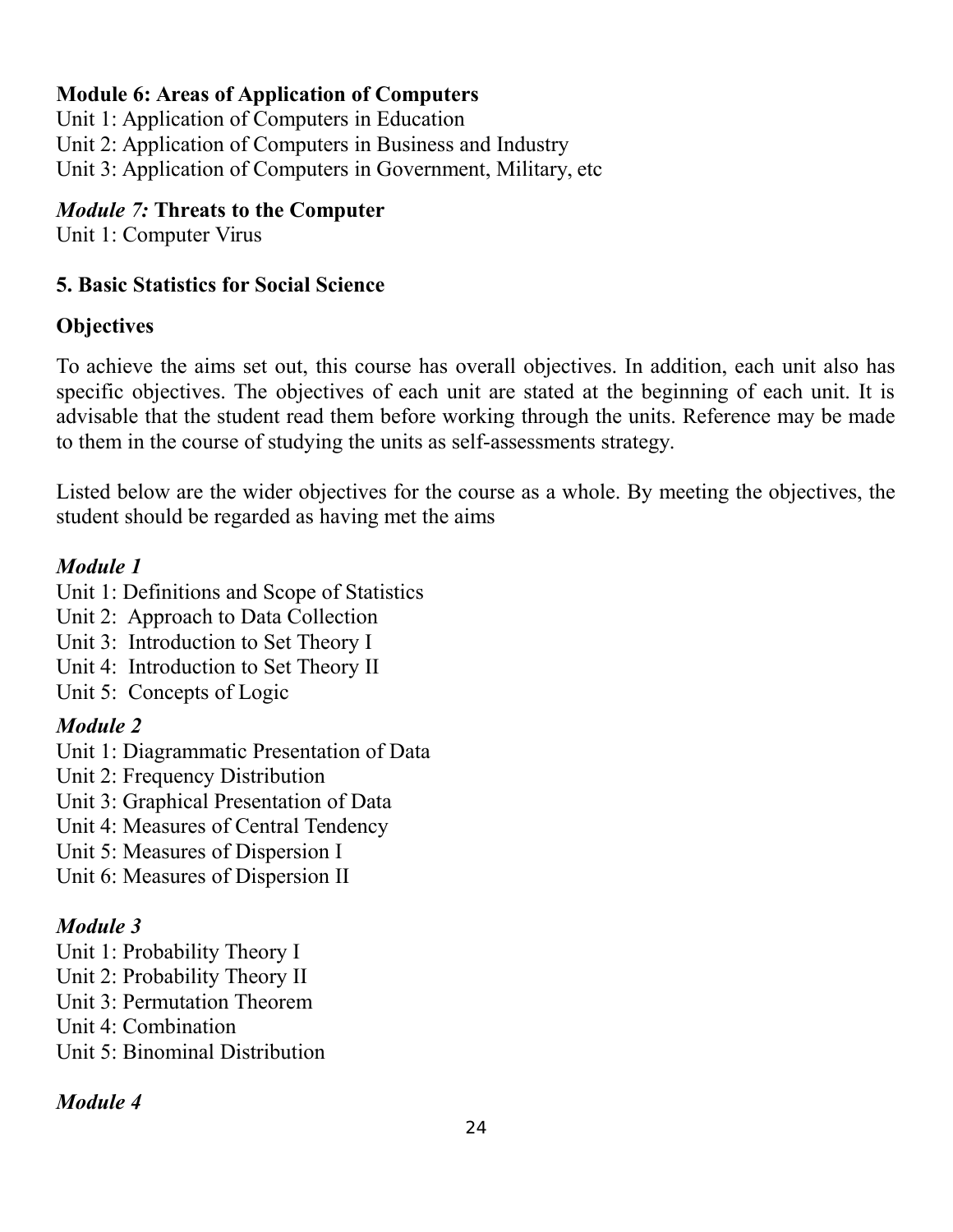- Unit 1: Nature and Importance of Statistical Inquiries
- Unit 2: Basic Research Methodology I
- Unit 3: Basic Research Methodology II
- Unit 4: Nature of Science
- Unit 5: Some Basic Concepts in Social Statistics

## **STAGE 2**

# **1. Nigeria People and Culture**

# **Objectives**

To achieve the aims set out above, there are overall set objectives. In addition, each unit also has specific objectives. The unit objectives are always included at the beginning of a unit. The student should read them before he starts working through the unit; he/she may want to refer to them during the study of the unit to check on his progress. The student should always look at unit objectives after completing a unit. In this way he will be surer of having done what was required of him in the unit.

Stated below are the wider objectives of this course as a whole. By meeting these objectives, the student should have achieved the aims of the course as a whole. On successful completion of the course, the student should be able to:

- Have a sound knowledge of the traditional Nigerian peoples and culture;
- Discuss the culture areas of Nigeria and their characteristics;
- Analyze the impact of Western education on national development in Nigeria; and
- Explain the evolution of Nigeria as a political unit

# **Study Units**

There are fourteen study units in this course as follows:

# *Module 1*

Unit 1: The Peoples of Southern Nigeria and their Culture in Pre- colonial Times Part I

Unit 2: The Peoples of Southern Nigeria and their Culture in Pre-colonial Times Part II

Unit 3: The Peoples of Northern Nigeria and their Culture in Pre-colonial Times Part I

Unit 4: The Peoples of Northern Nigeria and their Culture in Pre- colonial Times Part II

Unit 5: The Dynamics of the evolution of Nigeria as a political unit

# *Module 2*

Unit 1: The Culture Area of Niger Delta Region of Nigeria

- Unit 2: The Culture Area of the Rain Forest Region of Nigeria
- Unit 3: The Culture Area of Guinea Savanna Region of Nigeria

Unit 4: The Culture Area of the Sudan Savanna Region of Nigeria

# *Module 3*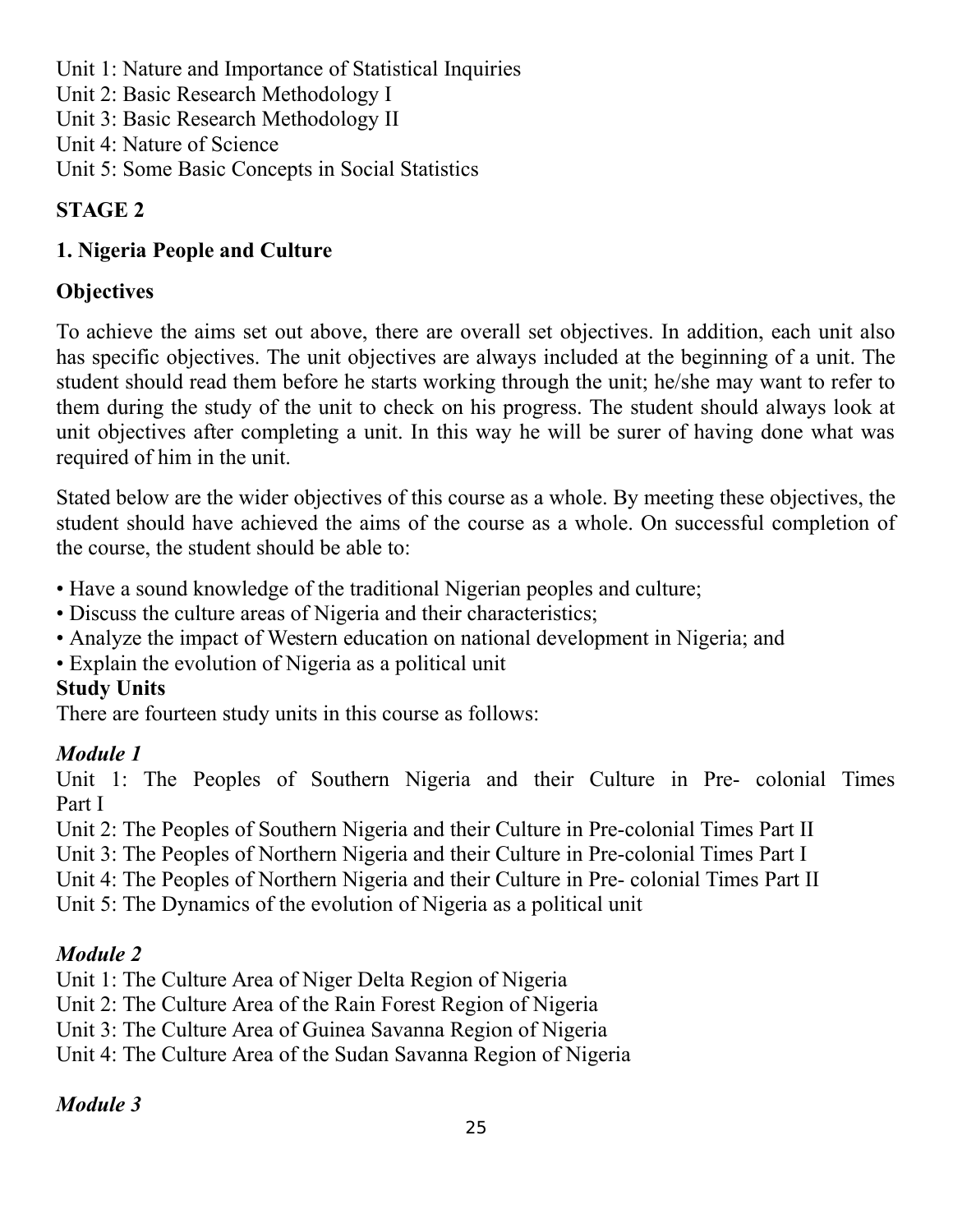Unit 1: A Historical Analysis of Education and National Development in Nigeria

Unit 2: A Historical Analysis of Economy and National Development in Nigeria

Unit 3: A Historical Analysis of Religion and National Development in Nigeria

Unit 4: A Historical Analysis of Moral and Socio-political Rights of Citizens in Nigeria

Unit 5: A Historical Analysis of Social Justice and National Development in Nigeria

## **2. Introduction to Criminology**

## **Objectives**

In each of the units, we have specific objectives. It is advisable for students to go through these objectives before reading through the unit. In doing this, they are sure that they have covered the prerequisites of that unit. To achieve the aims set out in Introduction to Criminology, the objectives for the course as a whole would be emphasized. On successful completion of the course, the student should be able to:

- 1. Define criminology
- 2. Establish the dimensions of criminology
- 3. Distinguish the different schools of thought
- (a) Discuss the classical schools
- (b) Explain the positivist ideology
- (c) Explain the critical school of thought
- (d) Discuss the sociological model of reasoning and
- (e) Explain the new criminology
- 4. State the theoretical explanation of crimes
- 5. Define the relevant terms
- 6. Identify the etiology of crimes
- 7. Outline the elements and classifications of crime
- 8. Discuss crime as a societal phenomenon
- 9. Distinguish between conformity and deviance; and the impact of rebelling
- 10. Evaluate the measurement of crimes
- 11. Critique the juridical approach to crimes, and the treatment of offenders and victims.

# **Study Units**

There are twelve units (of three modules) in this course. They are listed below:

## *Module 1:* **Definitions of Terms**

- Unit 1: Definition of Criminology
- Unit 2: Conceptual Definitions
- Unit 3: Types of Crimes
- Unit 4: Etiology of Crimes

## *Module 2***: Criminological Schools of Thought**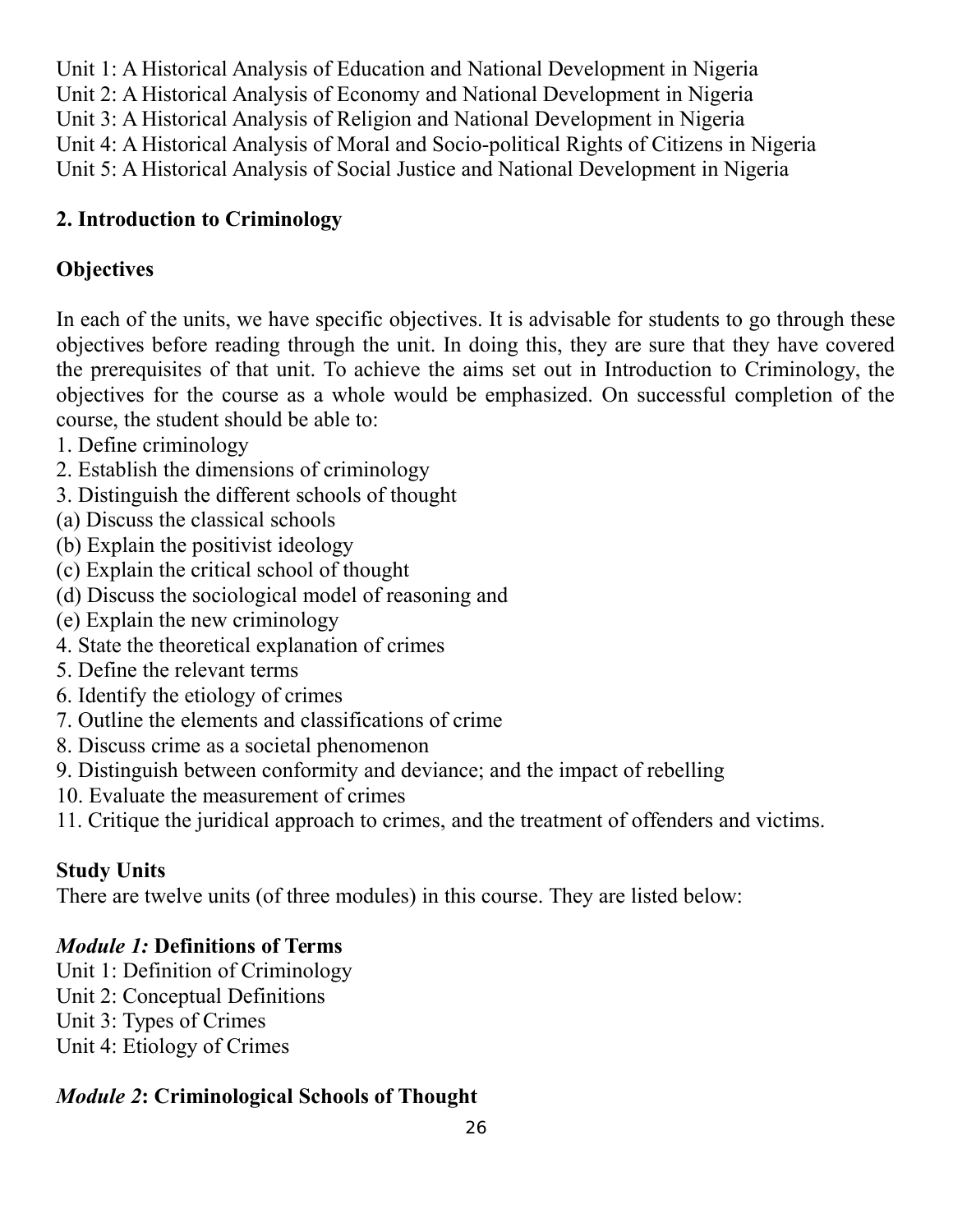Unit 1: The Classical Criminology Unit 2: Positivist Criminology Unit 3: Critical Criminology Unit 4: The Sociological School Unit 5: The New Criminology

### *Module 3:* **Crimes, Offenders and Crime Victims**

Unit 1: Classification of Crimes Unit 2: Offenders Unit 3: Victims of Crimes

### **3. Introduction to Sociology**

### **Objectives**

To achieve the aims set above, there are set overall objectives. In addition, each unit also has specific objectives. The unit objectives are always included at the beginning of a unit; the student should read them before he starts working through the unit. He may want to refer to them during his study of the unit to check on his progress. The student should always look at the unit objectives after completing a unit. In this way, definitely, he can be sure that he has done what was required of him by the unit. Stated below are the wider objectives of this course as a whole. Definitely, by meeting these objectives, the student should therefore know that he has achieved the aims of the course as a whole. On successful completion of the course, he should be able to know the definition of sociology, its scope, its origin, its methods and its uses; know the meanings of family and marriage, their activities and relationships; Know the concepts of socialisation, conformity and deviance; know the concepts of leadership, power and authority, and their relationships; know the concepts of group, social organisation and social interactions; know the concepts of social stratification, social differentiation and social mobility and know the processes and importance of collective behaviour, public opinion and social change.

### **Study Units**

There are twenty study units in this course, as follows:

### *Module 1*

Unit 1: Definition of Sociology

- Unit 2: Family
- Unit 3: Marriage

Unit 4: Society and Culture

Unit 5: Socialization

*Module 2* 

Unit 1: Conformity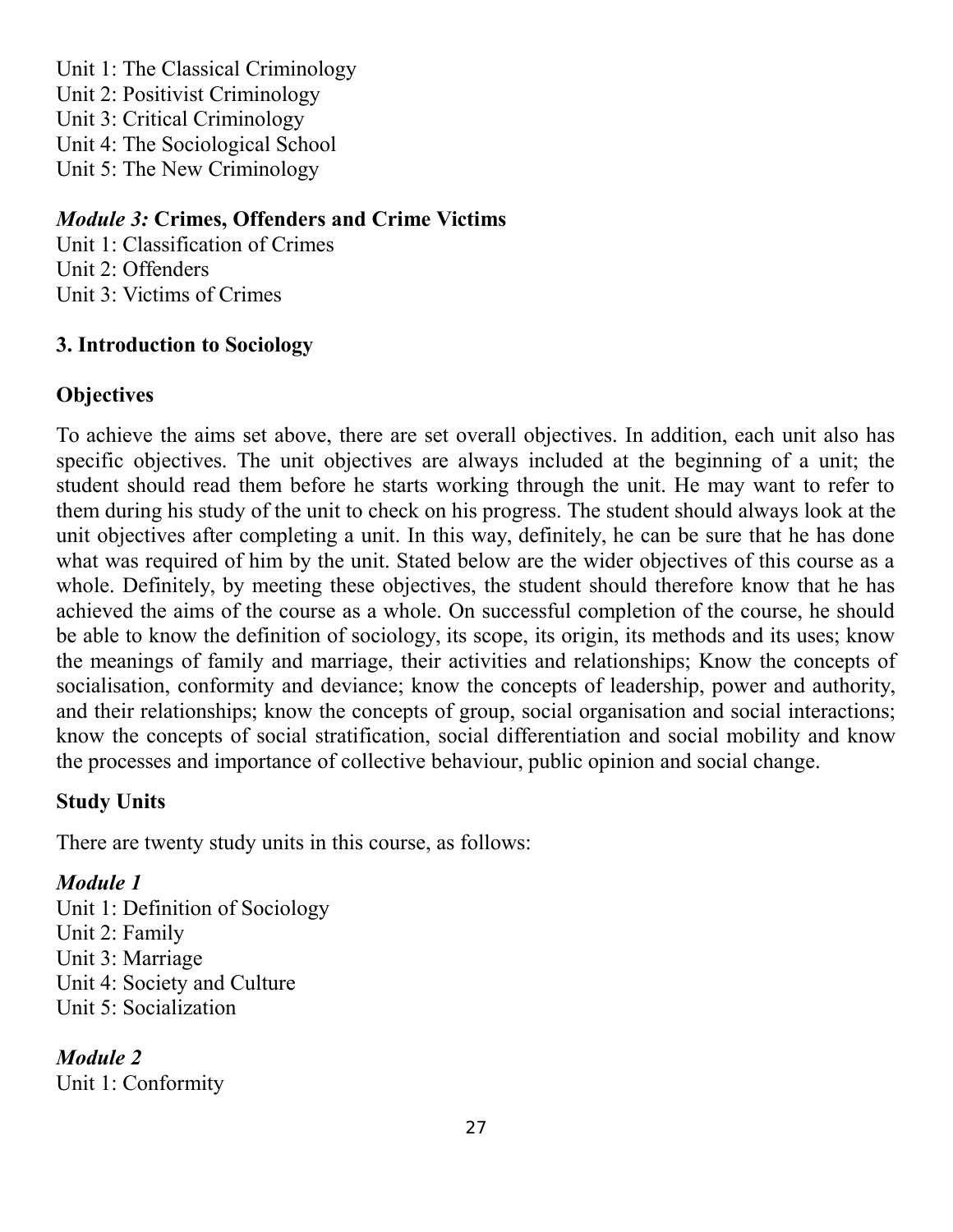Unit 2: Deviance Unit 3: Power Unit 4: Authority Unit 5: Leadership

### *Module 3*

Unit 1: Social Organisations Unit 2: Group Unit 3: Social Differentiation Unit 4: Religion Unit 5: Social Interactions

### *Module 4*

Unit 1: Social Stratification Unit 2: Social Mobility Unit 3: Collective Behaviour Unit 4: Public Opinion and Propaganda Unit 5: Social Change

### **4. Introduction to Political Science**

### **Objectives**

(i) To introduce you to what politics and political science are all about.

(ii) To put you through the various methods political scientist use to make decisions and to make projections covering political events or phenomenon.

(iii) To highlight the major areas within Political Science as a field of study and show how these relates to other subjects in the Social Sciences.

(iv) To show you that all activities of government affect our lives and that politics is very important in every society.

### **Study Units**

There are fifteen study units in this course broken into 3 modules of 5 units each. They are as follows:

### *Module 1*

Unit 1: The Nature and Scope of Political Science

- Unit 2: The Subject Matter of Political Science
- Unit3: Approaches to the study of political science: The Legalistic Approach
- Unit 4: The Behavioural Approach to the study of Politics
- Unit 5: The nature, purpose and functions of the modern state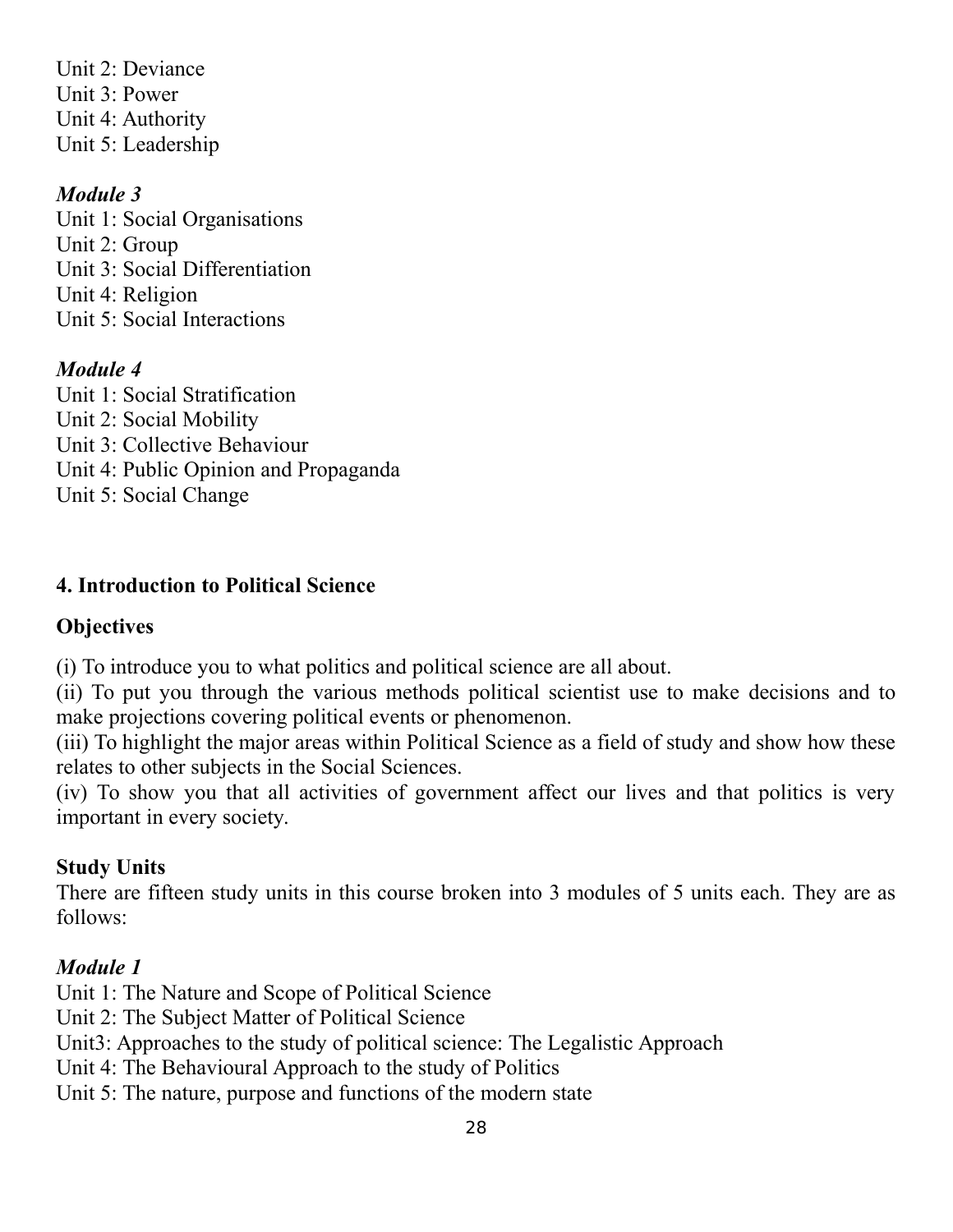## *Module 2*

- Unit 1: The Concept of Sovereignty
- Unit 2: Power and Authority
- Unit 3: Legitimacy and Influence
- Unit 4: Political Ideas and Movements
- Unit 5: Constitution

## *Module 3*

- Unit 1: Constitutionalism
- Unit 2: Politics and Social Change: Reforms, Revolutions and Military Coups
- Unit 3: The Nature of African Armies
- Unit 4: Public Administration
- Unit 5: International Relations and Organizations

# **5. Introduction to Psychology**

# **Objectives**

To achieve the aims, the course sets overall objectives. In addition, each unit also has specific objectives. The unit objectives are always included at the beginning of a unit; you should read them before you start working through the unit. You may want to .refer to them during your study of the unit to check on your progress. You should always look at the unit objectives after completing a unit. In this way you can be sure that you have done what was required of you by the unit. Set out below are the wider objectives of the course as a whole. By meeting these objectives, you should have achieved the aims of the course. On successful completion of the course you should be able to:

- 1. Define the concept of psychology.
- 2. Describe four approaches to the study of psychology.
- 3. List some concepts in psychology.
- 4. Identify the specialties in psychology.
- 5. Discuss how psychologists develop and test their theories
- 6. Define the concept of intelligence.
- 7. Explain the basis of individual differences in intelligence.
- 8. Discuss the situational and environmental influence on behaviour.
- 9. Describe how psychology can be applied to policing.
- 10. Explain what perception is.
- 11. Describe impression formation.
- 12. Specify important factors in person perception and impression formation.
- 13. Explain the concept of personality trait inferences about what the person is like.
- 14. Discuss the causes of behaviour.
- 15 Explain the concept of accuracy of judgments.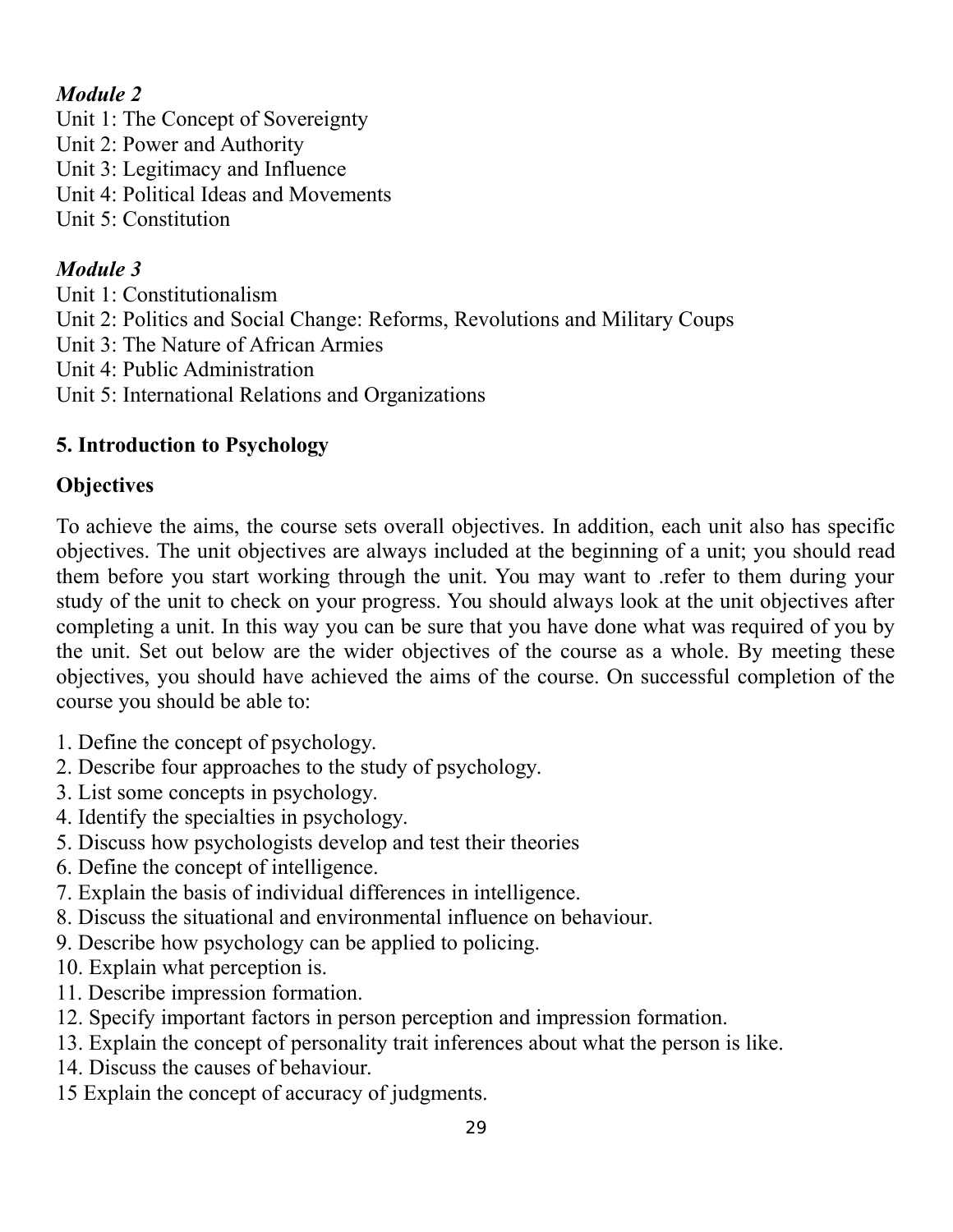- 16. Explain the concept of deception.
- 17. Define the term socialisation.
- 18. Explain the concept of juvenile delinquency.
- 19. Discuss behaviour modification.
- 20. Explain the concept of human aggression.

#### **Study Units**

The study units in this course are as follows:

#### **Module I**

Unit 1: Definitions of Psychology

- Unit 2: Approaches to the Study of Psychology
- Unit 3: Some Basic Concepts in Psychology
- Unit 4: Specialties in Psychology
- Unit 5: How Psychologists Develop and Test their Theories
- Unit 6: Definitions of Intelligence

### **Module 2**

- Unit 1: Individual Differences in Intelligence
- Unit 2: Explaining Behaviour-Genetic Influences and Environmental Influences
- Unit 3: Applying Psychology to Policing
- Unit 4: Perception: A Basic Process
- Unit 5: Impression Formation
- Unit 6: Understanding some Important Factors in Person Perception and Impression Formation
- Unit 7: Personality Trait Inferences about what the Person is like

### **Module 3**

Unit 1: Understanding and Attributing causes to others' Behaviour

- Unit 2: Accuracy of Judgments
- Unit 3: The Problem of Deception
- Unit 4: Socialization
- Unit 5: Juvenile Delinquency
- Unit 6: Behaviour Modification
- Unit 7: Human Aggression

### **12.1:2 INTERMEDIATE**

#### **STAGE 1**

#### **1. Security Process, Strategy and Planning**

### **Objectives**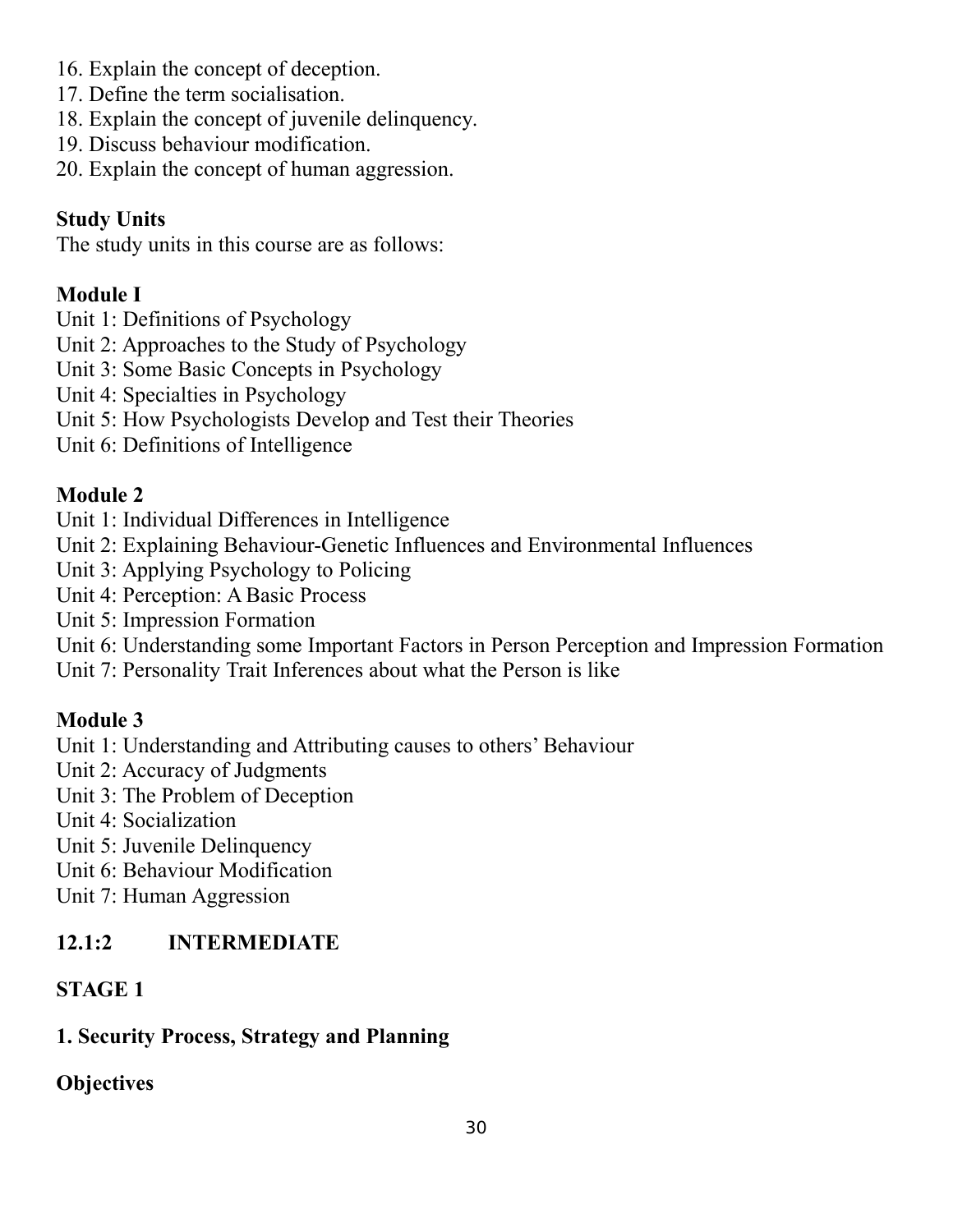• To introduce students to the concept of security planning, development and management

• To expose students to the various methods for security professionals including the security information technology, criteria for purchase, installation and maintenance of computer and networking equipments, including prevention of thefts of data.

• To identify vulnerabilities in federal, state and local infrastructure.

• To acquaint students with routine management of security issues and principles of loss prevention, and need for incident reaction.

• To teach students how to develop an appreciation of potential legal consequences, both criminal and civil, of training and supervision of security management personnel.

• To highlight the salient changes on how the nation and security management must prepare, respond, manage, and mitigate mega-terrorist incidents.

There are fifteen (15) study units in this course broken into 3 modules of 5 units each as follows:

### *Module 1*

Unit 1: Introduction and General Background

- Unit 2: Planning and Importance of Security Planning
- Unit 3: Company Business Interest
- Unit 4: Private Security Operation in the Past
- Unit 5: Difference between Public and Private Security and their Relationship

## *Module 2*

- Unit 1: Design of Security Survey System
- Unit 2: The State or National Interest
- Unit 3: Operational Duty for Security Staff, Supervisors and Administrative Functions
- Unit 4: Patrol Procedures and Techniques
- Unit 5: Loss Prevention and Control

### *Module 3*

- Unit 1: Administration -Basic Principles of Administration
- Unit 2: Security Policy and Design
- Unit 3: Evaluation of Protection Programme
- Unit 4: Administration and Documentation of Security Records and Reports.
- Unit 5: Samples of Security Procedures for Access Control at the Gate

### **2. Information Systems and Security Administration**

### **Objectives**

With utmost desire to achieve the aims set out above, the course has some set of objectives as demonstrated in all the units of the course. Each unit has its own objectives. Objectives are always included at the beginning of every unit to assist the student in appreciation of what he or she will come across in the study of each unit to facilitate his or her better understanding of the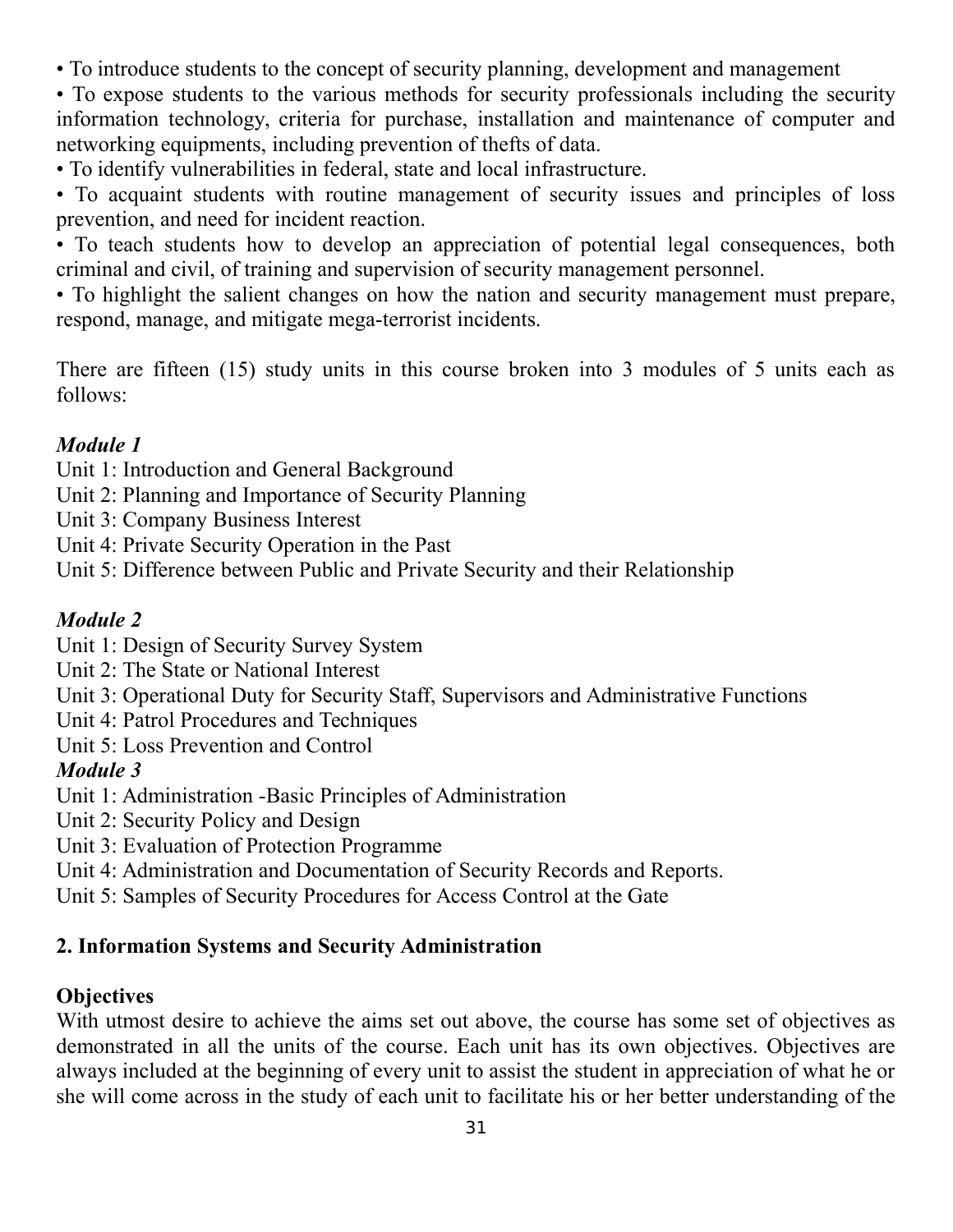course, Information Systems Security Administration. Students are therefore advised to read these objectives before studying the entire unit(s). Thus, it is helpful to do so. You should always look at the unit objectives after completing a unit. In this way, you can be sure that you have done what was required of you by the unit. Stated below are the wider objectives of this course as a whole. By meeting these objectives, you should have achieved the aims of the course as a whole.

### *Module 1*

Unit 1: Information gathering

Unit 2: Information security in the 21st century: with special emphasis on computer security

Unit3: Introduction to system analysis and design

Unit4: Information system security: a guide to the use of water quality management principles 1 Unit5: Information system security: A guide to the use of water quality management principles II

## *Module 2*

Unit 1: Ethics of information communication technology (ICT)

- Unit 2: Identity and information security integration
- Unit 3: Integrating information assurance into system administration
- Unit 4: Management information systems usability and associated risk
- Unit 5: Elevating information security to business security

### *Module 3*

Unit 1: The information systems and the economics of innocent fraud Administration

- Unit 2: An overview of information security as a risk Administrative function
- Unit 3: Risk assessment

Unit 4: Risk mitigation options

Unit 5: Mitigating economic risk through security technology

## *Module 4*

- Unit 1: Information age militaries
- Unit 2: Information technology impacts on war fighters
- Unit 3: Information technology and nature of future war
- Unit 4: Difficulties in information security
- Unit 5: The economics of information security investment

### **3. Patterns and Trends in Security Administration**

### **Objectives**

The overall objective is to enable you to know the various crimes in existence and to be able to examine the patterns and trends of its occurrence as it relates to Nigeria. In addition to the broad aims stated above, there are specific unit objectives, which are presented at the beginning of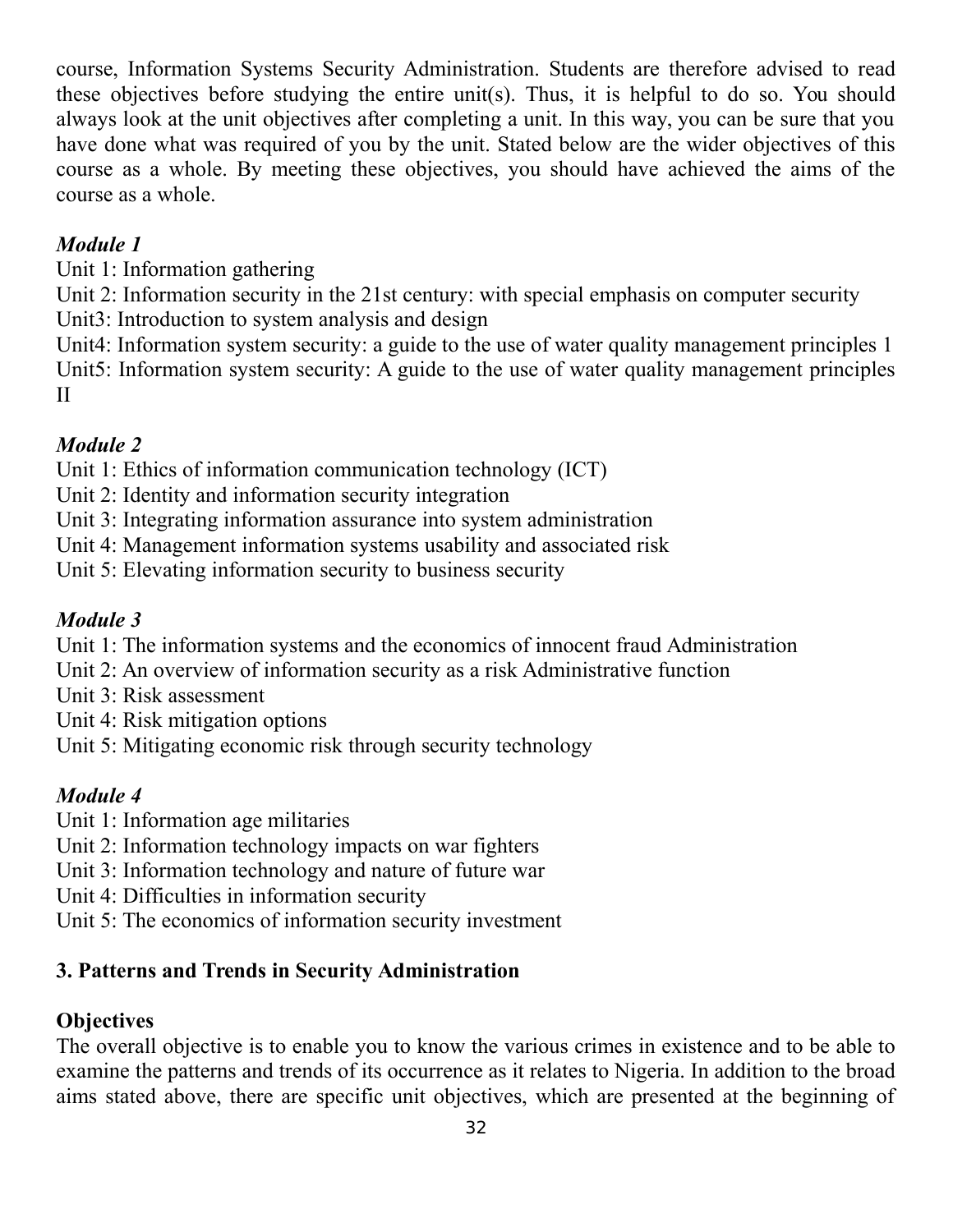each of the 20 study units forming this course. It is very important to familiarize yourself with the unit objectives before reading through the respective units. It is also necessary to look at the units objectives after studying each unit. This will enable you to know whether you have covered what is expected of you in the unit or not.

At the end of this course, you should be able to:

- Explain crime from both legal and sociological points of view
- Identify seven elements that qualify an act to be defined as crime
- Examine the various classifications of crime
- Distinguish various theories and explanation on the concept of crime
- State how crime is measured
- Differentiate various sources through which crime statistics could be generated
- Enlighten you on the uses of crime statistics for future planning for crime prevention and control
- Discuss the changing patterns and trends of crime in Nigeria during pre-colonial, colonial, and post colonial periods
- Create awareness on both traditional and modern crimes
- Discuss the emerging and special categories in crime such as terrorism, human trafficking, assassination, money laundering, cyber crime, etc.
- Examine the victims of crime and their typology
- Identify cost of victimisation to the individual victim, victim's family and the society
- Examine the profile of the Nigerian offenders
- Discuss the internationalisation of crime as a global problem and explain the challenges of crime to law and law enforcement agents.
- Discuss the problems and prospects of preventing and controlling crime in Nigeria.

## **Study Units**

There are 20 study units, broken into 4 modules in this course. These include:

## **Module 1**

- Unit 1: The Legal Definition of Crime
- Unit 2: Sociological Definition of Crime
- Unit 3: Classification of Crime
- Unit 4: Classical and Neoclassical Approaches to Explaining Crime
- Unit 5: Critical Approaches to Explaining Crime

## **Module 2**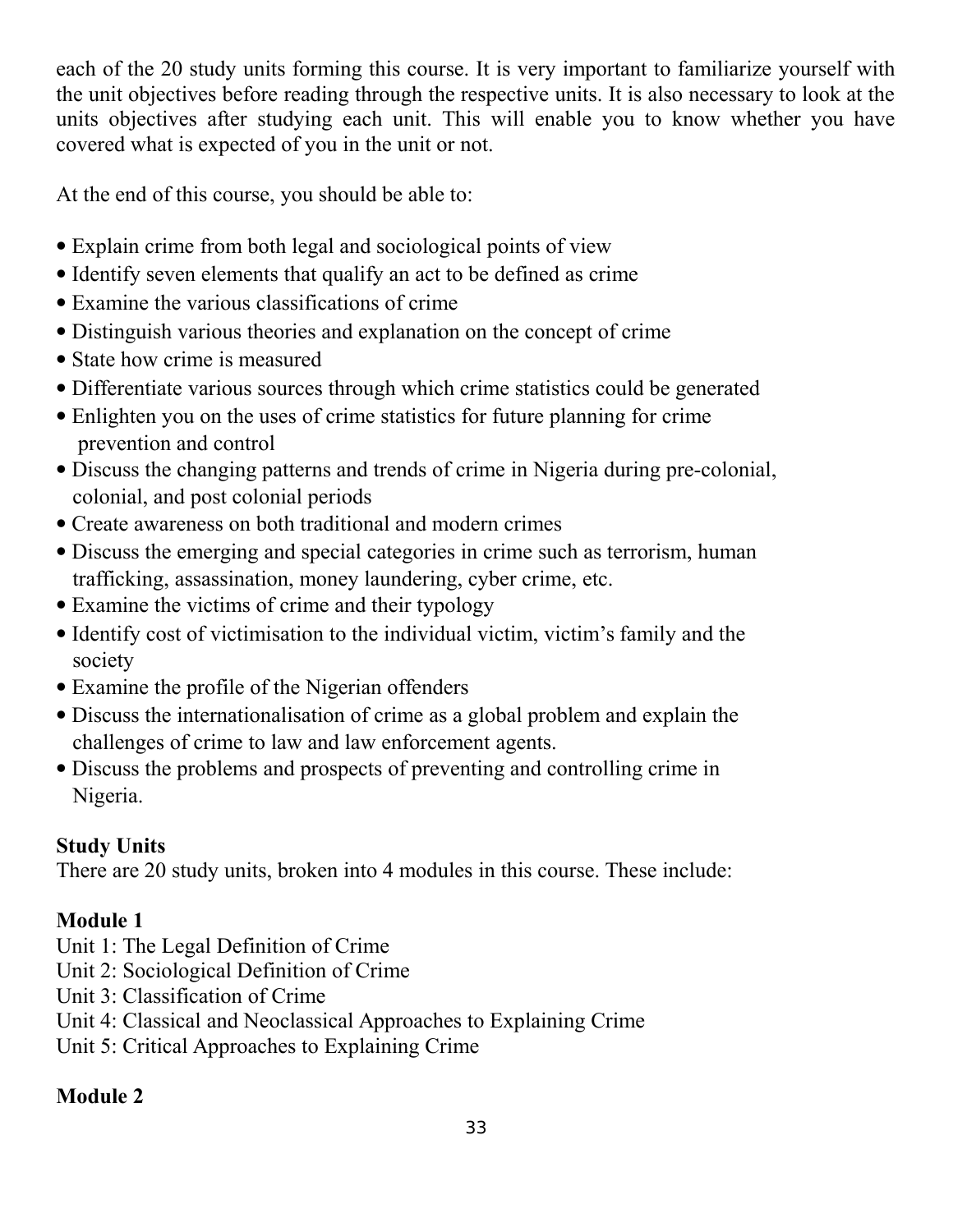- Unit 1: Meaning of Crime Statistics
- Unit 2: Uses and Factors that make Crime Statistics Useful
- Unit 3: Official Sources of Crime Statistics
- Unit 4: Unofficial Sources of Crime Statistics
- Unit 5: Suggestions for Better Measurement of Crime

## **Module 3**

- Unit 1: Patterns and Trends of Crime in the Pre-colonial Era
- Unit 2: Patterns and Trends of Crime in Colonial Era
- Unit 3: Transition from Conventional Crime (1960 –1991)
- Unit 4: Emerging and Special Categories of Crime
- Unit 5: Consideration of Victims of Crime

## **Module 4**

- Unit 1: Cost of Crime Victimisation
- Unit 2: Profiling Nigerian Offender
- Unit 3: Challenges to Law and Law Enforcement Agents
- Unit 4: Internationalisation of Crime
- Unit 5: Preventing and Controlling Crime in Nigeria: Problems and Prospects

## **4. Principles of Security Practice and Administration**

## **Objectives**

With utmost desire to achieve the aims, the course has some set of objectives as demonstrated in all the units of the course. Each unit has its own objectives. Objectives are always included at the beginning of every unit to assist the student in the appreciation of what he or she will come across in the study of each unit to facilitate his or her better understanding of the course. Student is therefore advised to read these objectives before studying the entire unit(s). Thus, it is helpful to do so. You should always look at the unit objectives after completing a unit. In this way, you can be sure that you have done what was required of you by the unit. Stated below are the wider objectives of this course as a whole. By meeting these objectives, you should have achieved the aims of the course as a whole.

At the end of the course, you should be able to:

- Describe security and its types
- Explain violence and violent crimes
- Discuss domestic violence and ways to address it
- Examine the theories of violence
- Analyze the theory of crime control
- Examine the various approaches to security management
- Describe intelligence cycle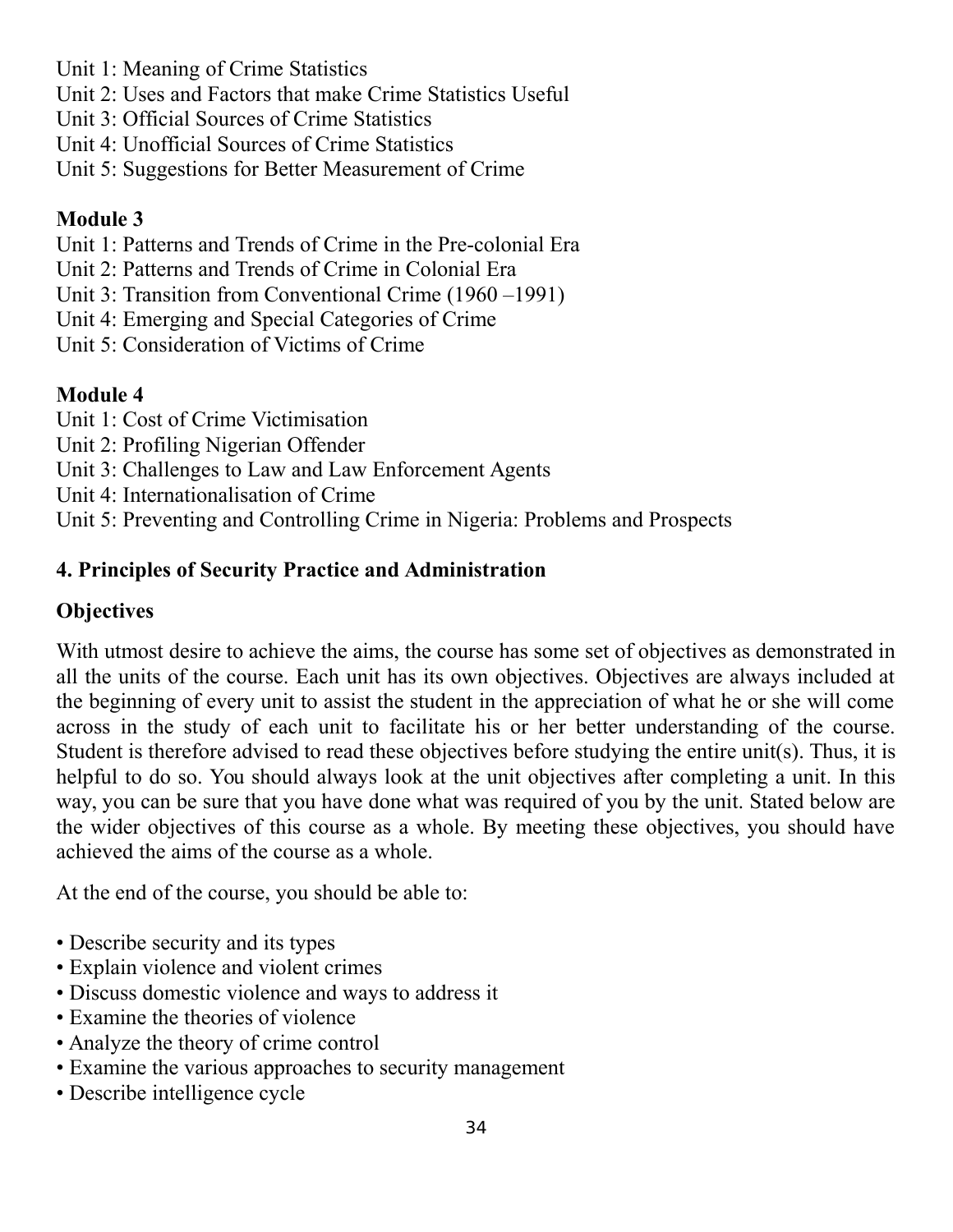- Suggest counter-intelligence measures to prevent or mitigate attack from the foreign intelligence service.
- Illustrate the relationship between security personnel Administration and ability of security organization to meet its overall goals.
- Stress the importance of effective trauma management in security career
- Clarify the impact of job stress on security personnel especially as it relates to service delivery.
- Discuss how REBT can help in managing trauma among security employee
- Demonstrate the relevance of public relations in security business
- Appreciate the importance of effective operational management and capacity planning in security sector
- Analyze the growing security threat that assymetric aggression constitute and
- Evaluate the methods that can be adopted to counter guerilla threat
- Examine the relevance of fortification and man oeuvre tactics in security administration.

## *Module 1*

- Unit 1: Meaning of Security
- Unit 2: Discourse on Violence & Violent Crime
- Unit 3: Domestic Violence
- Unit 4: Theories of Violence
- Unit 5: Theory of Crime Control

## *Module 2*

- Unit 1: Approaches to Security Administration
- Unit 2: Meaning of Intelligence
- Unit 3: Intelligence Collection and Disciplines
- Unit 4: Intelligence Analysis and Evaluation
- Unit 4: Counter-Intelligence and Intelligence Security Administration

# *Module 3*

- Unit 1: Security Personnel Administration I
- Unit 2: Security Personnel Administration II
- Unit 3: Administration of Job Stress among Security Personnel
- Unit 4: Trauma Management in Security Career: REBT
- Unit 5: Public Relations Administration in Security Sector

# *Module 4*

- Unit 1: Operational Management and Capacity planning in Security Sector
- Unit 2: Issue of Asymmetric Aggression in Strategic Planning
- Unit 3: Guerrilla Warfare and Tactical Measures to Counter-Guerilla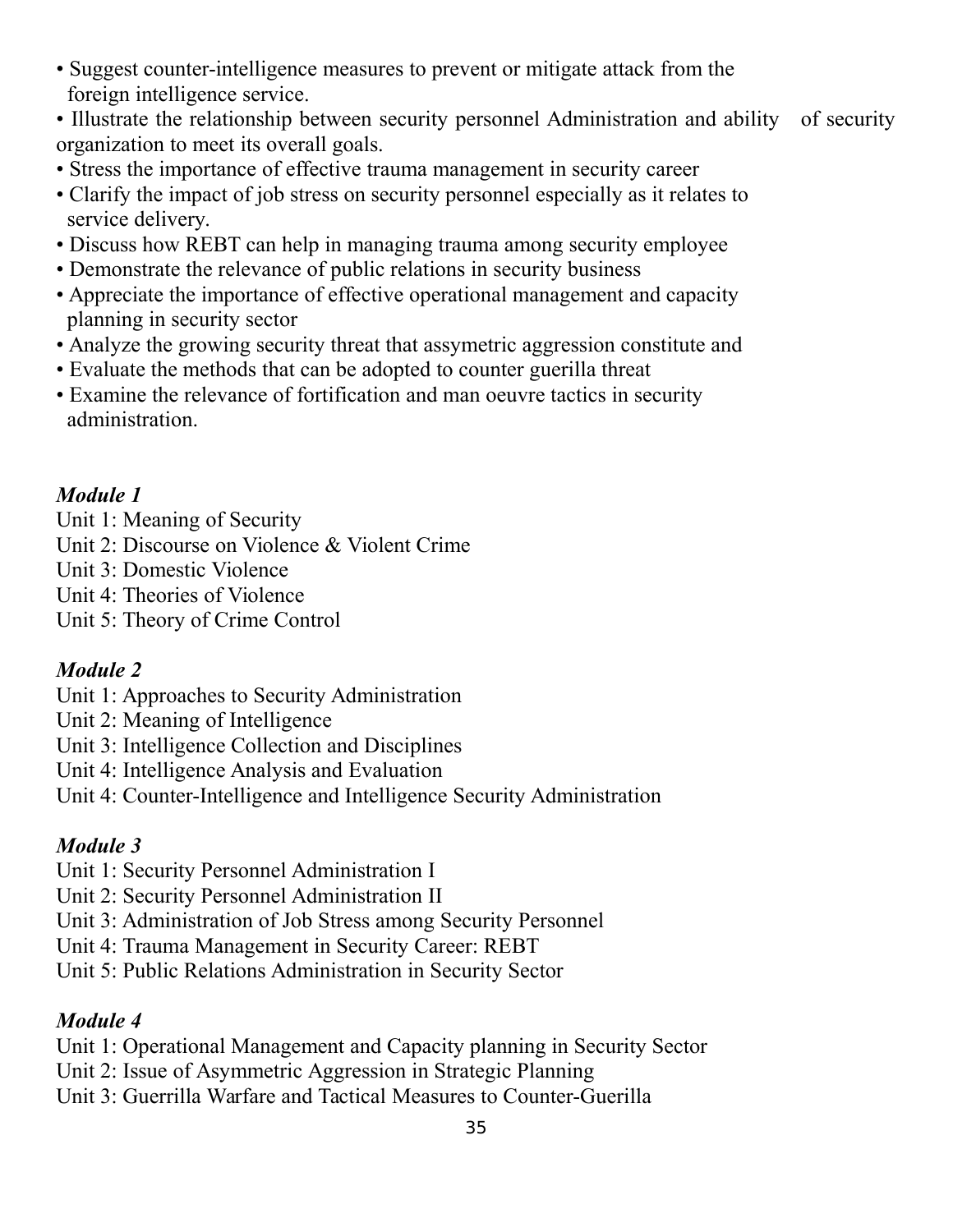Unit 4: Relevance of Fortification Tactics in Security Administration Unit 5: Maneuver Tactics in Defense and Security Administration

### **5. Delinquency, Prevention and Control**

## **Objectives**

In each of the unit, we have specific objectives. It is advised that students go through these objectively, before reading through the unit. In doing this, they should be sure that they have covered what the prerequisites of that unit are. But to achieve the aim set out in this course, the overall objectives for the course as a whole would be emphasized. On successful completion of the course, students should be able to:

- Define and know the meaning of juvenile justice administration in Nigeria.
- Enumerate and discuss the processes and fields of juvenile justice system.
- Understand the history of child welfare in Nigeria.
- Understand the basic concepts in juvenile delinquency act.
- Discuss juvenile experiences
- Define the role of community and family as regard the subject matter.
- Discuss the remand homes and foster institutions
- Discuss the mode of treatment of offenders in juvenile institutions.
- Discuss the welfare homes
- Discuss the topic "should the juvenile justice system be abolished.
- Discuss the non institutional treatment method of juvenile offender
- Explain the problem of overcrowding of juvenile institution, a way out.

# *Module 1: Meaning of Juvenile Justice and the History of Child Welfare in Nigeria*

- Unit 1: Introduction to Topics
- Unit 2: Objectives of the Study
- Unit 3: Main Concept of the Study
- Unit 4: Meaning of Juvenile Justice
- Unit 5: Definition of the Administration of Juvenile Justice
- Unit 6: Scope and Administration of Juvenile justice in Nigeria
- Unit 7: The History of Child Welfare in Nigeria
- Unit 8: Juvenile Experience
- Unit 9: Role of Community and the Family

# *Module 2: Treatment of Offenders and Juvenile Institutions*

- Unit 1: Introduction to the Topics
- Unit 2: Objectives of the Study
- Unit 3: Main Concept of the Study
- Unit 4: Meaning of Treatment of Offenders and Juvenile Institutions
- Unit 5: The Remand Homes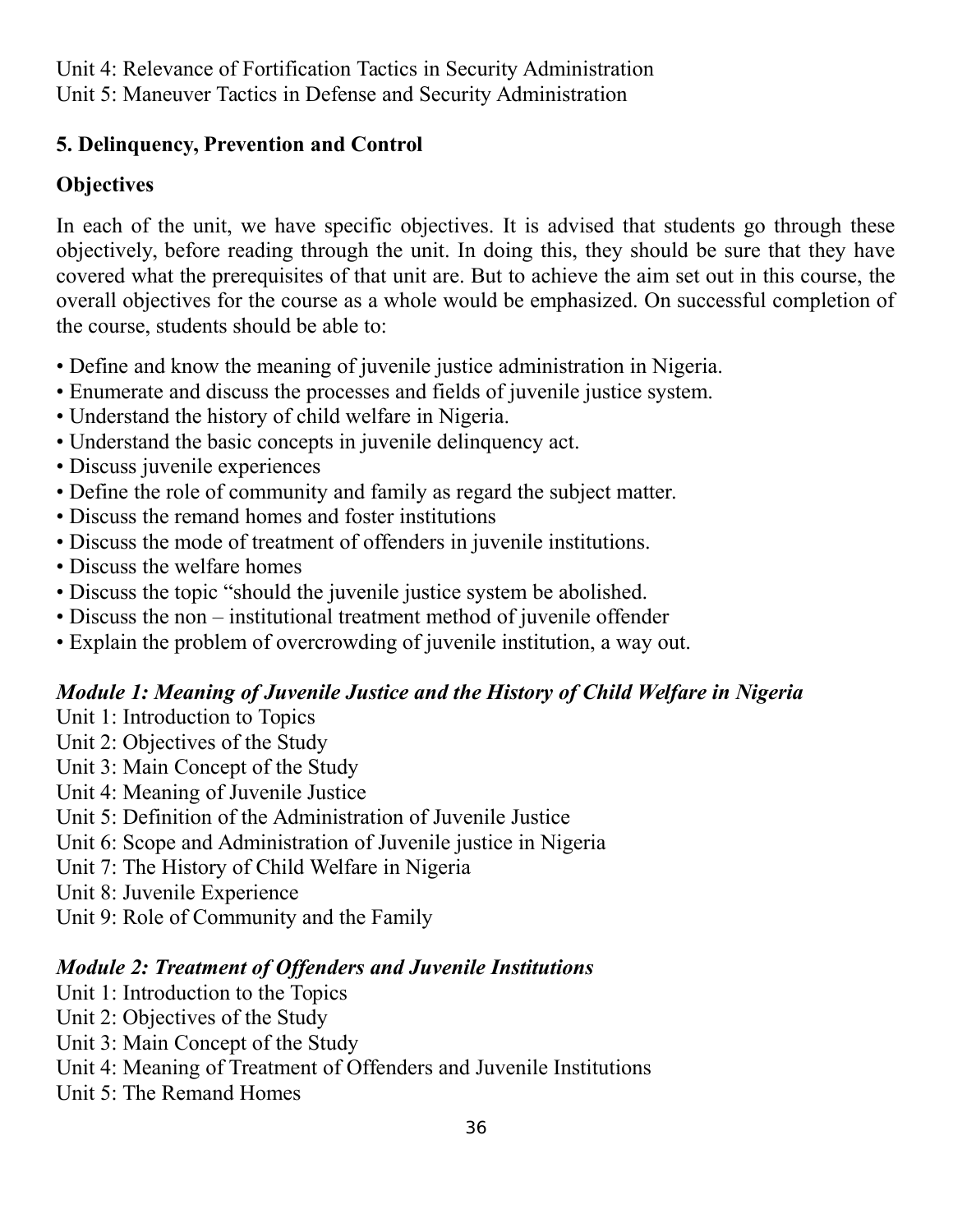Unit 6: The Foster Institutions Unit 7: The Welfare Homes

### *Module 3: After Care/Release Services for Juvenile Offenders*

Unit 1: Introduction of the Topics Unit 2: Objectives of the Study Unit 3: Designing a Model System Unit 4: Frame Work for Individual Treatment Unit 5: Case Management System and Monitoring Evaluation, Feedback, Improvement of ITP

### *Module 4: Juvenile Justice, System and Critics of the System and Institution*

Unit 1: Introduction to the Topic Unit 2: Objectives of the Study Unit 3: Main Concept of the Topic Unit 4: Critics of the System – Juvenile Justice System Unit 5: Summary of the Topic Discussed

### *Module 5: Non- Institutional Treatment Method of Juvenile Offenders*

Unit 1: Introduction to the Topic

Unit 2: Objectives of the Study

Unit 3: Main Concept in Non-Institutional Treatment Method of Juvenile Offender

Unit 4: Identification of the Problems of Overcrowding of Juvenile Institutions

Unit 5: Summary of the Topic Discussed

Unit 6: Levels of Crime Control

## **STAGE 2**

#### **1. Contemporary Issues in Criminology and Security Studies Objectives**

The course will help students to achieve the following objectives: To provide students with a broad and well balanced theories and methods of this course; to instill in students an appreciation of the importance of Criminology and Security Studies in Contemporary World Affairs; to cultivate in students the ability to apply their knowledge and skills of the course to the understanding and solution of societal problems in Nigeria and elsewhere; to develop in students a range of useful competencies in employment whether public, private or self employment.

### **Study Units**

There are twenty-one study Units. They are listed as follows:

### *Module 1***: General Introduction:**

Unit 1: The Field of Criminology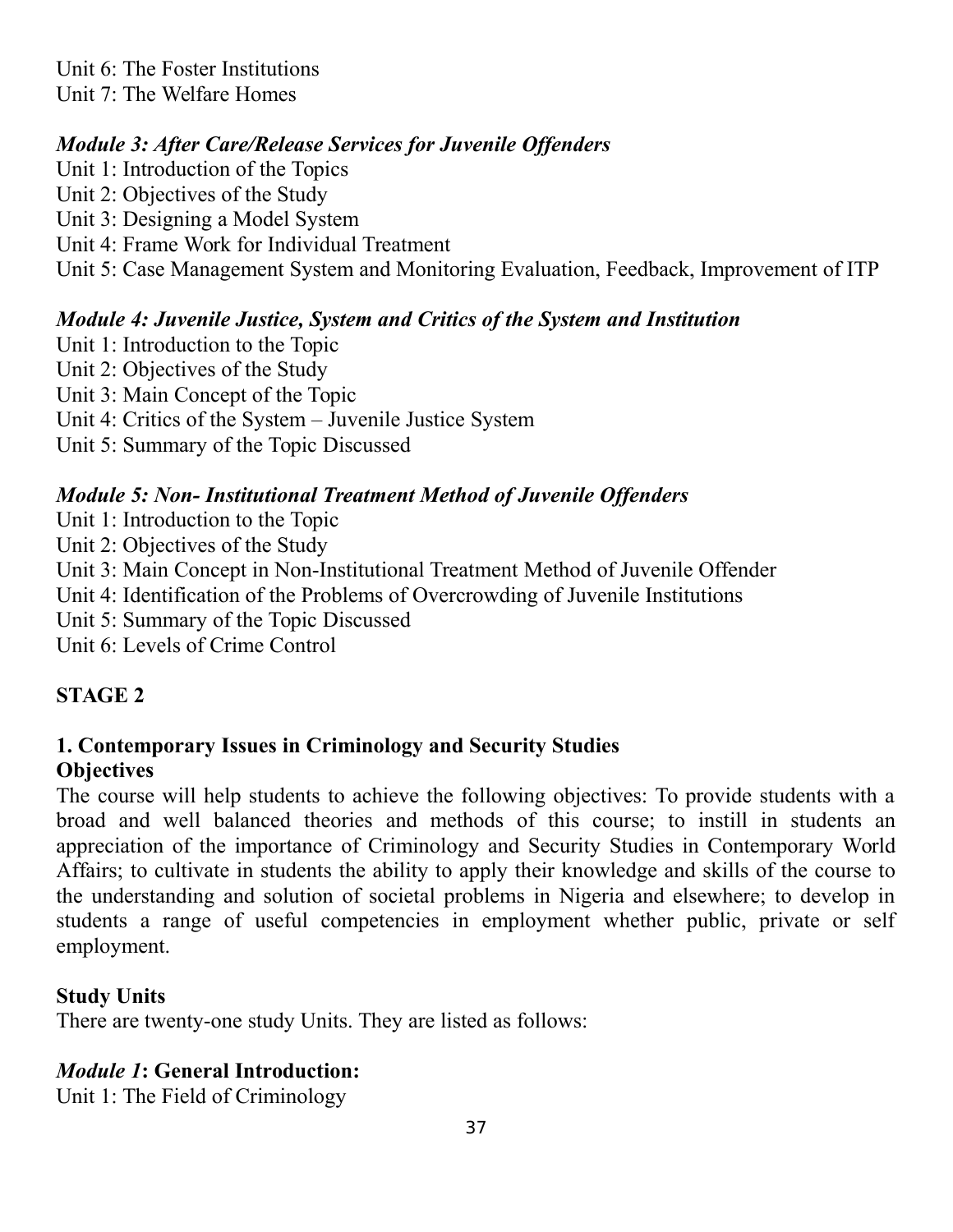Unit 2: Research Methods in Criminology

Unit 3: Crime and Criminality

Unit 4: Types and Characteristics of Crime

### *Module 2* **Criminological Theories:**

Unit 1: Deviance and Crime Unit 2: Criminological Theories

### *Module 3:* **Crime Control/Criminal Justice Systems**

Unit 1: Punishment as Social Control

Unit 2: Criminal Justice System in Nigeria

Unit 3: Crime Control Mechanisms

Unit 4: Law Enforcement: the Police

Unit 5: Court Systems in Nigeria.

### *Module 4* **Corrections**

Unit 1: Social Reactions to Crime: Correctional Institution (Prison)

- Unit 2: Community Corrections
- Unit 3: Juvenile Institutions and Juvenile Corrections

Unit 4: Informal Agencies of Crime Control.

### *Module 5* **Issues in Crime:**

- Unit 1: Media and Crime
- Unit 2: Organizational Criminality
- Unit 3: Gender and Crime
- Unit 4: Socio-cultural Environment of Crime

Unit 5: Professional Ethics, Law Enforcement and Security Management

Unit 6: Human rights and Social Justice in Nigeria.

### **2. Elements of Criminal Investigation**

### **Objectives**

At the end of this course, the student should be able to:

- Define the terms 'crime' and 'criminal investigation'
- State the nature and scope of criminal investigation
- Explain statutory power and its application in criminal investigation
- State the fundamentals of investigation
- Analyse information in a crime scene
- Describe how to search, collect and preserve exhibits in a crime scene
- Prepare case files and report-writing
- Describe the techniques of interrogation
- State the use of observation and interviews in interrogation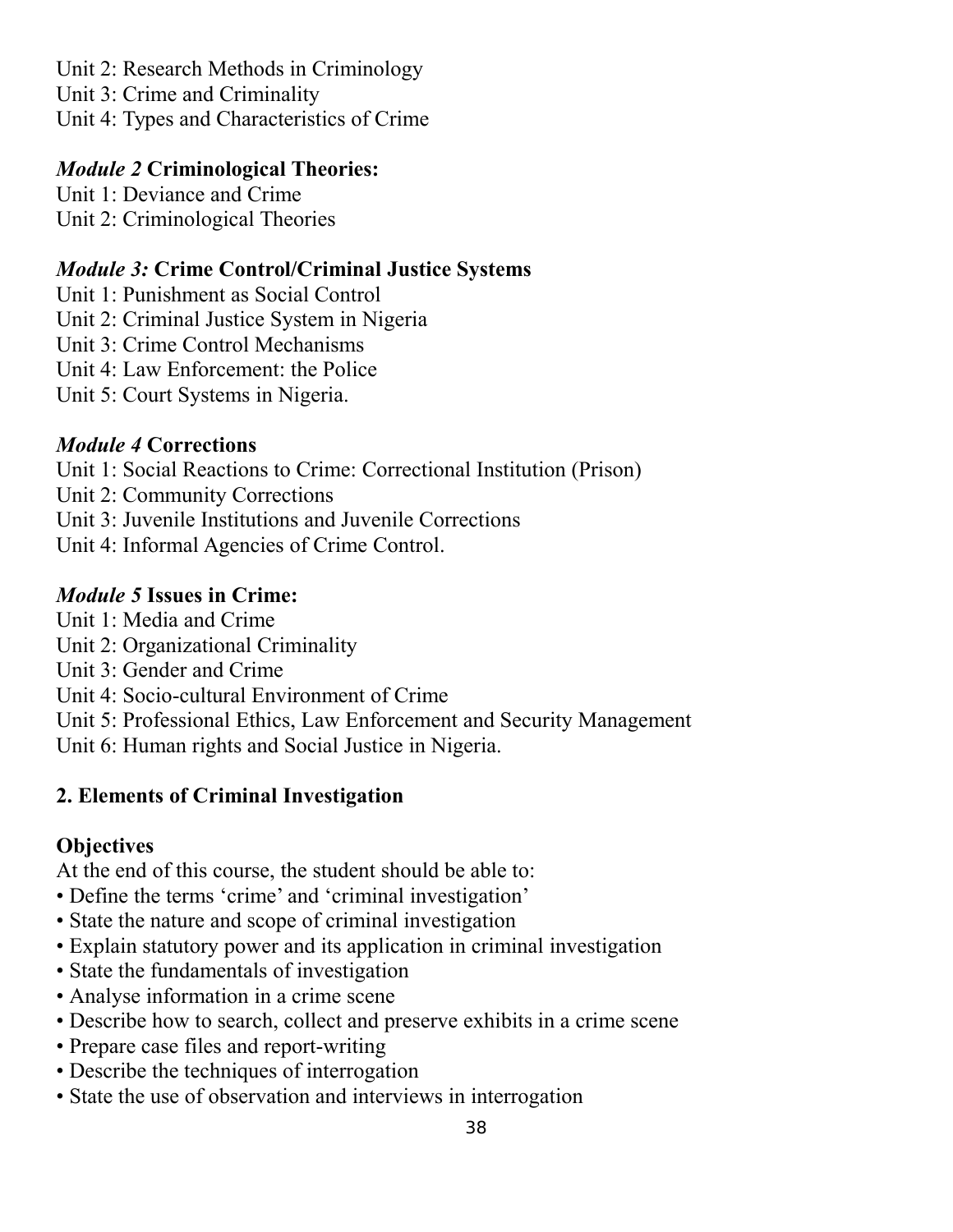- Organise, treat and test information in a crime scene
- Arrange follow-up actions in investigation
- Employ the use of scientific aids and records in storing information
- Explain the application of Judges' Rules in criminal investigation.

## **Study Units**

There are 21 study units in this course. Each unit should take the student about two hours to work through. The units are divided into five modules; each module contains four units. These are arranged as follows:

## *Modules: 1* **Criminal Investigation**

Unit 1: Meaning of Crime and Criminal Investigation

- Unit 2: Statutory Powers and Judges' Rules in Criminal Investigation
- Unit 3: Techniques of Criminal Investigation
- Unit 4: Qualities and Duties of a Criminal Investigator

## *Module 2:* **Fundamentals of Investigation**

Unit 1: Meaning and Scope of Investigation

- Unit 2: The investigative Process
- Unit 3: Methods of Investigation

Unit 4: Applying Investigative Strategies

### *Module 3:* **The Crime Scene**

- Unit 1: Scene of Crime
- Unit 2: Techniques of Crime Scene Investigation
- Unit 3: Electronic Crime Scene Investigation

Unit 4: Types of Crime Scene and Powers of a Crime Scene Investigator

### *Module 4***: Interrogation and Confessions**

- Unit 1: Interrogations
- Unit 2: Confessions/Written Statements
- Unit 3: Informants
- Unit 4: Interviews

## *Module 5***: Report-Writing and Management of Criminal Information**

- Unit 1: Meaning of Criminal Information
- Unit 2: Managing Crime/Criminal Information
- Unit 3: Case File
- Unit 4: Report-Writing and Note-Taking

# **3. Victim logy**

## **Objectives**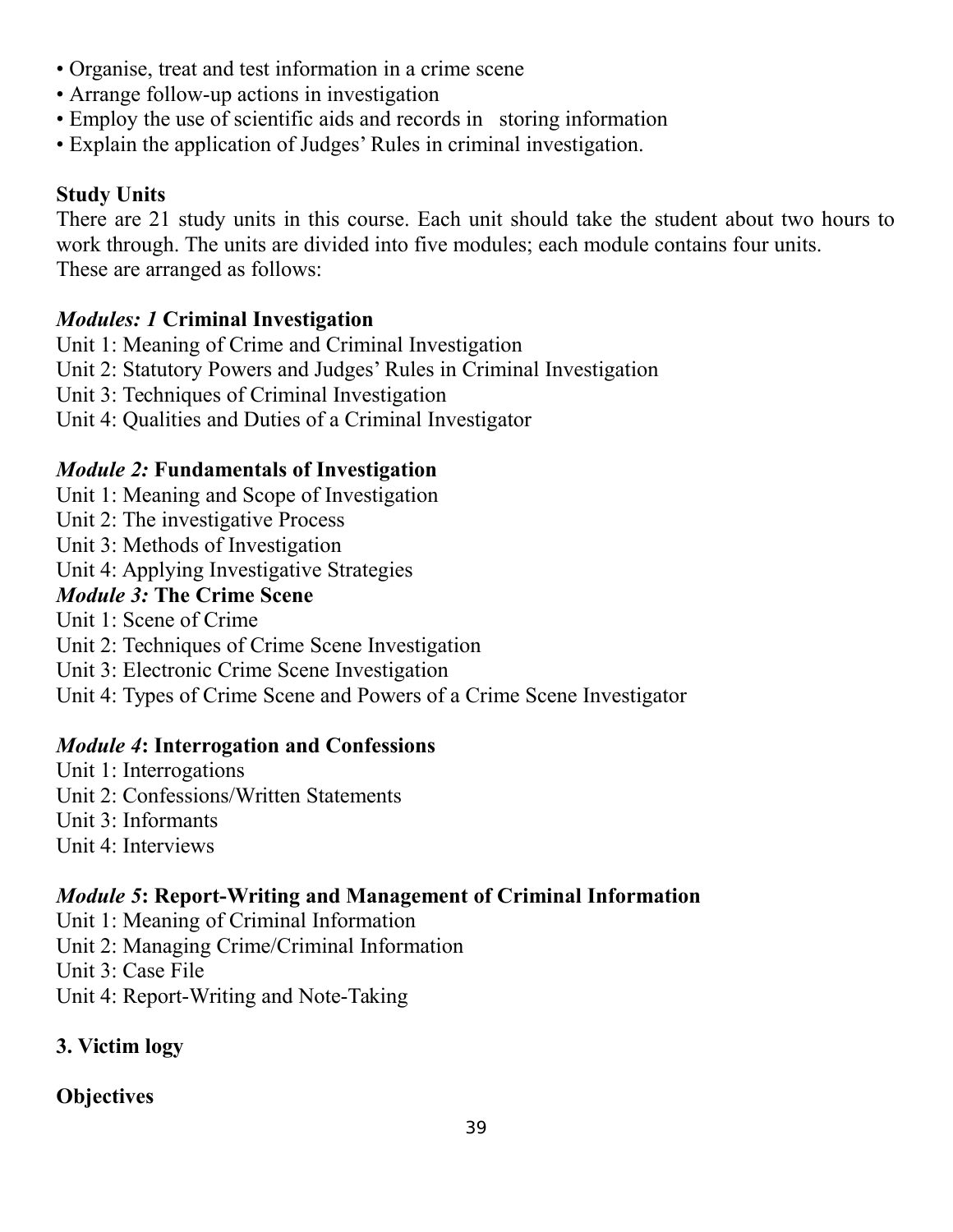To achieve the aims set out above, the course sets overall objectives. In addition, each unit also has specific objectives, the unit objectives are always included at the beginning of a unit and the student should read them before he starts working through the unit. The student may want to refer to them during his study of the unit to check on his progress.

The student should always look at the unit objectives after completing a unit. In this way he can be sure that he has done what was required of him by the unit. Set out below are wider objectives of the course as a whole. By meeting these objectives he should have achieved the aims of the course as a whole. On successful completion of this course, the student should be able to:

- Explain what crime is and what action constitutes crimes
- Identify the elements of crime
- Know who victims of crime are
- Know what fundamental human rights are
- Know how the above rights are violated
- Know the procedure for enforcing those rights above
- Find out how victims of crime are compensated
- Know the role of the police in investigating crimes
- Know the role of the courts in the administration of criminal justice
- Treatment of victims of crime in criminal justice system, and so on

### **Study Units**

There are twenty units in this course as follows:

### *Module 1*

- Unit 1: Definition of crime
- Unit 2: The Role and characteristics of victims of Cri me
- Unit 3: Psychological impact of victimization
- Unit 4: Treatment of victims in the criminal justice system
- Unit 5: Fundamental Human Rights 1

## *Module 2*

- Unit 1: Fundamental Human Rights II
- Unit 2: Violations of Fundamental Rights
- Unit 3: The Role of Law Enforcement Agents in Crime Investigation
- Unit 4: Enforcement Procedure for Human Rights Violations
- Unit 5: National Policy on Compensation to victims of crime

## *Module 3*

- Unit 1: Concern of the United Nation with Human Rights and Fundamental Programmes
- Unit 2: Crime On The Increase: Causes
- Unit 3: Aims and Objectives of Sentencing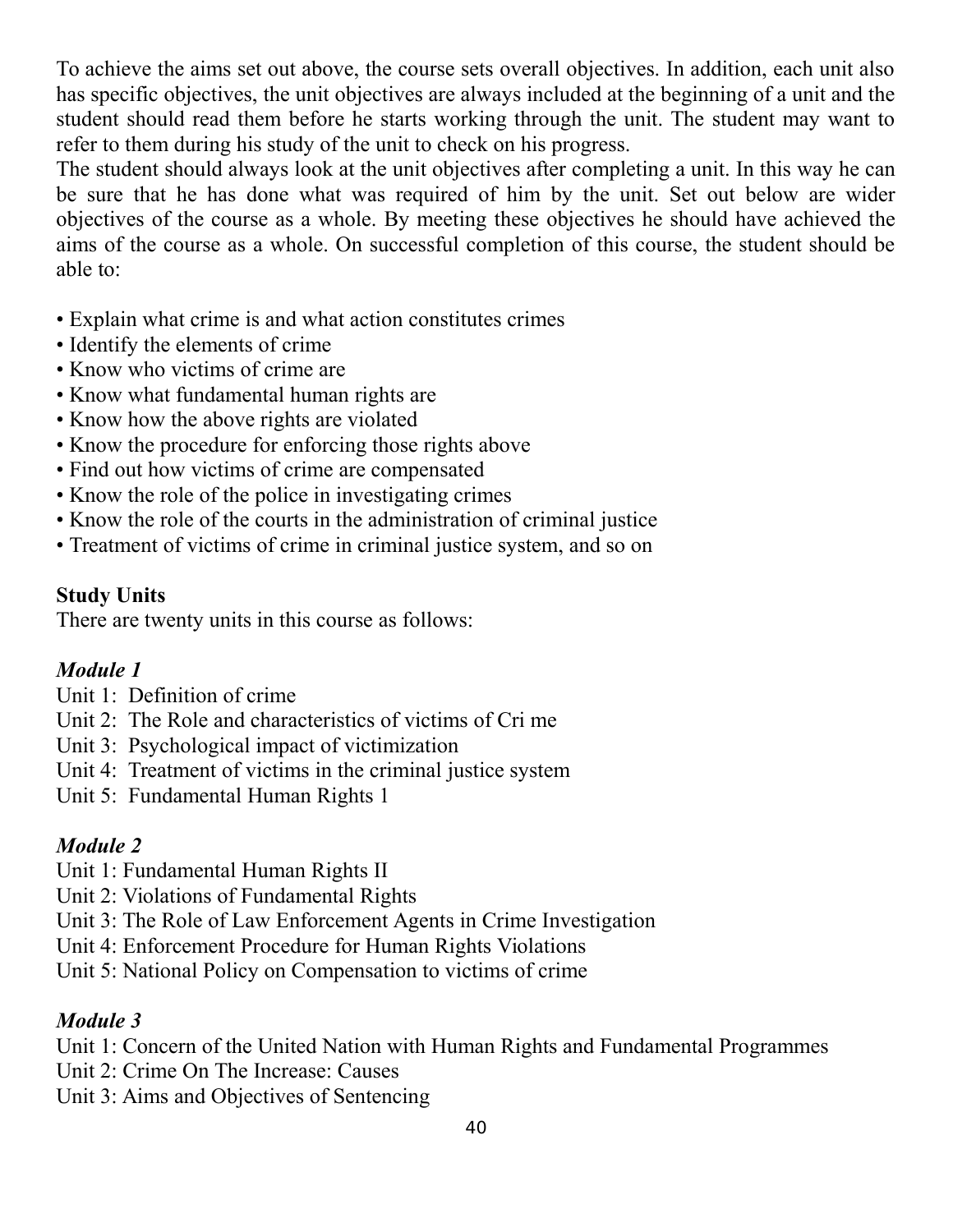- Unit 5: Judicial Characteristics to Individual Fundamental Human Rights in Nigeria
- Unit 4: Statutory Powers of the Police in Checkmating Criminal Activities
- Unit 5: Concern of the United Nation with Human Rights and Fundamental Programmes.

## *Module 4*

- Unit1: Definition, Meaning and Classes of Human Rights
- Unit2: Introduction to Human Rights and Civil Liberties
- Unit 3: Historical Antecedents of Human Rights in Nigeria
- Unit 4: Human Rights as a Universal Concern
- Unit 5: Fundamental Objectives and Directive Principles of State Policy,
	- Fundamental Rights and Fundamental Right Cases.

## **4. Forensic Science**

# **Objectives**

Several objectives can be delineated from this course. In addition, each unit has specific objectives. The unit objectives can be found at the beginning of a unit. The student may want to refer to them during the study of the particular unit to check on the progress he is making; he should always look at the unit objectives after completing a unit. In this way, the student can be sure that he has covered what is required of him in that unit. On successful completion of the course, he should be able to:

- Define Police Science and Forensic Science.
- State the subdivisions of Forensic Science.
- Describe the techniques of crime investigations.
- Analyze data obtained from Forensic analysis.
- Differentiate between crime and criminality
- Describe the criminal justice system in Nigeria.
- List four types of forgery
- Identify fingerprints in a given exhibit.
- State the roles of forensic psychologist.
- Describe the principles of criminal photography.
- Differentiate between Ballistics, Mines, Explosives and Projectiles.
- List methods of detecting counterfeit currencies.
- State present world-wide crime problems
- Define crime and criminality
- Explain why terrorism is a crime
- List covert and overt crimes
- State the functions of criminal justice system
- Define social justice
- Differentiate between criminal and social justice
- Distinguish police modus operandi (i.e. science) in diverse systems
- Enumerate the different methods of correcting criminals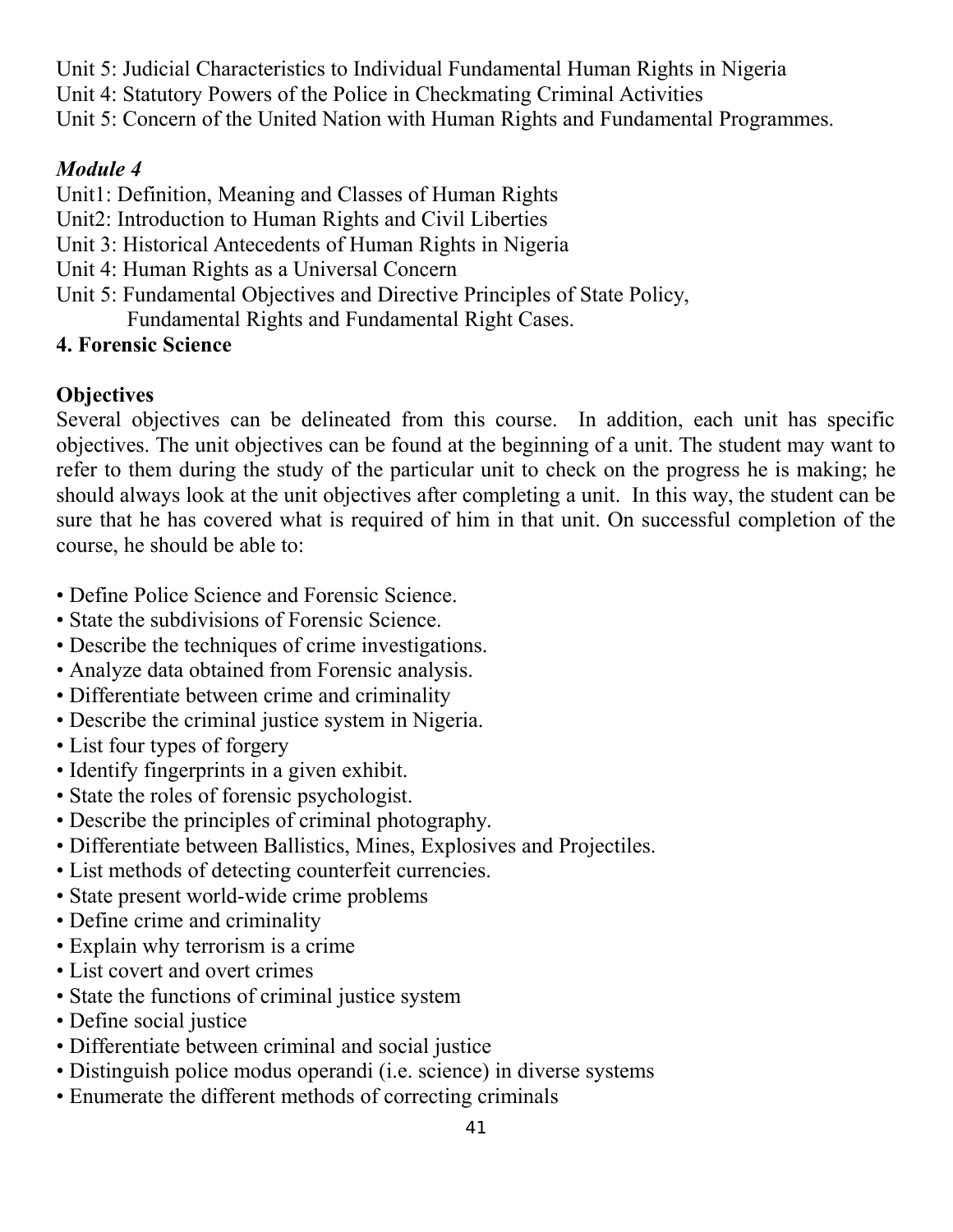- Trace the origin of crimes
- Explain capitalism and its aftermath
- Explain global economic perspectives
- Discuss the roles of UNO Security Council and international criminal court.

### **Study Units**

There are forty four study units in this course. Each unit should take you about two hours to work through. The forty four study units are divided into ten modules. These are arranged as follows:

### *Module 1: Forensic Science*

Unit 1: Definition and Scope of Science

- Unit 2: Meaning and Scope of Forensic Science
- Unit 3: Techniques of Crime Scene Investigation, as related to Forensic Science
- Unit 4: Forensic Psychologist, Roles and Responsibilities
- Unit 5: Forensic Medicals/Applications and Critique

### *Module 2: Police Science*

- Unit 1: Criminology
- Unit 2: Community Policing
- Unit 3: Penology
- Unit 4: Criminal Justice System
- Unit 5: Jurisprudence

### *Module 3: Light and Criminal Photography*

- Unit 1: Meaning and Principles of Photography
- Unit 2: Criminal photography
- Unit 3: Crime Scene Photography
- Unit 4: Photographic Evidence
- Unit 5: Fingerprinting

#### *Module 4: Fire arms and Ammunitions*

- Unit 1: Ballistics
- Unit 2: Projectiles
- Unit 3: Explosives
- Unit 4: Landmines

### *Module 5: Fire investigation and counterfeiting*

- Unit 1: Fire Investigation
- Unit 2: Signature Forgeries
- Unit 3: Counterfeit Currencies
- Unit 4: Questioned Documents and Criminal Laboratories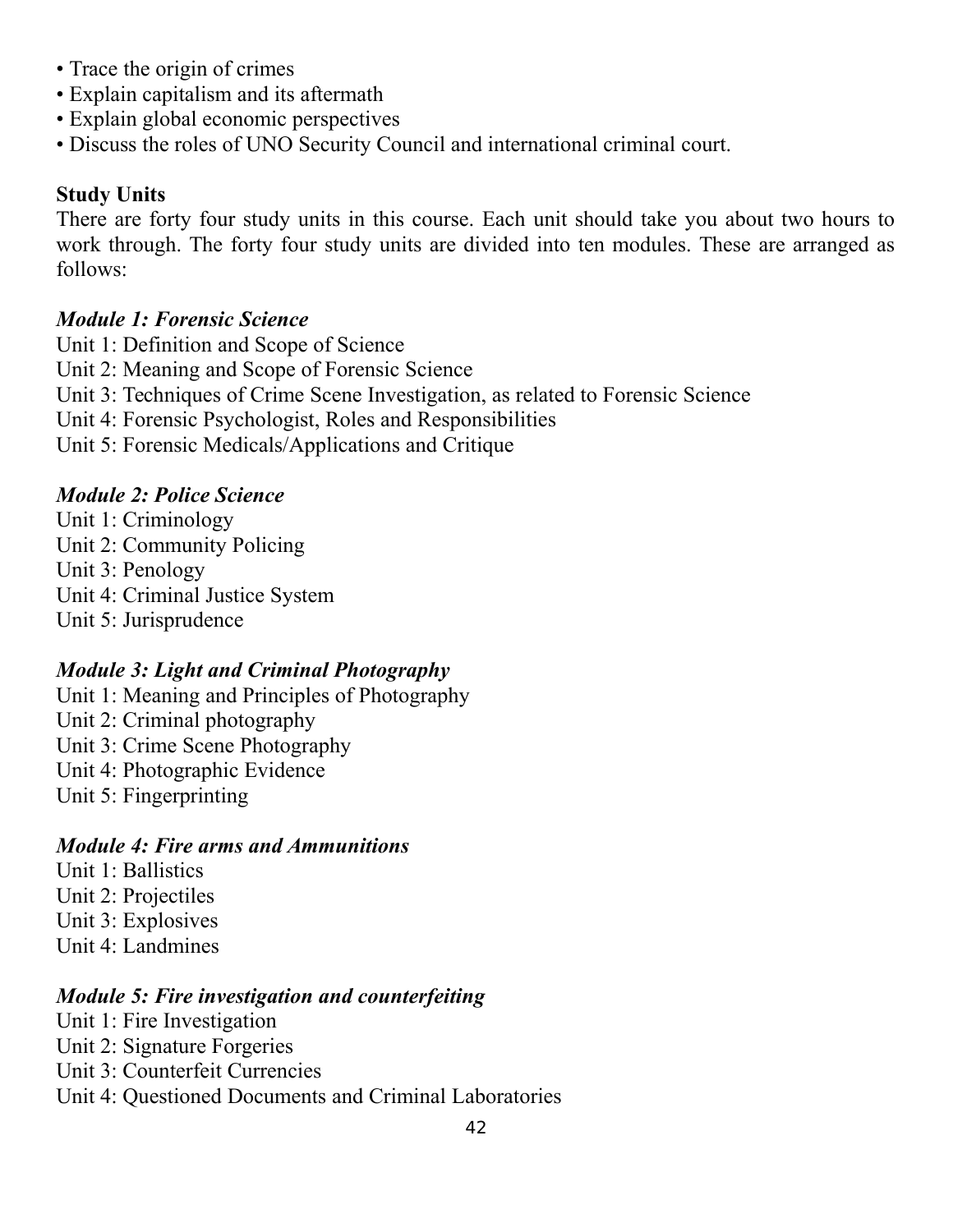### *Module 6:* **International Events in Crime Prevention and Control**

- Unit 1: Crime Problems
- Unit 2: Historical Overview of International Events in Crime Control and Prevention
- Unit 3: An Overview of Present Global Crime Problems
- Unit 4: Correction of Crimes in Diverse Systems

### *Module 7:* **International Terrorism**

- Unit 1: Terrorism: Concepts and Meaning
- Unit 2: Overt and Covert Terrorist Organisations
- Unit 3: Strategies of Terrorists Groups
- Unit 4: The Response of the Police

### *Module 8:* **International Narcotic Trade and Efforts at International Level**

- Unit 1: Overview of International Narcotic Trade
- Unit 2: The Police in Diverse Systems
- Unit 3: The Courts in Diverse Systems
- Unit 4: Correction Service in Diverse Systems

### *Module 9:* **Criminal Justice in Diverse Systems**

- Unit 1: The Concept of Criminal Justice
- Unit 2: Criminal Justice in Developing Countries
- Unit 3: The Global Criminal Economy
- Unit 4: Inequality and Crime

### *Module 10***: Police Science and Some Crime Related Theories**

Unit 1: Overview of Police Investigation (Modus Operandi)

- Unit 2: Durkheim's Theory and Police in Social System
- Unit 3: Understanding the Social Class System
- Unit 4: The Place of Police Science
- Unit 5: The Relationship between Low Income Class, Prestige and Power

### **5. Measurements, Patterns of Crime and Delinquency**

### **Objectives**

To achieve the aims set out, this course has overall objectives. In addition, each unit also has specific objectives. The unit objectives are at the beginning of each unit. I advise that the student reads them before he starts working through the unit.

The student may want to refer to them during his study of the unit to check his progress. Here are the wider objectives for the course as a whole. By meeting the objectives, the student should count himself as having met the aims of the course. On successful completion of the course, he should be able to: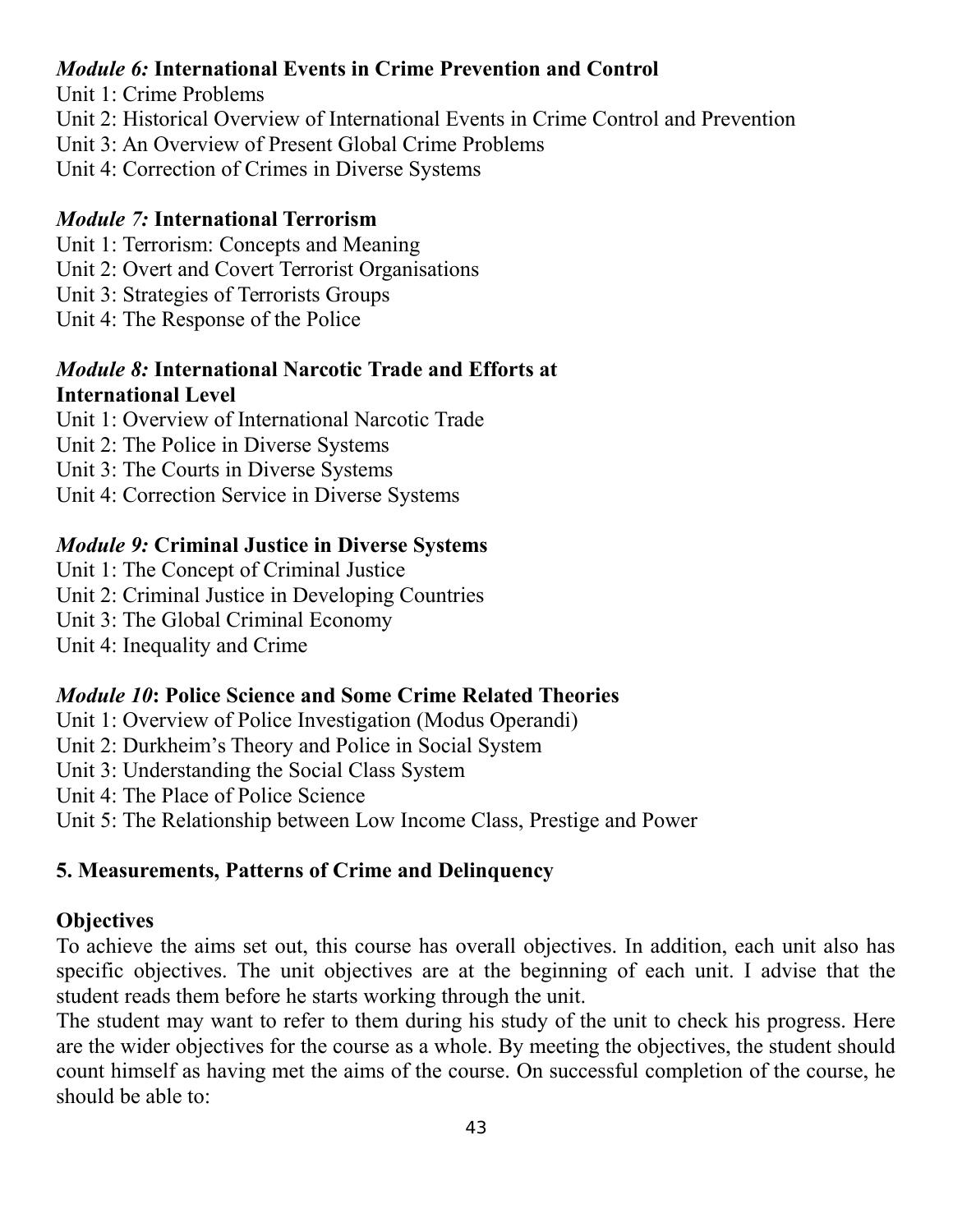- Define what crime and delinquency is
- Identify the place of crime and delinquency in the society
- Discover the causal factors responsible for crime and delinquency
- Explain the typology of crime and delinquency
- Identify the personnel and institutions that play a role in crime and delinquency
- Differentiate between crime and delinquency
- Explain how crime and delinquency is measured in the society
- Enumerate the patterns of crime and delinquency in the society
- Discuss the shortcomings of measuring crime and delinquency
- Discuss the trend of crime and delinquency in pre-colonial, colonial and post-colonial Nigeria.

### **Study Units**

There are 25 units (of five modules) in this course. They are listed below:

### *Module 1***: Crime and Society**

- Unit 1: Defining Crime
- Unit 2: History of Crime
- Unit 3: Theories of Crime
- Unit 4: Classification of Crime
- Unit 5: Impact of Crime

### *Module 2:* **Delinquency and Society**

- Units 1: Delinquency Defined
- Units 2: Causes of Delinquency
- Units 3: Theories of Delinquency
- Units 4: Types of Delinquency
- Units 5: Impact of Delinquency

### *Module 3:* **Measurement of Crime and Delinquency**

- Unit 1: Measuring Crime and Delinquency
- Unit 2: Victims Report method
- Unit 3: Police Report/Administrative Data Method
- Unit 4: Self Report Method
- Unit 5: Improving Crime Measurement in the Nigerian State

### *Module 4***: Patterns and Trends of Crime in Nigeria**

- Unit 1: Patterns of Property Crime in Nigeria
- Unit 2: Patterns of Person Crime in Nigeria
- Unit 3: Patterns of Fiscal Crime in Nigeria
- Unit 4: Patterns of Terrorism Crime in Nigeria
- Unit 5: Patterns of Trafficking Crime in Nigeria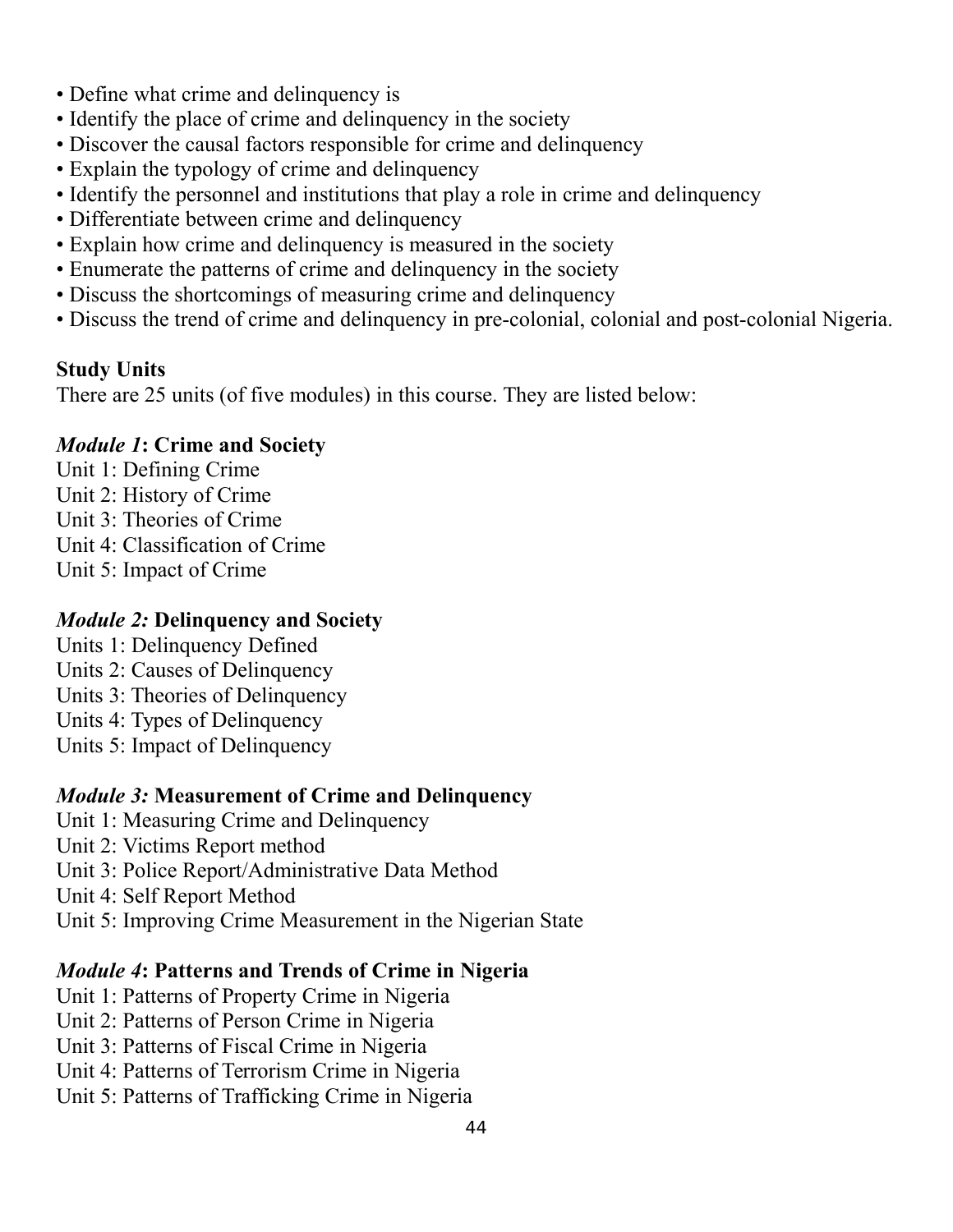### *Module 5***: Patterns and Trends of Delinquency in Nigeria**

Unit 1: Patterns of Government Political Crime in Nigeria

Unit 2: Patterns of Physical Body Crime in Nigeria

Unit 3: Patterns of School Oriented Delinquency in Nigeria

Unit 4: Patterns of Crime Oriented Delinquency in Nigeria

Unit 5: Patterns of Antisocial Delinquency in Nigeria

## **12.1:3 FINAL (PROFESSIONAL PRACTICE)**

## **STAGE 1**

### **1. Courts and Justice Administration**

### **Objectives**

- 1. Identify the important organs of the administration of criminal justice in Nigeria.
- 2. Demonstrate the inter-relationship of the various organs.
- 3. To assess the role of the Police in law enforcement administration.
- 4. The use of sentencing both as treatment of offenders and as a form of Punishment.

### **Study Units**

There are Twenty-one study units in this course spread through five modules. These are as follows:

### *Module 1:* **Machinery of Justice**

- Unit 1: Development of the Court System
- Unit 2: Inferior Courts in Nigeria
- Unit 3: Inferior Courts in Nigeria 2
- Unit 4: Appellate Courts in Nigeria
- Unit 5: High Courts in Nigeria
- Unit 6: Administration of Courts System

### *Module 2:* **Police in Criminal Justice Administration**

- Unit 1: Evolution of the Nigeria Police
- Unit 2: Structure of the Nigerian Police
- Unit 3: Powers and Responsibilities of the Police
- Unit 4: Abuse of Power

### *Module 3:* **Sentencing and Treatment of Offenders**

- Unit 1: Sentencing Procedure
- Unit 2: Sentencer's Aims
- Unit 3: Non-Custodial Measures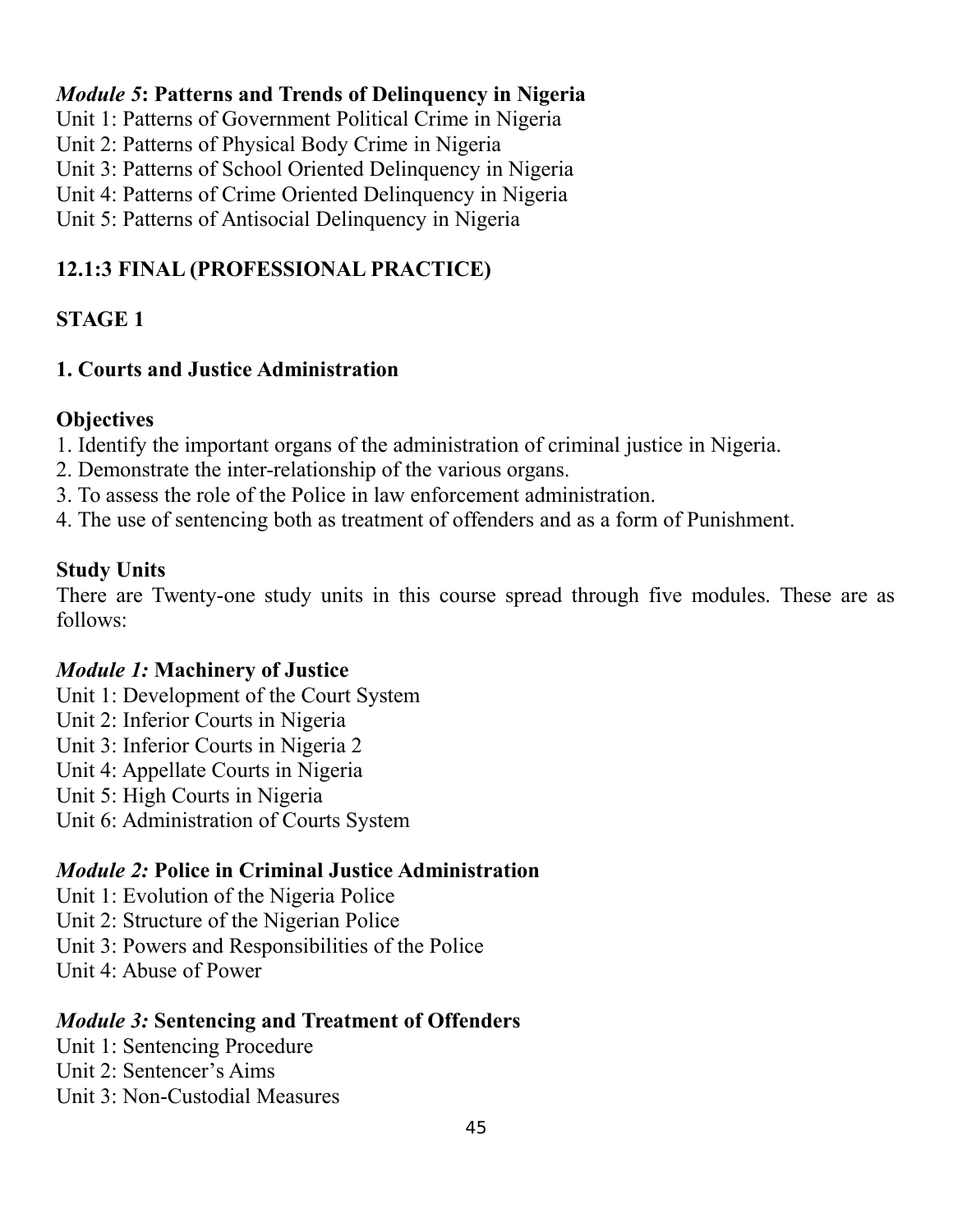Unit 4: Other Non – Custodial Measures Unit 5: Ancillary Orders

### *Module 4:* **Prisons**

Unit 1: Purpose of Imprisonment Unit 2: Imprisonment Intended and Unintended Effects Unit 3: Prisoners Rights Unit 4: Other Correctional Measures

### *Module 5:* **Administration of Criminal Justice System in Nigeria**

Unit 1: Administration of Criminal Justice System in Nigeria Unit 2: Mode of Criminal Trials

### **2. Policing and Law Enforcement for Compliance**

## **Objectives**

To achieve the aims set out above, the course has overall objectives. Each unit also has specific objectives. The unit objectives are set out in the text and it is advisable that the student reads them before he starts working through the unit. He may want to refer to them during his study of the unit to check his progress. On successful completion of the course, the student should be able to:

- (a) Define what policing is.
- (b) Explain the forms and history of policing in pre-colonial, colonial and modern Nigeria.
- (c) Explain the philosophy for policing the society.
- (d) Explain the organizational and command structure of Nigeria police.
- (e) State the statutory functions and powers of the Nigeria police.
- (f) Know the various training and retraining courses that are available in Nigeria Police.
- (g) Identify the problems of crime detection by the Nigeria police.
- (h) Expostulate on exercise of police discretion and power.
- (i) Understand the role dilemma of police.
- (j) Understand meaning of police culture or sub culture.
- (k) Know the need for proper police community relationships.
- (l) Define community policing.
- (m) Explain police ethics and dilemma and challenges in Nigeria.
- (n) List the impact of corruption on the Nigeria Police Force.
- (o) Understand the police role in criminal procedure.
- (p) Understand the role and functions of the various security agencies in Nigeria.
- (q) Understand contemporary challenges facing law enforcement in Nigeria.

## **Study Units**

There are 22 units (of five modules) in this course. These are listed as follows: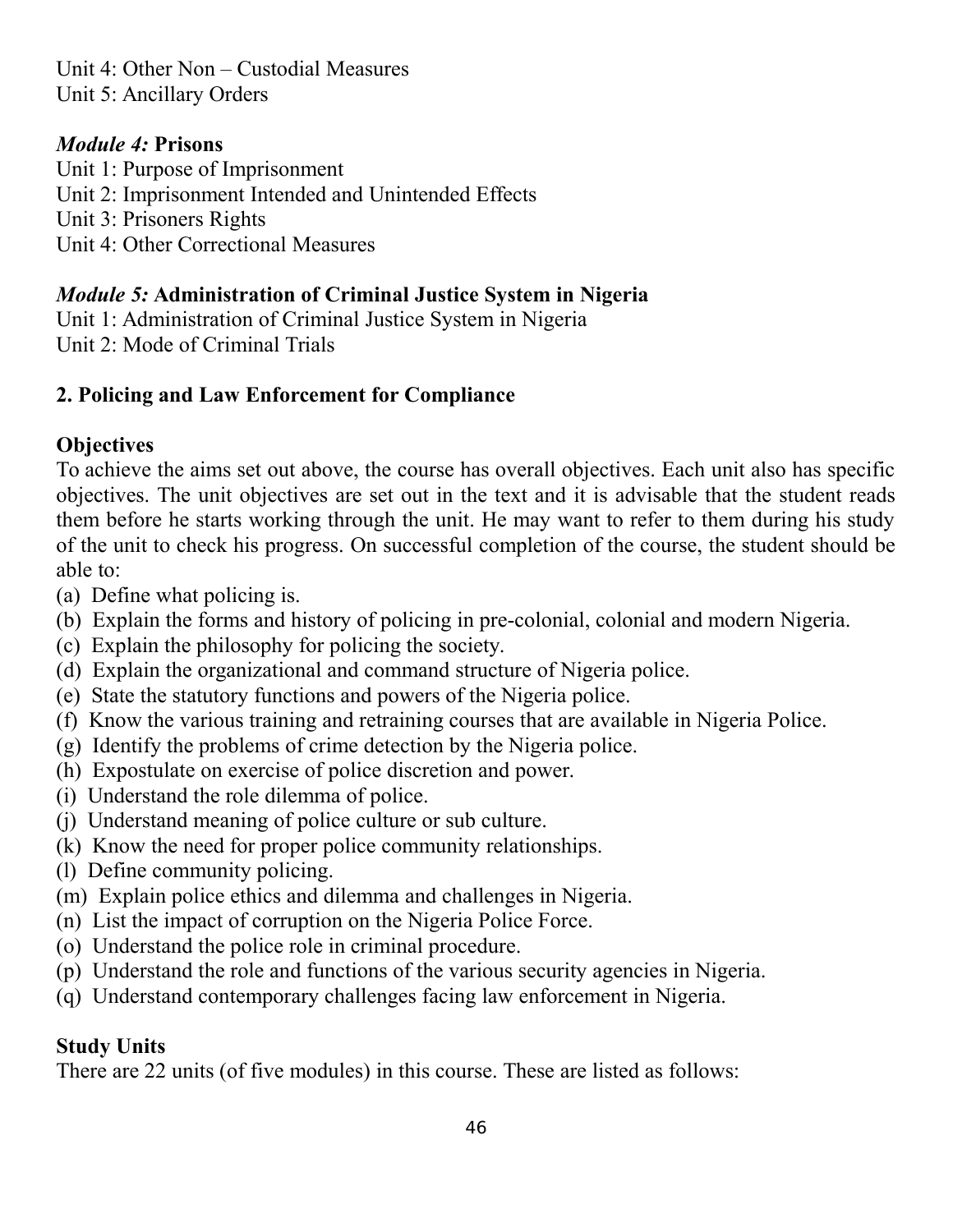## *Module 1*

Unit 1: History of Policing and Law Enforcement

Unit 2: History of Nigeria Police from 1861 - 1966

Unit 3: Police Organization and Administration

Unit 4: Functions and Power of the Nigeria Police

## *Module 2*

Unit 1: Methodology of Policing

Unit 2: Crime Detection and Criminal Investigation Aspect of the Police

Unit 3: Training and Retraining in the Nigeria Police

Unit 4: Police Discretion and Role Dilemma of the Police

Unit 5: The Police Culture or Sub Culture

## *Module 3*

Unit 1: Police and the Community

Unit 2: Community policing

Unit 3: Police Ethics and Police Deviance in Nigeria

Unit 4: Policing and Human Rights in Nigeria

## *Module 4*

Unit 1: Police, Law and Criminal Procedure

Unit 2: Effective and Efficient Policing in Nigeria: Problems and Obstacles

Unit 3: Police Reform

Unit 4: Nigeria Police in International Peacekeeping

Unit 5: Women Police and Law Enforcement in Nigeria

## *Module 5*

Unit 1: The Security Conglomerate

Unit 2: Human Trafficking and Law Enforcement in Nigeria

Unit 3: Ethnic Militia, Youth Restiveness, Religious Intolerance and Law Enforcement in Nigeria

Unit 4: Cyber Crime and Law Enforcement in Nigeria

## **3. Professional Law Ethics and Security Administration**

## **Objectives**

With utmost desire to achieve the aims set out above, the course has some set of objectives as demonstrated in all the units of the course. Each unit has its own objectives. Objectives are always included at the beginning of every unit to assist the student in appreciation of what he will come across in the study of each unit to facilitate his better understanding of the course. Students are therefore advised to read these objectives before studying the entire unit(s). Thus, it is helpful to do so. Students should always look at the unit objectives after completing a unit.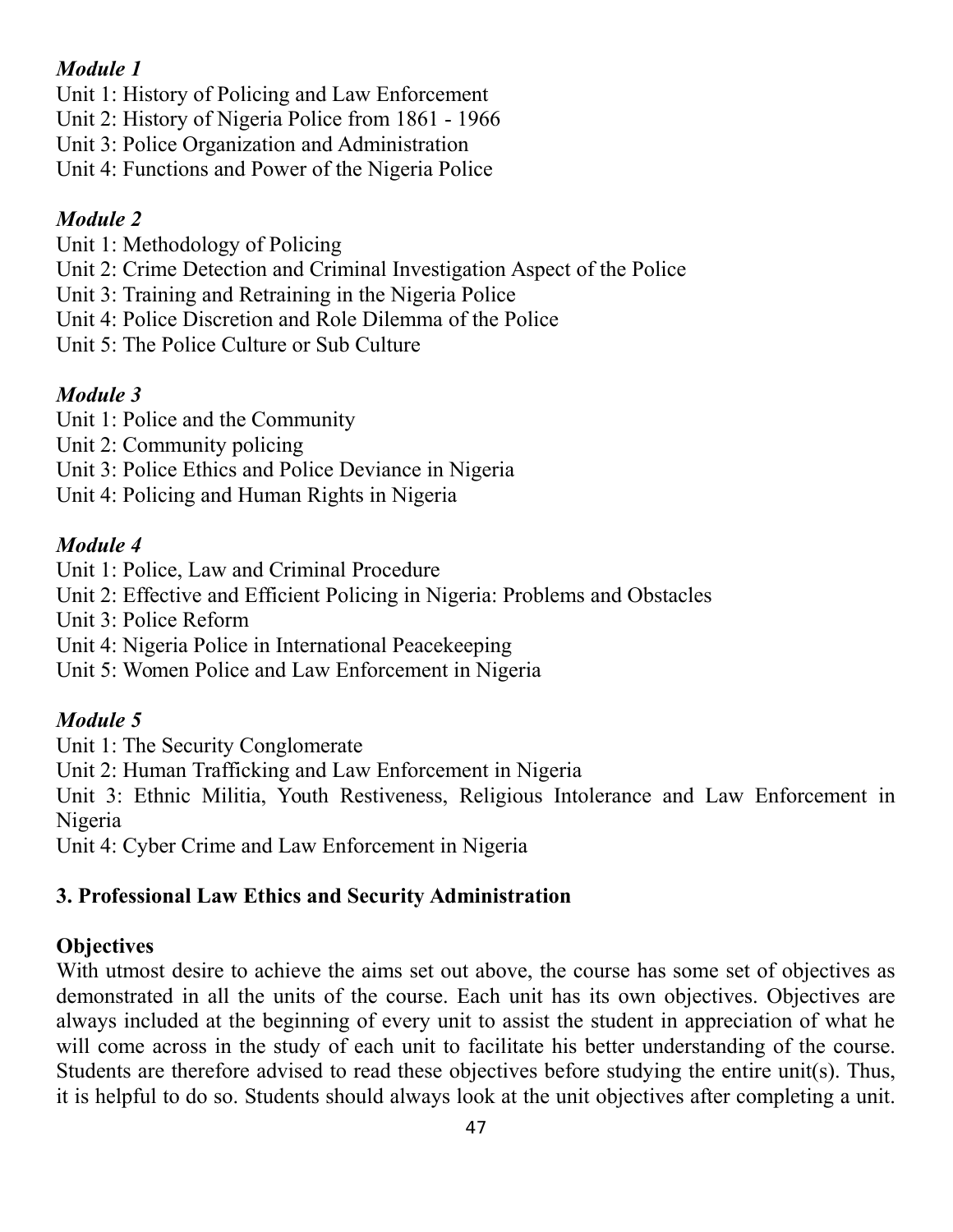In this way, they can be sure that they have done what was required of them by the unit. Stated below are the wider objectives of this course as a whole. By meeting these objectives, the student should have achieved the aims of the course as a whole. At the end of the course, he should be able to: Define and explain the concept of ethics; Highlights the importance of ethics in any profession; Understand ethical climate in the workplace; Differentiate ethics and natural laws; Explain the dilemmas of ethics; Examine the use of authority; Discuss law enforcement code of ethics; Explain police accountability; Examine intelligence agencies support and law enforcement; Examine internal and external strategies for building police-community trust; Discuss internal affairs as an effective tool for building trust; Examine security and ecology in the age of globalization; Discuss the concept of e-security and e-government; Discuss the proliferation of private security in Africa; Examine community policing and the policing of terrorism; and, lastly to explain the relevance of military professionals in security administration.

### **Study Units**

There are 20 units (of four modules) in this course. These are listed as follows:

### *Module 1*

Unit 1: Police Ethics: Establishing the Ethical Climate

- Unit 2: The Importance of Ethics in Criminal Justice
- Unit 3: Police Ethics: A Case Study of Turkey
- Unit 4: Natural Law and Ethical Dilemmas
- Unit 5: Law Enforcement Code of Ethics and the Use of Authority

### *Module 2*

Unit 1: Law Enforcement Agencies and Taser Usage

- Unit 2: Intelligence Agencies Support and Law Enforcement
- Unit 3: Police Accountability: Evidence from United Kingdom
- Unit 4: Internal Strategies for building Police-Community Trust
- Unit 5: External Strategies for Building Community Trust

### *Module 3*

- Unit 1: Internal Affairs as an Effective Tool for Building Trust
- Unit 2: Security and ecology in the age of globalization
- Unit 3: Security and ecology in the age of globalization ii
- Unit 4: Information security: E-government and Denial of Service (DOS) Attacks.
- Unit 5: DOS Tools: A Security Threat

### *Module 4*

- Unit 1: Securing the Computer Systems
- Unit 2: Africa and Private Security
- Unit3: Contractors as Military Professionals in Security Administration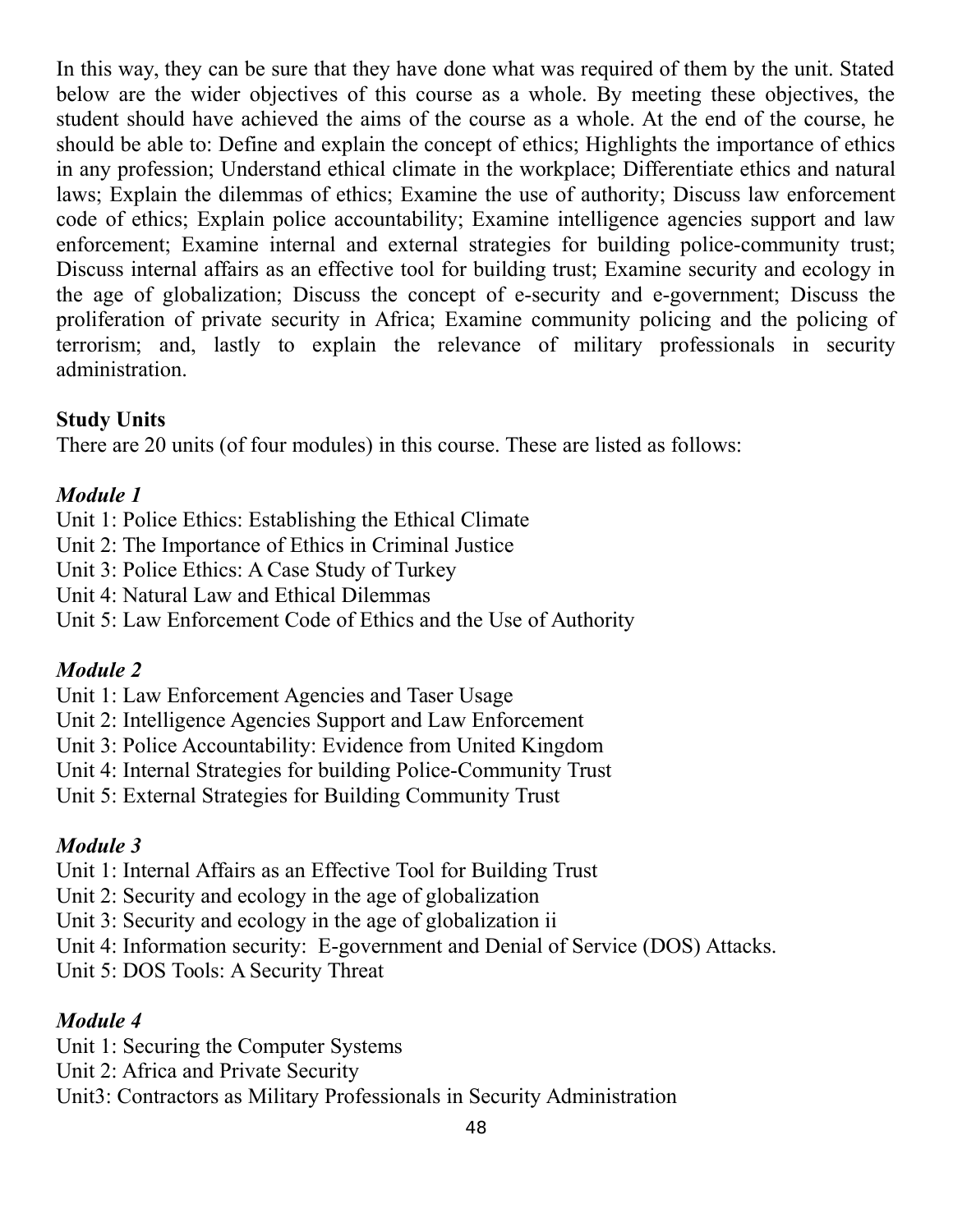Unit 4: Community Policing — Working Together to Prevent Crime Unit 5: Policing Terrorism: A Threat to Community Policing

### **4. Criminal Justice Administration**

### **Objectives**

When the student has studied this course, he should be able to:

- 1. Criticize the Traditional System of Criminal Justice Administration
- 2. Highlight the "barbaric" as well as the "excellent" aspects of the pre-colonial practices

3. Assess the extent to which traditional practices co-exist with modern Government. This is what we shall attempt to unveil in this unit.

## *Module 1***:**

Unit 1: Introduction to the Administration of Criminal Justice in Nigeria

Unit 2: Pre-Colonial Model of Criminal Justice Administration

Unit 3: Criminal Justice Administrations in Nigeria (1861-1960)

## *Module 2:*

Unit 1: Administration of Justice: Court Structure

Unit 2: The Hierarchy of the Courts

Unit 3: Superior Courts

Unit 4: Superior Courts Continued

## *Module 3*

Unit 1: Inferior Court Unit 2: Inferior Courts Continued Unit 3: Other Courts

## *Module 4:*

Unit 1: Personnel of the Criminal Justice Administration Unit 2: Personnel of the Court other than Judicial Officers

# *Module 5:*

Unit 1: Modern Administration of Justice

- Unit 2: Criminal Justice Administration in the Military Regime
- Unit 3: Administration of Justice and the Criminal Process
- Unit 4: Juvenile Courts and Procedure

Unit 5: Juvenile Justice

Unit 6: Juvenile Justice Administration

# *Module 6:*

Unit 1: Women and other special groups Crime and Justice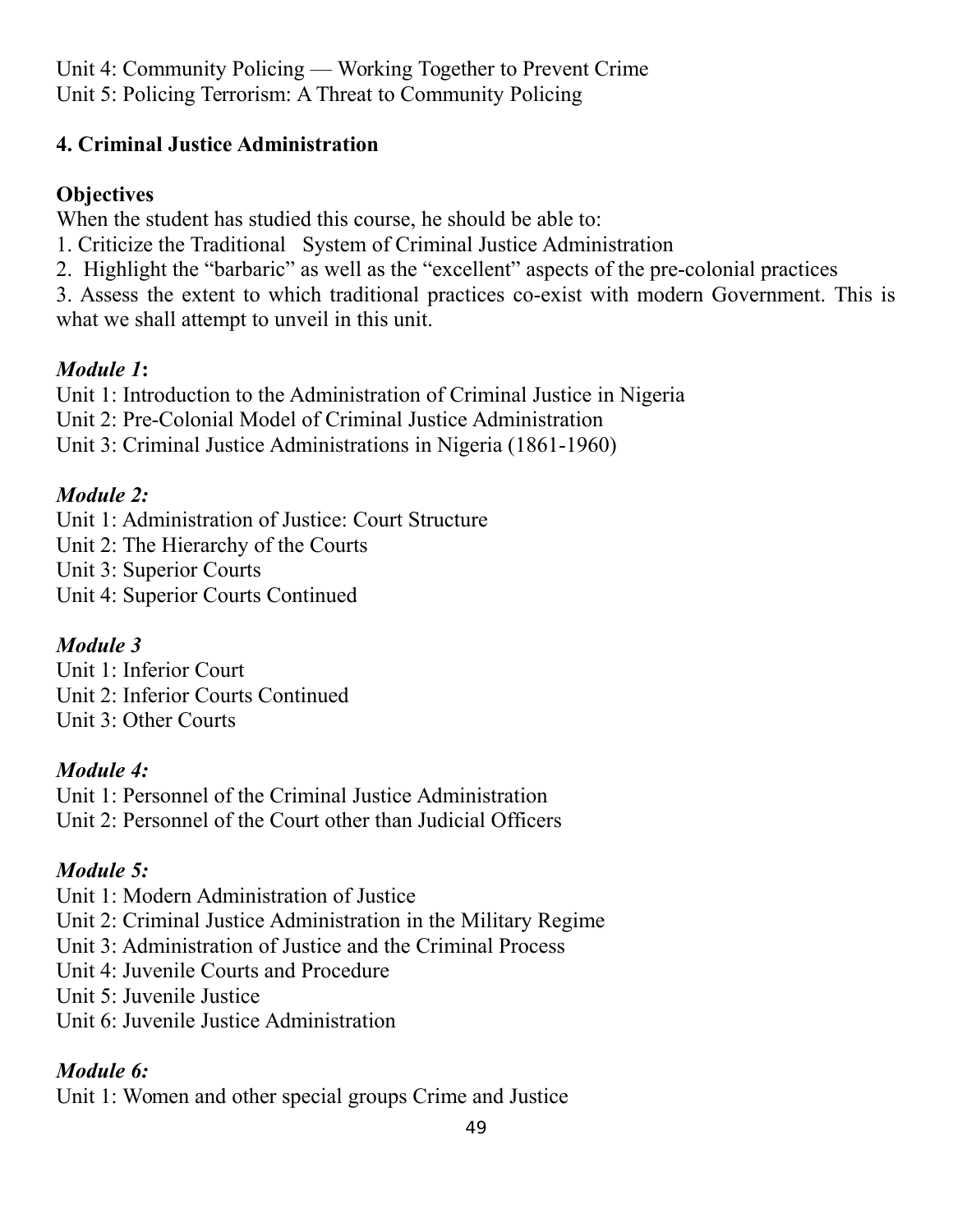Unit 2: Women Victims and Women as Agents of the Criminal Justice System Unit 3: Victims of Crimes

### **5. Categories of Offenders**

### **Objectives**

With utmost desire to achieve the aims set out above, the course has some set of objectives as demonstrated in all the units of the course.

Each unit has its own objectives. Objectives are always included at the beginning of every unit to assist the student in the appreciation of what he will come across in the study of each unit to facilitate his better understanding of the course. The student is, therefore advised to read these objectives before studying the entire unit(s).The reason is that it is helpful to do so. The student should always look at the unit objectives after completing a unit. In this way, he can be sure that he has done what was required of him by the unit.

### **Study Units**

In this course there are twenty units, which include:

### *Module 1:* **Definition of Crime from the Legal and Sociological Perspective**

- Unit 1: Definition of Crime
- Unit 2: Legal Definition of crime
- Unit 3: Sociological Definition of Crime

### *Module 2:* **Theoretical Background to Crime and the Types of Crime**

- Unit 1: Types of Crime 1
- Unit 2: Types of Crime 2
- Unit 3: Theoretical Background to Crime

### *Module 3:* **Definition and Types of Offences**

- Unit 1: Definition of Offence
- Unit 2: Types of Offences 1
- Unit 3: Types of Offences 2
- Unit 4: Types of Offences 3
- Unit 5: Types of Offences 4

### *Module 4:* **Theoretical Background to Punishment**

- Unit 1: What is Punishment?
- Unit 2: Types of Punishment
- Unit 3: Theoretical Background to Punishment

### *Module 5***: Offenders and Sentencing Structure**

Unit 1: Pre-sentencing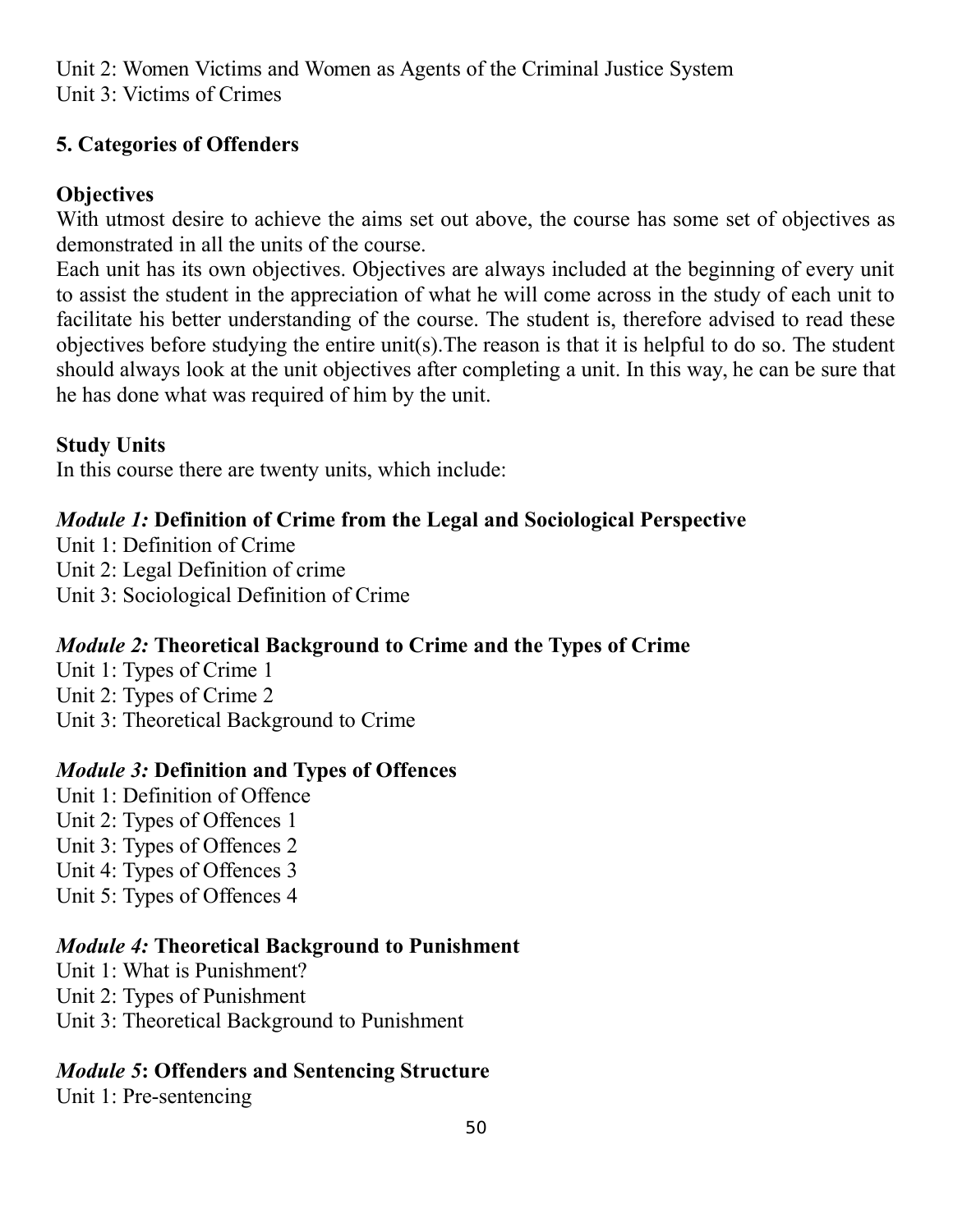Unit 2: Purpose of Sentencing

Unit 3: Types of Sentencing Structure

## *Module 6: Police and the Administration of Criminal Justice*

Unit 1: Definition and Historical Background of Police

Unit 2: Functions and obstacles of Policing in Nigeria

Unit 3: Role of Police in the Administration of Criminal Justice

## **STAGE 2**

## **1. Emergency Control Administration**

## **Objectives**

With utmost desire to achieve the above mentioned aims, the course has some set of objectives as demonstrated in all the units of the course. Each unit has its own objectives. Objectives are always included at the beginning of every unit to assist students in appreciation of what they will learn in the study of each unit to facilitate their understanding of the course. Students are therefore advised to read these objectives before studying the entire unit(s). Thus, it is helpful to do so. They should always look at the unit objectives. In this way, they can be sure of the expected outcomes of the unit. Stated below are the wider objectives of this course as a whole. By meeting these objectives, students would achieve the aims of the course. At the end of the course, students should be able to:

- Assess and identify disasters prone areas in the country
	- a. Assessment method
	- b. The five-step risk process
	- c. Matching the response to the threat
- Measuring Risk
- Implement disaster avoidance strategies
	- a. Avoiding disasters by taking effective
	- b. Preventive actions
	- c. Creating contingency plans for unavoidable threats
- Organize team structures for use in an emergency
- Create a recovery plan from the response to a disaster
- Identify appropriate strategies to recover the infrastructures
- Respond to recovery scenarios
- Organize and manage recovery teams
- Test and maintain an effective recovery plan in a rapidly changing technology Environment.

### **Study Units**

In this course there are twenty units which include: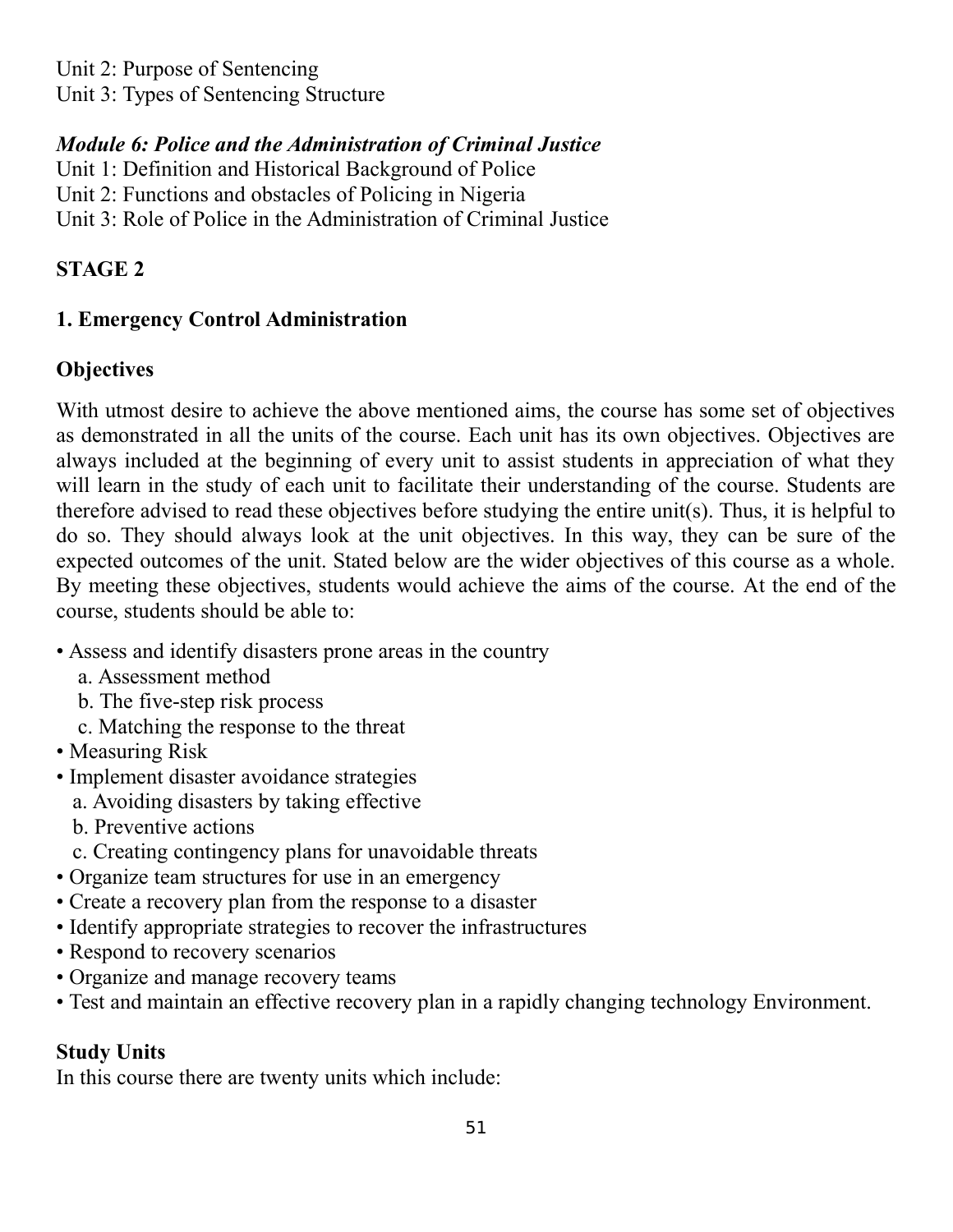## **Module 1**

Unit1 Emergency: Meaning and Types

- Unit 2: Natural Disasters and Emergency Reconstruction
- Unit 3: Emergency Management History
- Unit4: Riot and Disturbance Control Prevention Procedures and Techniques
- Unit 5: Causes of Prison Riots

## **Module 2**

- Unit 1: Psychosocial Consequences of Disaster
- Unit 2: The Stages of Psychological Response to Disasters
- Unit 3: Community and Social Impacts of Disasters
- Unit 4: Assessing the Psychological Impact of Disasters
- Unit 5: Principles of Psychosocial Intervention Following Disasters

# **Module 3**

Unit 1: Social Capital Utilization and Preparedness for Natural Disasters

- Unit 2: Understanding Crisis
- Unit 3: Crisis Intervention Goals and Steps
- Unit 4: Crisis Intervention Assessment
- Unit 5: Crisis Intervention Treatment Approaches and Techniques

## **Module 4**

Unit 1: The Role of Microfinance in Disaster Settings

Unit 2: Disaster Myths, Media Frames, and their Consequences: A Case Study of Hurricane Katrina

Unit 3: Domestic Threats and the Niger Delta Region Crisis

Unit 4: Hostage Taking and Negotiation

Unit 5: Youths Poverty and Unemployment

# 3. **Arms Control and Demilitarization**

# **Objectives**

At the end of this course, having examined the theory and history of arms control and demilitarization, the causes of armament and disarmament, you should be able to:

- Explain the need for arms control and demilitarization
- Produce support for the development of synergies in the design,implementation and sequencing of different elements of arms control and demilitarisation
- Outline the opportunities and challenges relating to the nexus between arms control and demilitarisation

• Apply the knowledge of arms control and demilitarisation process to contribute to security and stability in post-conflict environments, with the aim of total recovery and development.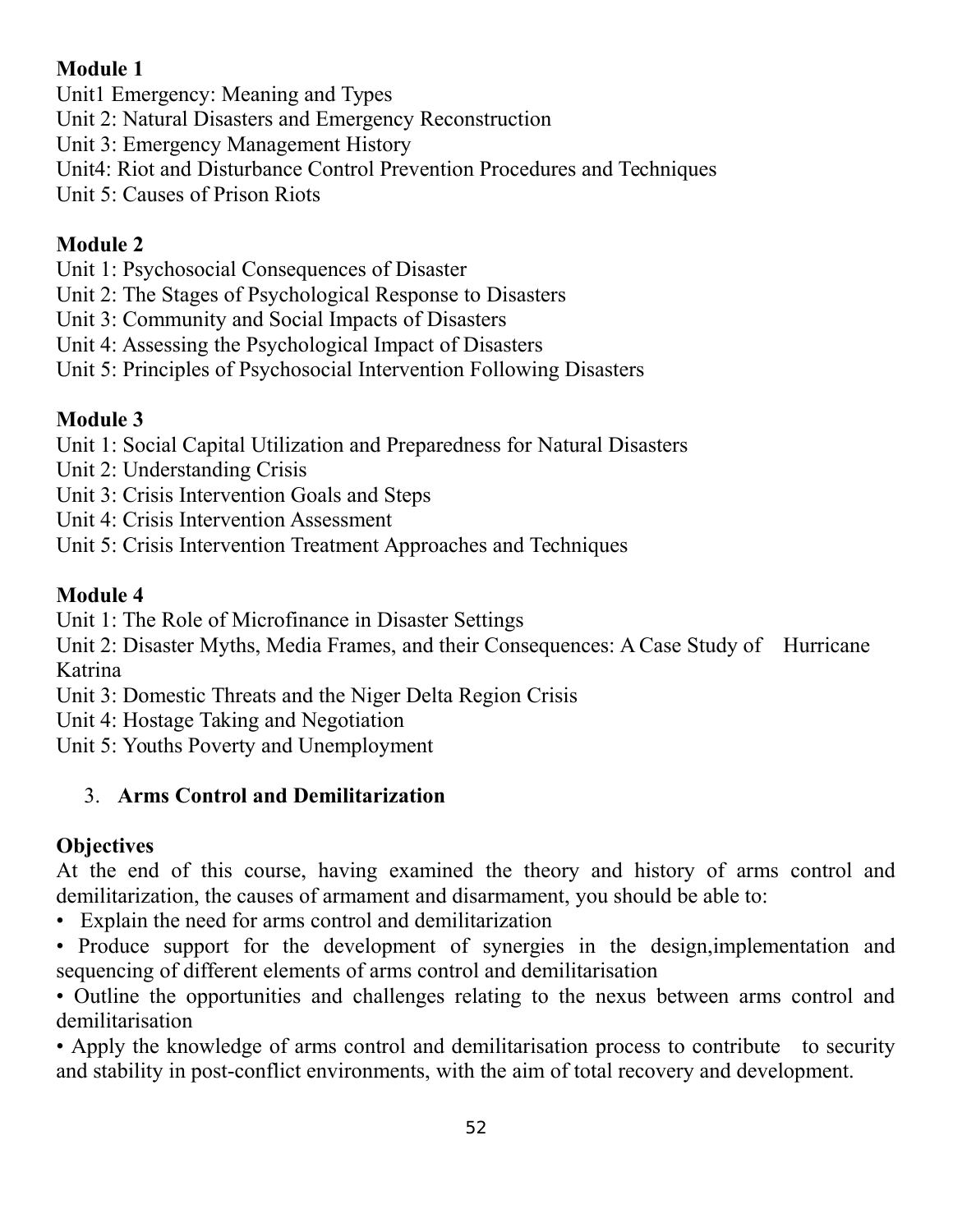### **Study Units**

There are 22 study units in this course. These are as follows:

### *Module 1: Definition of Concepts*

Unit 1: Arms and Arms Control Unit 2: Demilitarisation Unit 3: Disarmament and Demobilisation

### *Module 2: Theory and History of Arms Control*

Unit 1: Theory of Arms Control Unit 2: History of Arms Control Unit 3: Barriers of Arms Control Unit 4: Disarmament since the Second World War Unit 5: Game Theory and Bargaining

### *Module 3: Causes of Armament and Disarmament*

- Unit 1: Sources of Armament
- Unit 2: Characteristics of Small Arms
- Unit 3: Proliferation of Small Arms
- Unit 4: Effects of Small Arms
- Unit 5: Civil Wars and Small Arms

### *Module 4: Weaponry and Weapons of Mass Destruction*

- Unit 1: Light Weapons and Landmines
- Unit 2: Deadly Conventional Weaponry and Weapons of Mass Destruction
- Unit 3: Nuclear Weapons
- Unit 4: Spread of Nuclear Weapons
- Unit 5: Nuclear Strategy

### *Module 5: Global Security and Peace*

- Unit 1: Security and Peace
- Unit 2: Nuclear Strategy and Balance of Power
- Unit 3: Multilateral Process
- Unit 4: Arms Control Agreement and Non- Proliferation endeavours

### **3. Punishment and Corrections**

### **Objectives**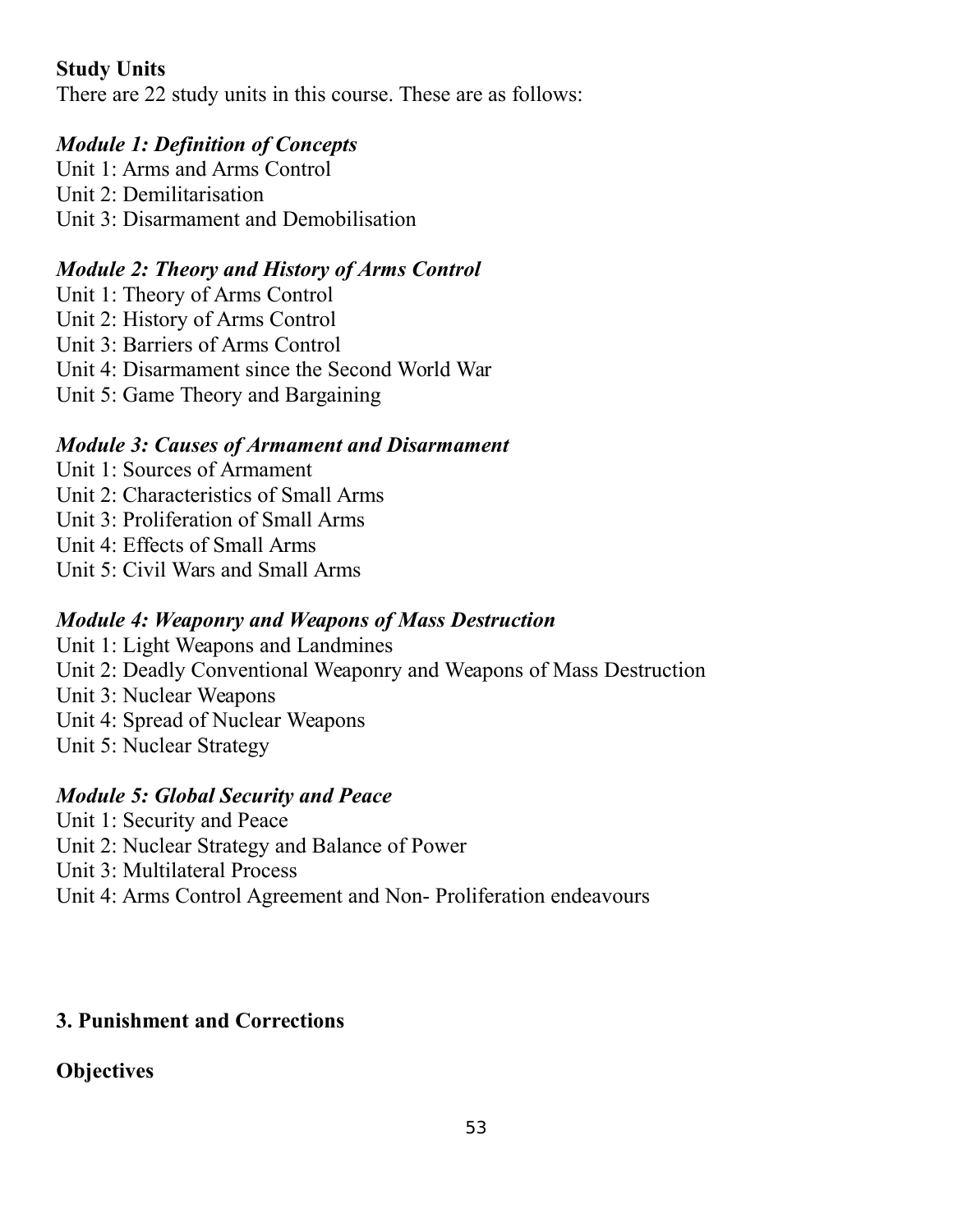This course has several objectives. In addition, each unit has specific objectives. The unit objectives can be found at the beginning of each unit. The student may want to refer to them during his study of the particular unit to check on the progress he is making. You should always look at the unit objectives after completing a unit. In this way, you can be said to have covered what is required of you in that unit.

On successful completion of the course, the student should be able to:

- 1. Define what punishment and correction is.
- 2. Explain the conditions influencing the effectiveness of punishment.
- 3. Discuss issues related to capital punishment (Death penalty).
- 4. Know the various alternatives to imprisonment.
- 5. Explain the origin of imprisonment.
- 6. Discuss the classification system in the prison.
- 7. Understand issues on prison labor.
- 8. Know the principles and strategies of Aftercare Services in Nigeria.
- (i) Explain the trend and Historical development of prisons in Nigeria.
- (j) Identify the problems of Nigeria prisons service with recommendation for improvement.
- (k) Know the aims of imprisonment.
- (l) Know issues pertaining to prisoner's rights and civil disabilities of ex-convict in Nigeria.
- (m) Understand issues of awaiting trial in Nigeria.
- (n) Explain the exercise of re-socialization with the wall.
- (o) List the various pains that are associated with imprisonment.
- (p) Identify the limitation of treatment of prison inmates.
- (q) Understand the purpose of group therapy with offenders in the prison.
- (r) Define what prisonalization is.
- 9. Explain the meaning of prison
- 10. Understand what is meant by correction
- 11. Distinguish between reformation and rehabilitation
- 12. Understand what warrant is
- 13. be familiar with the agencies of (CJS) Criminal Justice System
- 14. Explain prison gate lodge
- 15. Understand different classes of prisoners
- 16. Explain adjudication in the prison
- 17. Understand what execution of prisoners is
- 18. Distinguish between deterrent and imitation theories
- 19. Understand the problems associated with correction of prison inmates.

# **Study Units**

There are fifty three study units in this course as follows:

## *Module 1*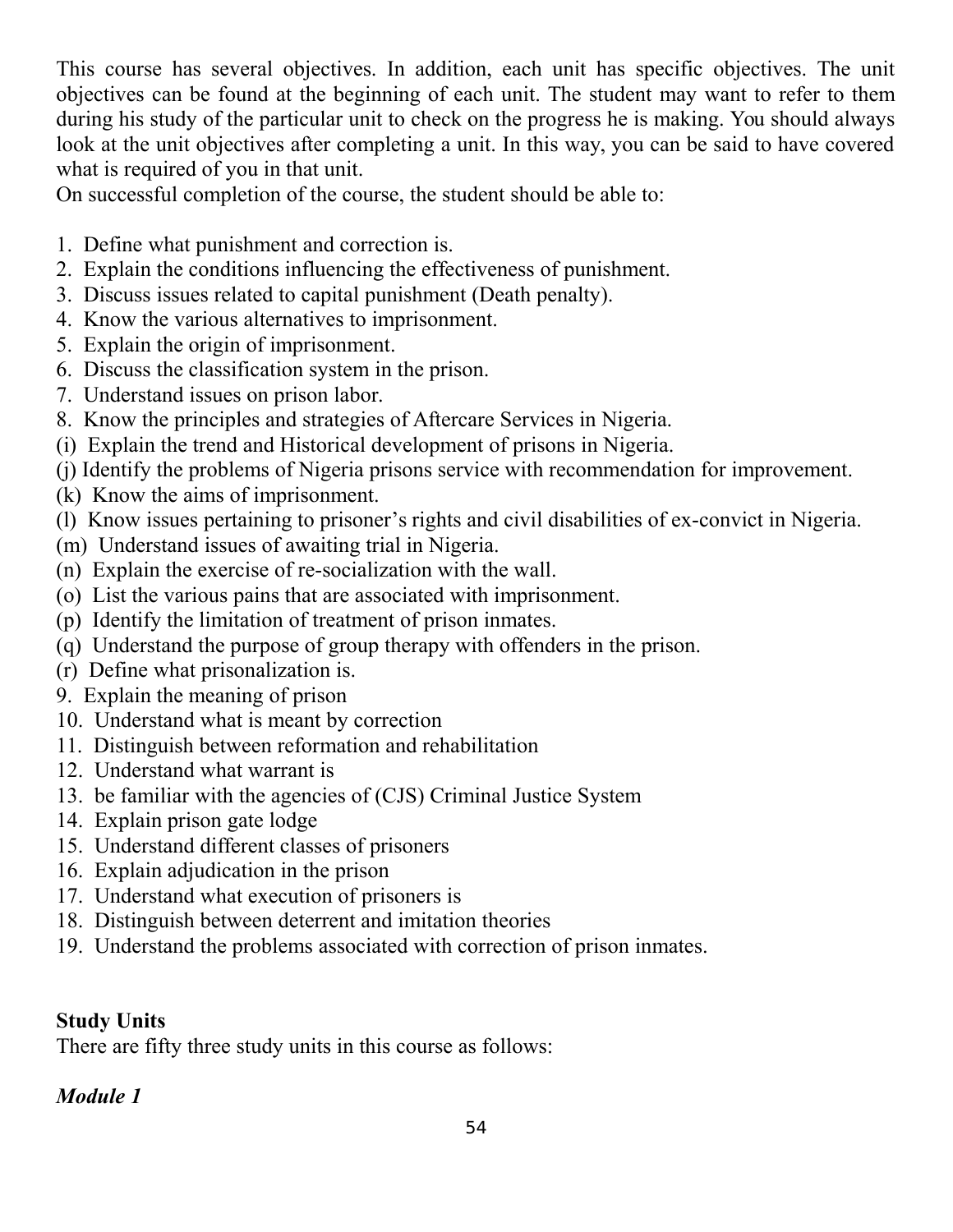- Unit 1: History and Efficacy of Punishment
- Unit 2: Philosophies of Punishment
- Unit 3: Historical Overview of Institutional Corrections
- Unit 4: The General Nature of the Prison Community

## *Module 2*

- Unit 1: Classification, Reception and Case Work
- Unit 2: Prison Labor
- Unit 3: Release from Prison
- Unit 4: Probation

# *Module 3*

- Unit 1: Theoretical Framework of the Prisons System
- Unit 2: Purposes and Goals of the Criminal Sanction
- Unit 3: The Choice of a Sanction
- Unit 4: Issues on Capital Punishment (Death Penalty)

# *Module 4*

- Unit 1: Sentencing Practices
- Unit 2: The Inmates Social Code and Functions
- Unit 3: Re-socialization within Walls
- Unit 4: The Pains of Imprisonment
- Unit 5: Prisonization

# *Module 5*

- Unit 1: Standard Minimum Rules for the Treatment of Prisoners
- Unit 2: Limitation of Treatment in Prisons
- Unit 3: Classification as Part of Treatment in the Prison System
- Unit 4: Group Therapy with Offenders
- Unit 5: Modification of the Criminal Value System

# *Module 6*

- Unit 1: Evolution and Philosophies of Prisons System Nigeria
- Unit 2: Penological Policies of the Nigerian Criminal Justice System
- Unit 3: Penal Practices in Nigeria
- Unit 4: Punishment as a Deterrent: How Effectiveness has it been? (A Case of Nigerian Environment)

# *Module 7*

- Unit 1: Awaiting Trial and Holding Charge in Nigeria Criminal Justice System
- Unit 2: Prisoners Rights and Civil Disabilities of Ex-Convicts in Nigeria
- Unit 3: Nigerian Prison after Care Services
- Unit 4: The Advocacy for Deinstitutionalization of Sentences in Nigeria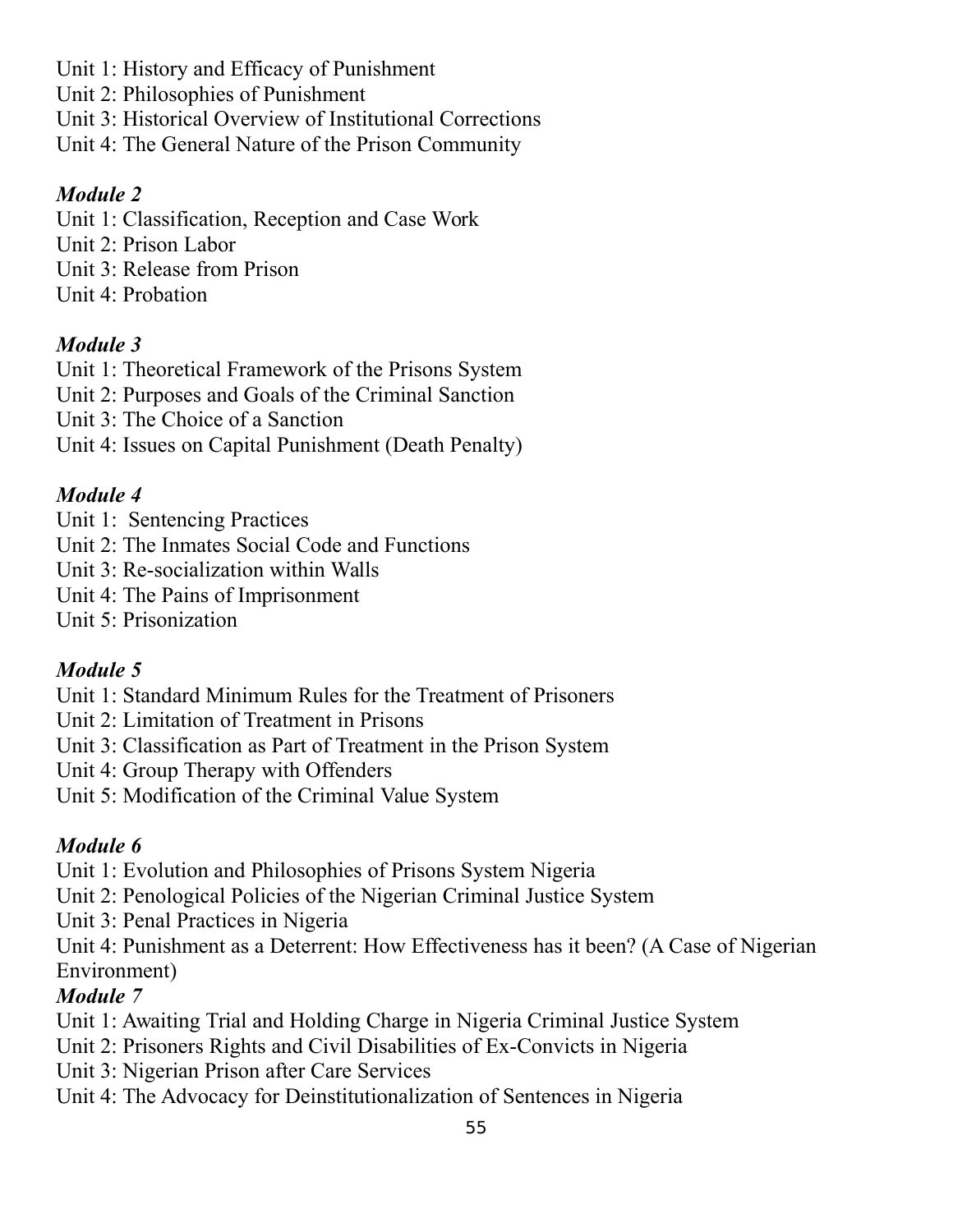Unit 5: Various Recommendations on Prisons Reform.

### *Module 8*

- Unit 1: Historical Evolution of Prison in Nigeria
- Unit 2: Process of Admission into the Prison
- Unit 3: Warrants Important Document in the Prison
- Unit 4: Gate Lodge First Port of Call in the Prison

### *Module 9*

Unit 1: Criminal Justice Administration: Parliament

- Unit 2: Criminal Justice Administration: Police
- Unit 3: Criminal Justice Administration: Judiciary
- Unit 4: Criminal Justice Administration: Prison

### *Module 10*

Unit 1: Treatment of Offenders - Correctional & Post Correctional Programmes

- Unit 2: Inmates/Prisoners types, classification
- Unit 3: Adjudication of Prisoners

Unit 4: Execution of Condemned Prisoners

### *Module 11*

Unit 1: Correctional Programmes

- Unit 2: Correctional Enhancement programmes
- Unit 3: Discharged inmates/Rehabilitation
- Unit 4: Tension Reduction Measures

### *Module 12*

Unit 1: Theory 1 (Punishment) Deterrent Theory Unit 2: Theory 2 (Correctional) Limitation theory

### *Module 13*

Unit 1: Problems of Correction - Trafficking

Unit 2: Problems of Correction - Poor Funding

Unit 3: Problems of Correction - Congestion

Unit 4: Problems of Correction – Homosexuality

### **4. Information Systems Security Administration**

### **Objectives**

With utmost desire to achieve the aims set out above, the course has some set of objectives as demonstrated in all the units of the course. Each unit has its own objectives. Objectives are always included at the beginning of every unit to assist the student in appreciation of what he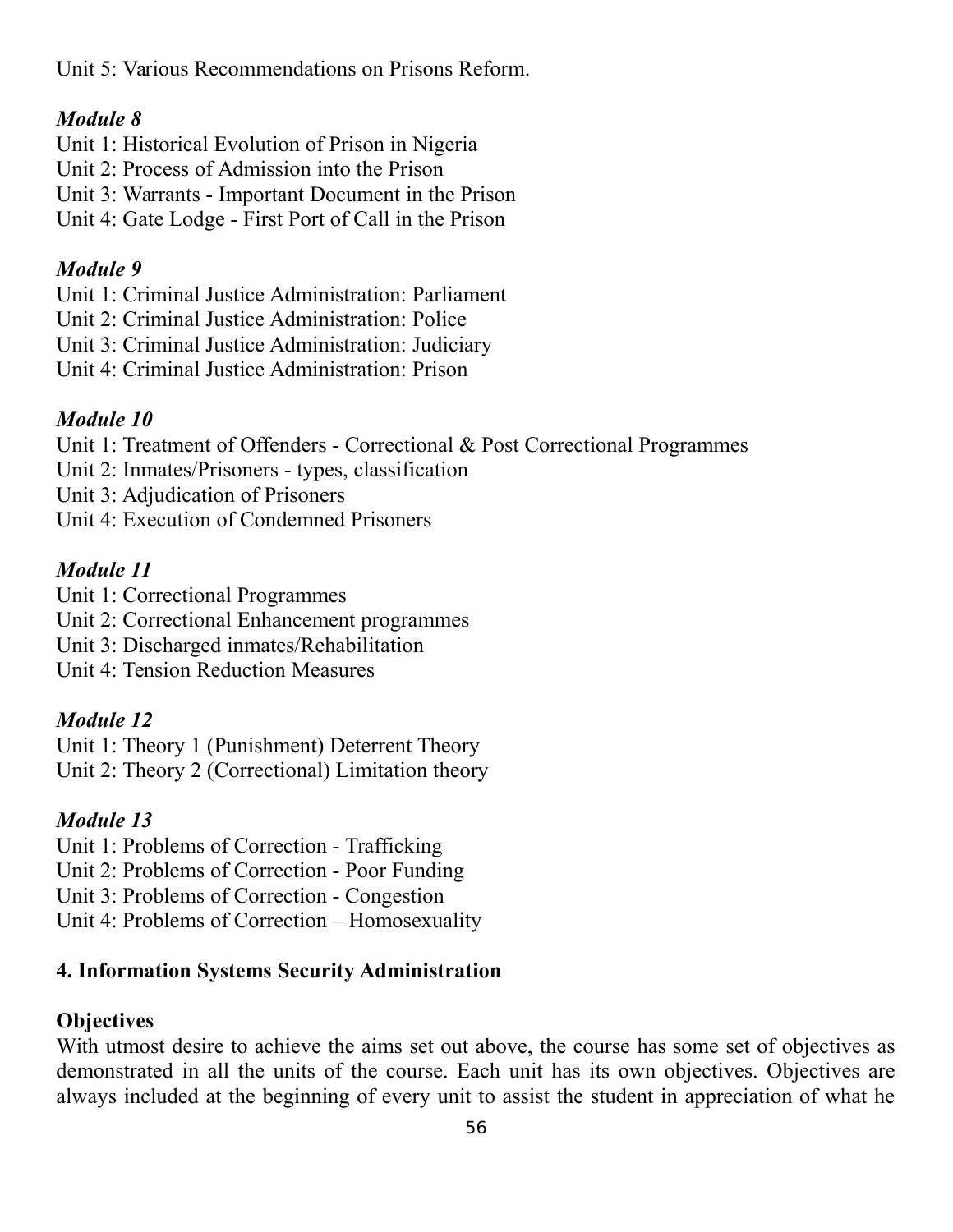will come across in the study of each unit to facilitate his better understanding of the course*.* Students are therefore advised to read these objectives before studying the entire unit(s). Thus, it is helpful to do so. Students should always look at the unit objectives after completing a unit. In this way, they can be sure that they have done what was required of them by the unit. Stated below are the wider objectives of this course. By meeting these objectives, students should have achieved the aims of the course as a whole. At the end of the course, students should be able to: Explain information gathering in information system security; Examine information systems usability and associated risk; Understand measures in system analysis and design; Explain the idea behind information security integration into system administration; Appraise information security as a risk management function; Understand the relevance of elevating information security to business security; Discuss ethics of information communication technology (ICT); Explain information security in the 21st century; Examine information systems and the economics of managing fraud; Discuss information age militaries; Examine information technology impacts on war fighters; Appraise information technology and nature of future insecurity; Discuss the economics of information security investment; Highlight factors mitigating economic risk through security technology; Examine difficulties in information security, and, lastly explain the various ways of assessing information systems risks and mitigation options.

### **Study Units**

In this course, there are twenty units, divided into four modules, (five in each module). Below are the units:

### *Module 1*

Unit 1: Information gathering

Unit 2: Information security in the 21st century: with special emphasis on computer security

Unit 3: Introduction to system analysis and design

Unit 4: Information system security: a guide to the use of water quality management principles I Unit 5: Information system security: a guide to the use of water quality management principles II

### *Module 2*

- Unit 1: Ethics of information communication technology (ICT)
- Unit 2: Identity and information security integration
- Unit 3: Integrating information assurance into system administration
- Unit 4: Management information systems usability and associated risk
- Unit 5. Elevating information security to business security

## *Module 3*

Unit 1: The information systems and the economics of innocent fraud management

- Unit 2: An overview of information security as a risk management function
- Unit 3: Risk assessment
- Unit 4: Risk mitigation options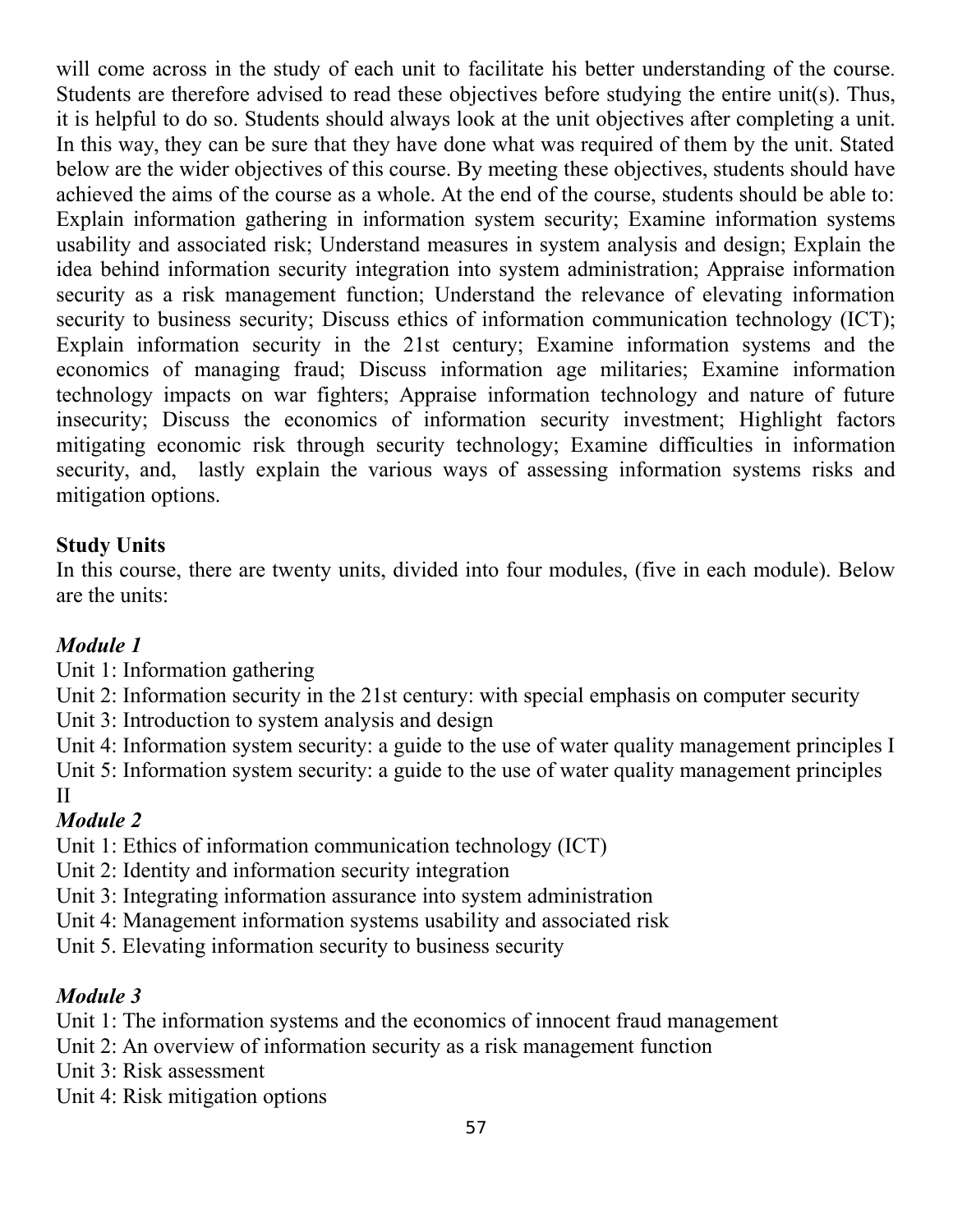Unit 5: Mitigating economic risk through security technology

## *Module 4*

- Unit 1: Information age militaries
- Unit 2: Information technology impacts on war fighters
- Unit 3: Information technology and nature of future war
- Unit 4: Difficulties in information security
- Unit 5: The economics of information security investment

## **5. Security Planning, Development and Administration**

# **Objectives**

The objectives of this course are as follows:

i. To introduce students to the concept of security planning, development and management.

ii. To expose students to the various methods for security professionals including the security information technology criteria for purchase, installation and maintenance of computer and networking equipments including prevention of thefts of data.

iii. To identify vulnerabilities in federal, state and local infrastructure.

iv. To acquaint students to be conversant with routine management of security issues and principles of loss prevention and the needs for incident reaction.

v. To teach students how to develop an appreciation of potential legal consequences, both criminal and civil training and supervision of security administration personnel.

vi. To high light the major pinpoints salient changes on how the nation and security management must prepare, respond, manage, and mitigate mega-terrorist incidents.

# **Study Units**

There are fifteen (15) study units in this course broken into 3 modules of 5units each. They are as follows:

# **Module1**

- Unit 1: Introduction and general background
- Unit 2: Planning and Importance of Security Planning.
- Unit 3: Company Business Interests
- Unit 4: Private Security Operation in the Past.
- Unit 5: Difference Between Public and Private Security and their Relationship.

# **Module 2**

- Unit 1: Design of Security Survey System
- Unit 2: The State or National Interest.
- Unit 3: Operational Duty for Security Staff, Supervisors and Administrative Functions
- Unit 4: Patrol Procedures and Techniques.